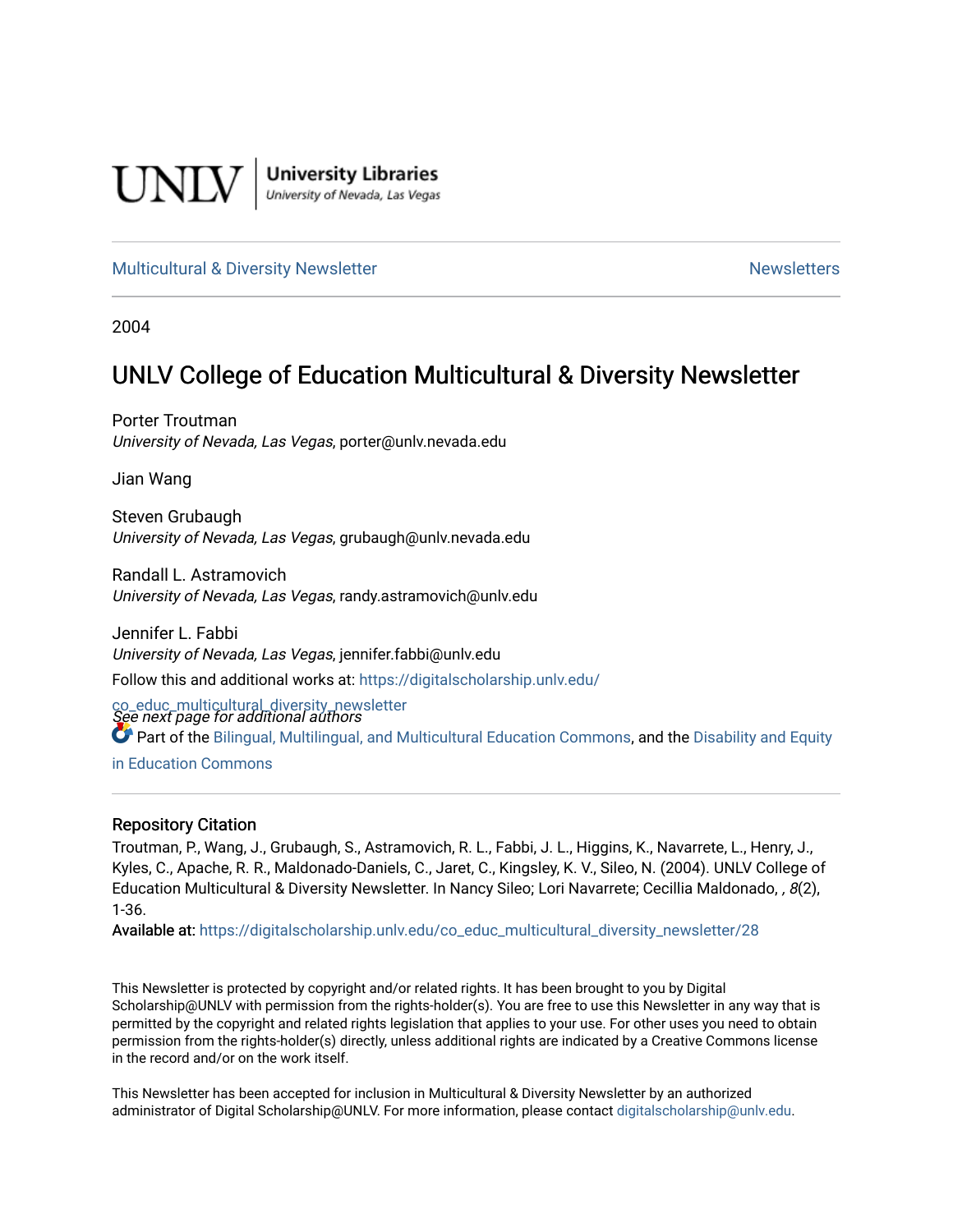#### Authors

Porter Troutman, Jian Wang, Steven Grubaugh, Randall L. Astramovich, Jennifer L. Fabbi, Kyle Higgins, Lori Navarrete, Jean Henry, Carli Kyles, R. R. Apache, Cecilia Maldonado-Daniels, Chizu Jaret, Karla V. Kingsley, and Nancy Sileo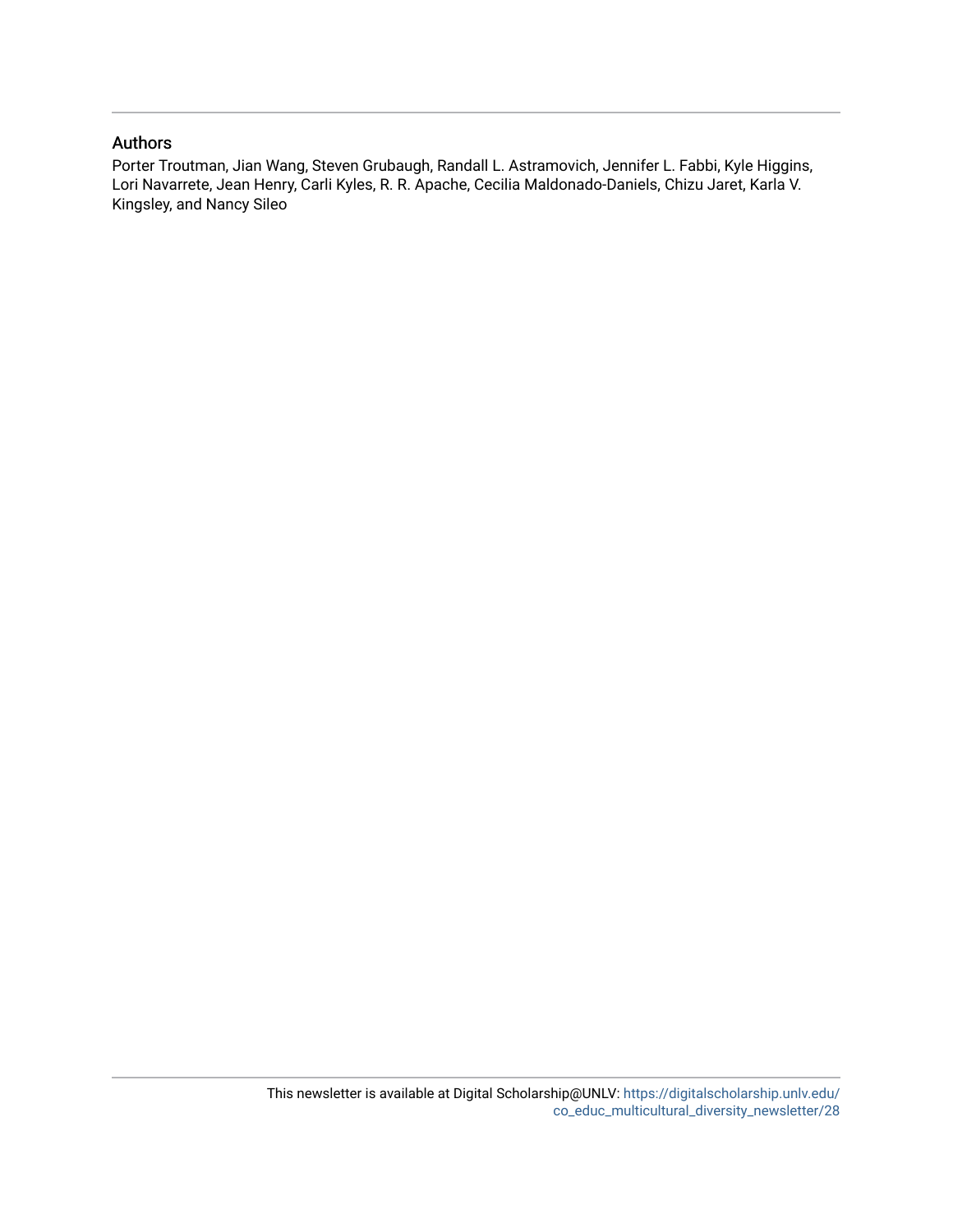

# UNLV COLLEGE OF EDUCATION **Multicultural & Diversity Newsletter**

Published by the Multicultural & Diversity Committee Volume 8, Issue Number 2, 2004 Members of the Multicultural & Diversity Committee: Porter Troutman (Co-chair), Jian Wang, Steven Grubaugh, Randy Astramovich, Jennifer Fabbi, Kyle Higgins, Lori Navarrete, Jean Henry, Carli Kyles, R. R. Apache, Cecilia Maldonado, Chizu Jaret, Karla Kingsley, and Nancy Sileo

Nancy Sileo, Lori Navarrete, Ceciliar Maldonado Editors \*\*\* This newsletter is published twice a semester. The articles that appear in the newsletter are based on author interest and consist of both scholarly work and opinion pieces. For further information regarding submissions contact Nancy Sileo (sileo@unlv.nevada.edu),

Lori Navarrete (navarret@univ.nevada.edu), or Cecilia Maldonado (ceciliam@unlv.nevada.edu). \*\*\*

•

•

"Marriage cannot be severed from its cultural, religious and natural roots without weakening the good influence of society. Government, by recognizing and protecting marriage, serves the interests of all. Today I call upon the Congress to promptly pass, and to send to the states for ratification, an amendment to our Constitution defining and protecting marriage as a union of man and woman as husband and wife."

**President George W. Bush** 

"Regarding homophobia in general, the good news is that there is a lot less of it than there used to be. The bad news is that it ever existed in the first place, and the worse news is that it remains far stronger than is healthy for a society dedicated in theory to equality under the law."

**Massachusetts Congressman Barney Frank** 

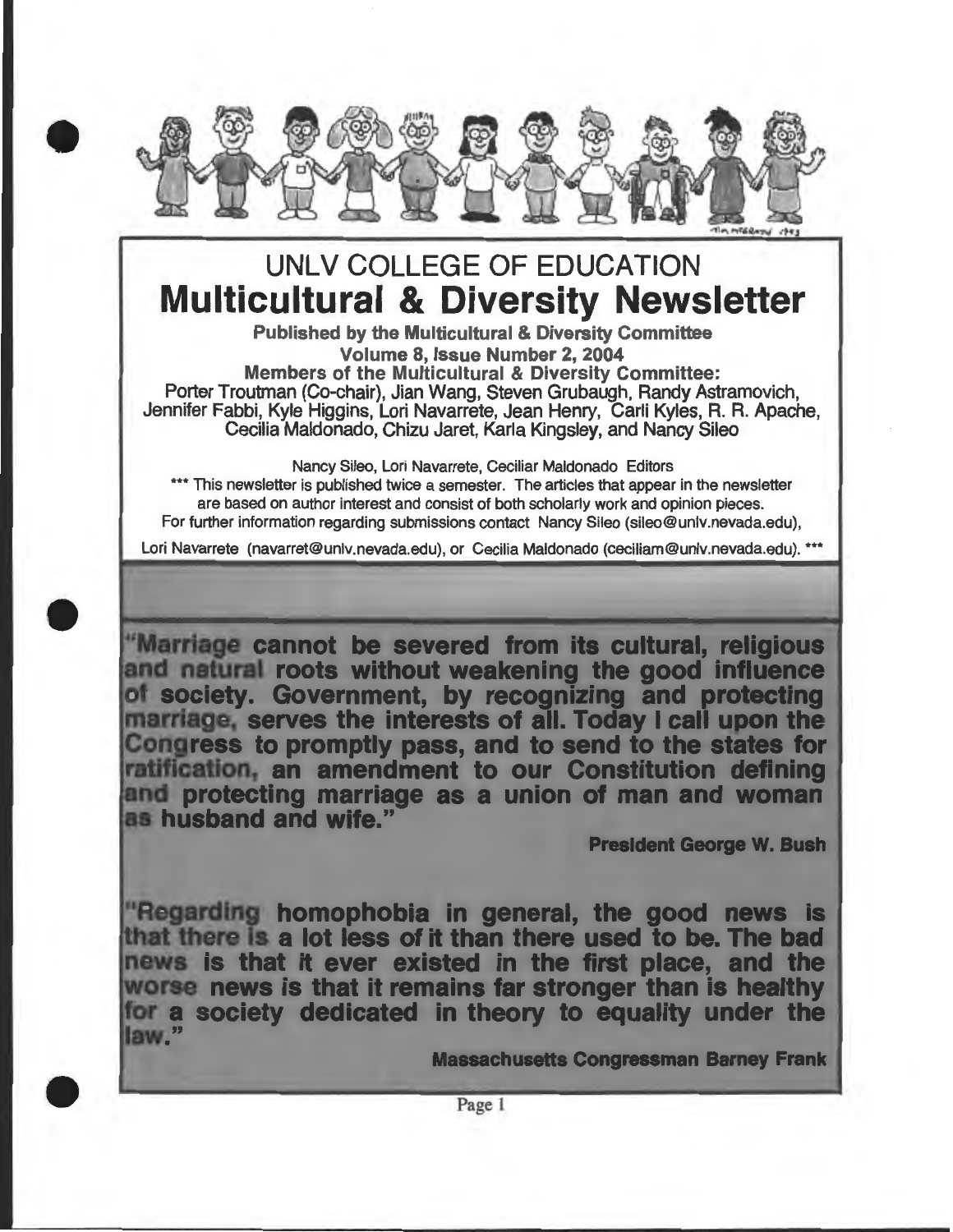## $\bullet$ **INVITED GUEST COLUMN EARLY IMPRESSIONS OF FOSTER YOUTH WHO HAVE RECENTLY GRADUATED FROM COLLEGE**

#### By Thomas C. Lovitt, Professor Emeritus, University of Washington

The statistics with respect to foster children and education are dismal. They are: more likely than non foster children to perform below grade level; more likely to have scores on state-wide achievement tests below those of nonfoster youth; more likely to have repeated one or more grades than other children; more likely to have high rates of absenteeism and tardiness; more likely to drop out of school; less likely to take college preparatory courses than other youth; less likely to have access to special programs, to advance placement courses, extracurricular activities; and less likely to attend college or a postsecondary vocational program.

• Since September, 2003 I have been writing profiles of four foster youth who have graduated from college. They were awarded scholarships from the Orphan Foundation of America. The monies for those scholarships are provided by the Casey Family Programs. As one can judge from the preceding gloomy statistics about foster youth and education, it is remarkable that these youth finished high school, much less completed their undergraduate degrees. Indeed, three of the four students are now enrolled in graduate programs, and the other student is a legislative correspondent with a United States Senator.

Following are the major themes that have emerged from my conversations and correspondences with those youth. Some of the topics originated from them, but most of them were initiated by me; that is, from the questions I asked. It is interesting to note that the youth related variously to most of these themes; they were generally not of a single mind.

1. "I will do it"! At some point, all of these students said to themselves that they would attend and graduate from college. Although there was a person or two in their lives to support them, they came up with the idea on their own. One woman said, "In high school, I figured that if I

•

wanted to get myself out of the situation I was in, the best way to do it was to go to college." When asked if she ever felt like quitting college, she said, "There were a lot of times when the pressure got really bad, but I don't think I ever wanted to drop out; that wasn't an option for me." Another student, who was equally committed to attending and graduating from college, took off a year to work following her junior year. She vowed to return, and did, eventually finishing her

- program. 2. "I have only one shot at it." These youth realized that they had one opportunity to go to college, and they had better make<br>the most of it. Unlike other the most of it. Unlike students-who have parents to support them financially and otherwise-who could try this college, then that one, and try this major and then another, these foster students had to get it right the first time. Relevant to this single opportunity a young man had this to say. "I had one shot at success. That was in itself a lot of pressure, that money doesn't grow on trees. I didn't come from a rich family, and I couldn't afford to stay in school five or six years. I had one shot at each class, and I had to do great and keep up a decent average."
- 3. "I could count on someone." There was a person or two who consistently supported these youth. It was interesting, however, that these essential individuals were not always a foster parent. In two cases, aunts were the main support, one a biological aunt and the other, a foster aunt (the sister of her foster mother). For a young man it was his grandparents, and for a young woman it was a cousin. According to her, "She is very helpful. I go to her when I have a problem. She is older, about 28."
- 4. "My family is important to me." These youth valued what family they had. Two of them were very close to their siblings. One of the students held out hope that someday she would reunite, at least in a small way, with her biological parents. One youth mentioned that a goal was to make up time with her biological family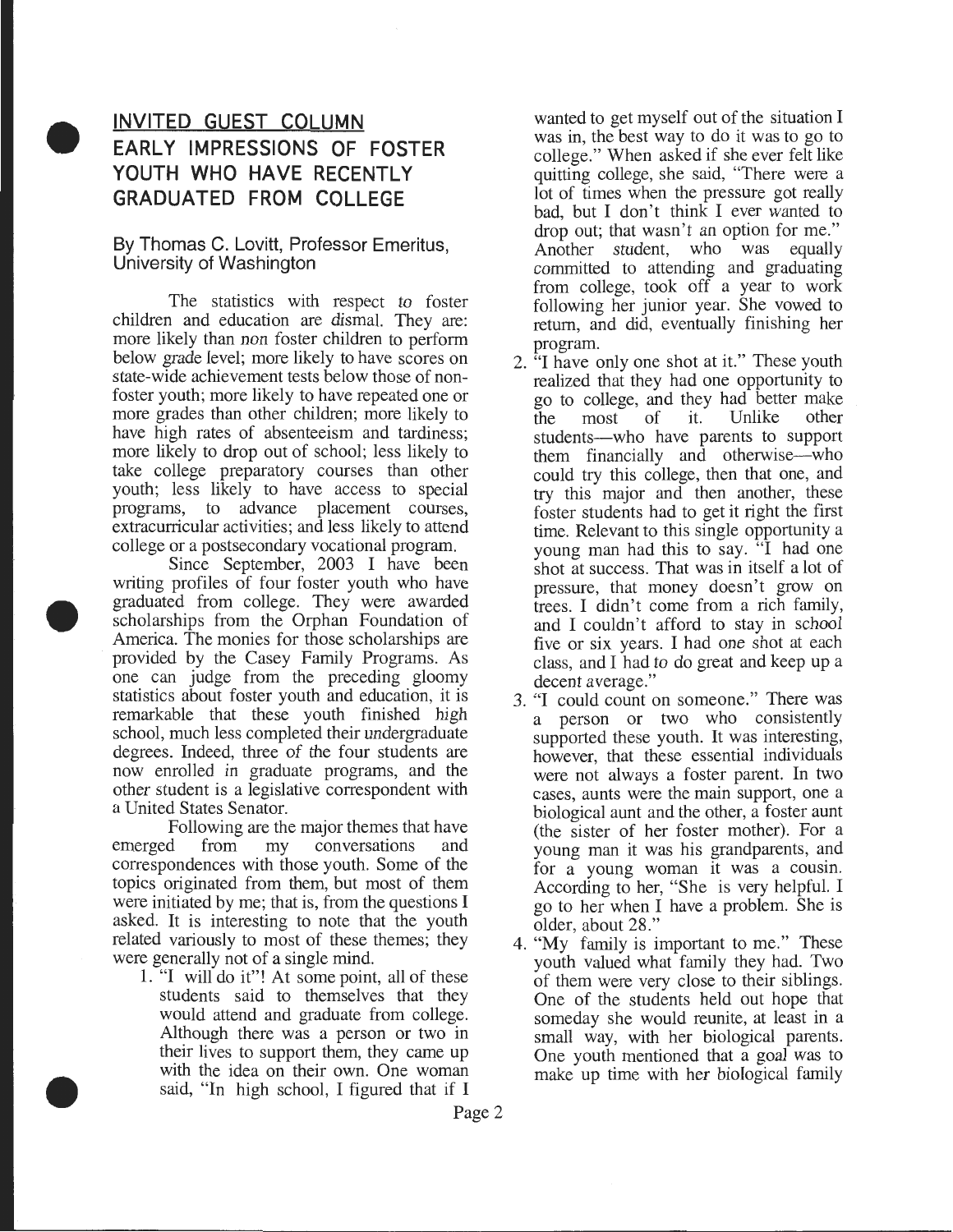that was lost when she was a teenager. A young man said, "To be honest I have lost a lot of family, and my family is very important to me. I didn't feel I had the right to be 10 hours away from them [to attend a college]. So I was in the 'blast radius' of my family, you could say."

•

•

•

- 5. "Money is essential." For these youth, even though they received scholarships, grants, and loans, money was a concern. Three of the four incurred considerable debt in attending college. One woman said, "Money was a big issue while I was in college. When you have parents, even if they don't have a lot of money, they are going to help you. They are going to be there for you, whereas when you are a foster kid, you don't have that support." Another student confided that, "One of my largest worries is that I will not be able to support myself financially. This affects me both academically and personally. Because I do not receive any financial support from family and I do not live at home, I am completely responsible for myself."
- 6. "It's necessary to have a plan." All of these students had charted a course. One woman formed what she called the "concrete plan for my life." She intended to move eventually to Chicago, work for an advertising agency, and attend graduate school at Northwestern University. Another student projected that, "My life, as I picture it a year from now, will be very busy, yet fulfilling. It will be filled with anticipation of and excitement over future obstacles and with a sense of satisfaction and triumph concerning my past struggles. By this time, I will have accomplished many goals in my college career and in other areas of my personal life."
- 7. "I feel older than I am." These youth had to grow up quickly. Several of them at age 22 or 24 said they felt as though they were 35 or older. They knew they didn't have time to party and fool around at college. They viewed the experience as a privilege, not as a given. One student said that, "when you go to college, you really cannot be a kid. You have to grow up real

quick." Another said that, "at the beginning of my freshman year, I found a job at an office, where I continued working until I graduated from high school. While most of my peers and friends were out enjoying their youth, I was worrying about what to do with my life."

- 8. "What do I think of the system"? Their attitudes toward social workers and others in the system varied considerably. One youth did it her way. She didn't want anyone interfering with her life. Another youth totally bought into the system and touts its benefits. According to her: "When I look back at it now, I think 'Wow, they did so much for me.' As a foster kid, it is really important to listen, but I know it is really hard as a teenager to hear what other people have to say to you. I really look back at it now and I see it was so important." A young man had quite a different outlook. He said, "There is a very negative connotation attached to the idea of a social worker in my family, mainly because the social worker who was assigned to me when my parents were killed didn't want my grandparents to have custody of me. She's the one who kept it from happening for several months.''
- 9. "Health insurance was an item.'' Two students had adequate health coverage while attending college and two did not. One of the latter said that now for the first time since she was 17 years old, she has health insurance because of her job as a governmental intern. She said, "I cannot tell you how many times I tried to get mental health services when I was in college, because I was very depressed.'' The other student who didn't have coverage said that, "If anything could be changed for kids coming out of foster care, I would hope that would be it [health care coverage]. That was a tough time. I always worked. We had the state welfare from being in foster care. But once we were  $21$ —or was it 18?—that was it. We were on our own.''
- 10. "My involvement with extracurricular activities.'' Two of the students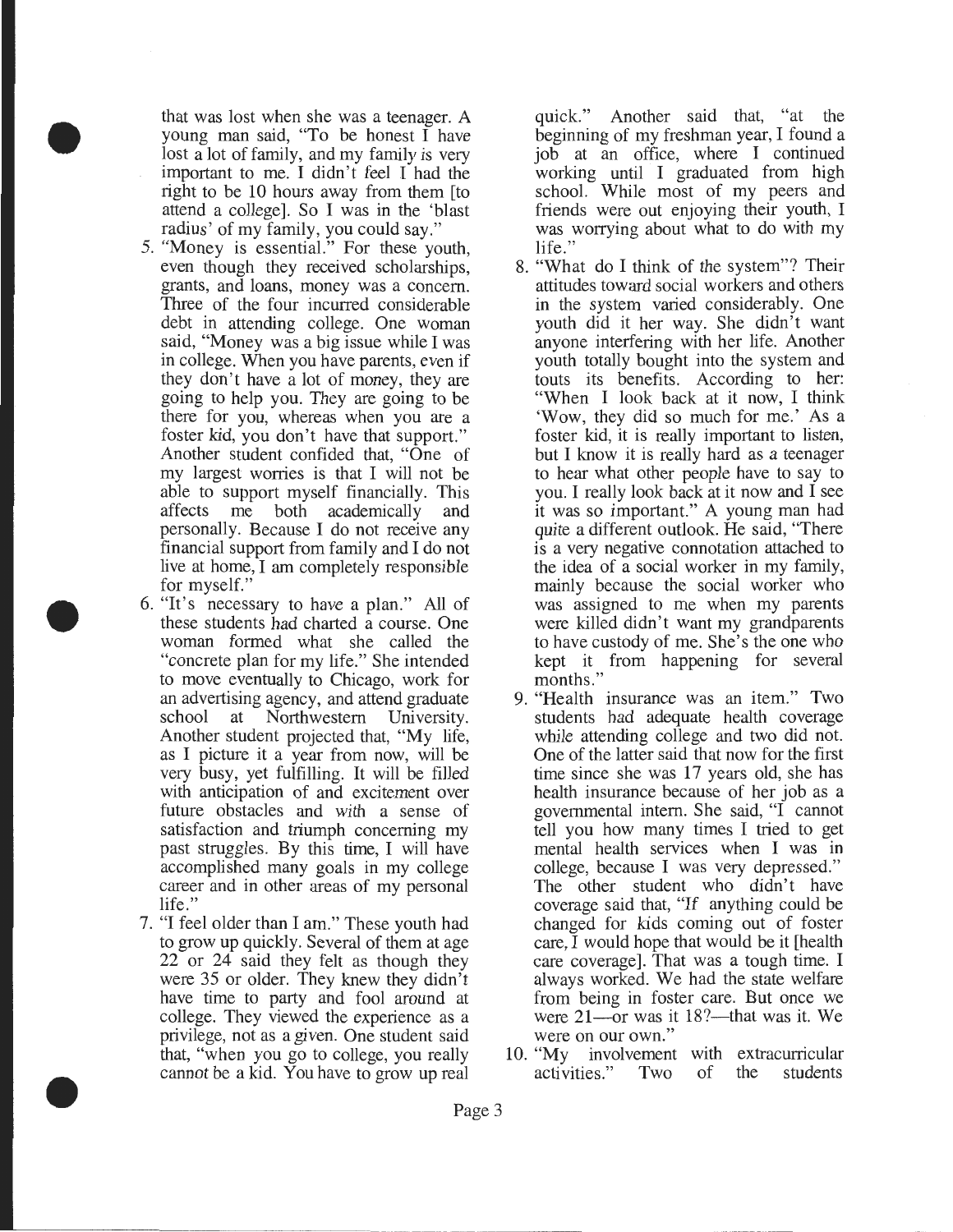participated in extra activities and two did not. One woman was definitely engaged. She said, "I kept myself busy in school. In high school, I took all honors classes. I did tennis for four years, was in track and field, and was a cheerleader." One motivation for her being so occupied was to escape her foster home. She said there were several children in the home and she didn't get along with some of them. Another student didn't have time for extracurricular activities in high school because of her part-time job after school. She did note, however, "It has been an aim for me to get more involved in extracurricular activities on campus. My objective is to get the most out of my college experience both academically and socially.'

•

•

•

- 11. "What about my high school counselor"? Three of the four students didn't have much good to say about their counselors. They said that when it came to knowing which courses to take, they were simply given a list of the classes and requirements and told to take care of scheduling themselves. Only one of the four students was encouraged to take advance placement classes. As for helping with financial aid, this group was likewise unimpressed with assistance from their counselors. A young woman said, "Our guidance counselor was a very nice lady, and she was there if you wanted to talk to her, but she stayed in her office and it was up to you to ask her questions." One student did say that she was always visiting her counselor because she really wanted to go to college and wanted to make sure that she did everything that needed to be done.
- 12. "My involvement with an Independent Living Program." Two of the students took advantage of these programs. One student knew about the programs but didn't participate, and another student was totally unaware of such services. One student who was aided said, "An Independent Living Program gave me \$350 to help pay the rent. They also cosigned for the apartment and gave me some dishes and a bed that felt like a rock

and kind of helped me set up my first apartment." The other student who was assisted by an Independent Living Program mentioned several things they did to help her, in addition to providing assistance with being independent and self -directed.

Throughout 2004 I will gather material and write profiles of four more foster youth who were awarded scholarships from the OF A/Casey program and who graduated from college. Information from that set of scholars will be integrated with these initial data. In time, we hope that the profiles of successful foster youth and the themes identified from them will assist educators, policy makers, and others in determining ways to increase the likelihood that more foster youth will enroll in college programs and graduate from them.

Meanwhile, we hope that an immediate benefit to being informed about successful foster youth will be that citizens' impressions of them will change. The prevailing, and certainly erroneous, notion of many individuals about these youth seems to be-because of their abuse and neglect—that they are intellectually dull, emotionally disturbed, and will never amount to anything. When reading about foster youth such as those featured here those beliefs should be significantly dispelled. These four students, and dozens like them, have demonstrated that when given the opportunity and proper encouragement they can be highly productive.

## **FEATURED COLUMN HAVING YOUR "DIFFERENCE" MAKE A DIFFERENCE**

#### By Karl Kingsley, Dental School

At a recent conference for the American Dental Education Association (ADEA) which I was attending as a faculty member of the UNLV Dental School, my mind wandered to the impending deadline for this Multicultural and Diversity Newsletter article. Then, as my leg began to twitch in nervous anticipation, my attention was diverted as the speaker, who introduced herself as a transgender woman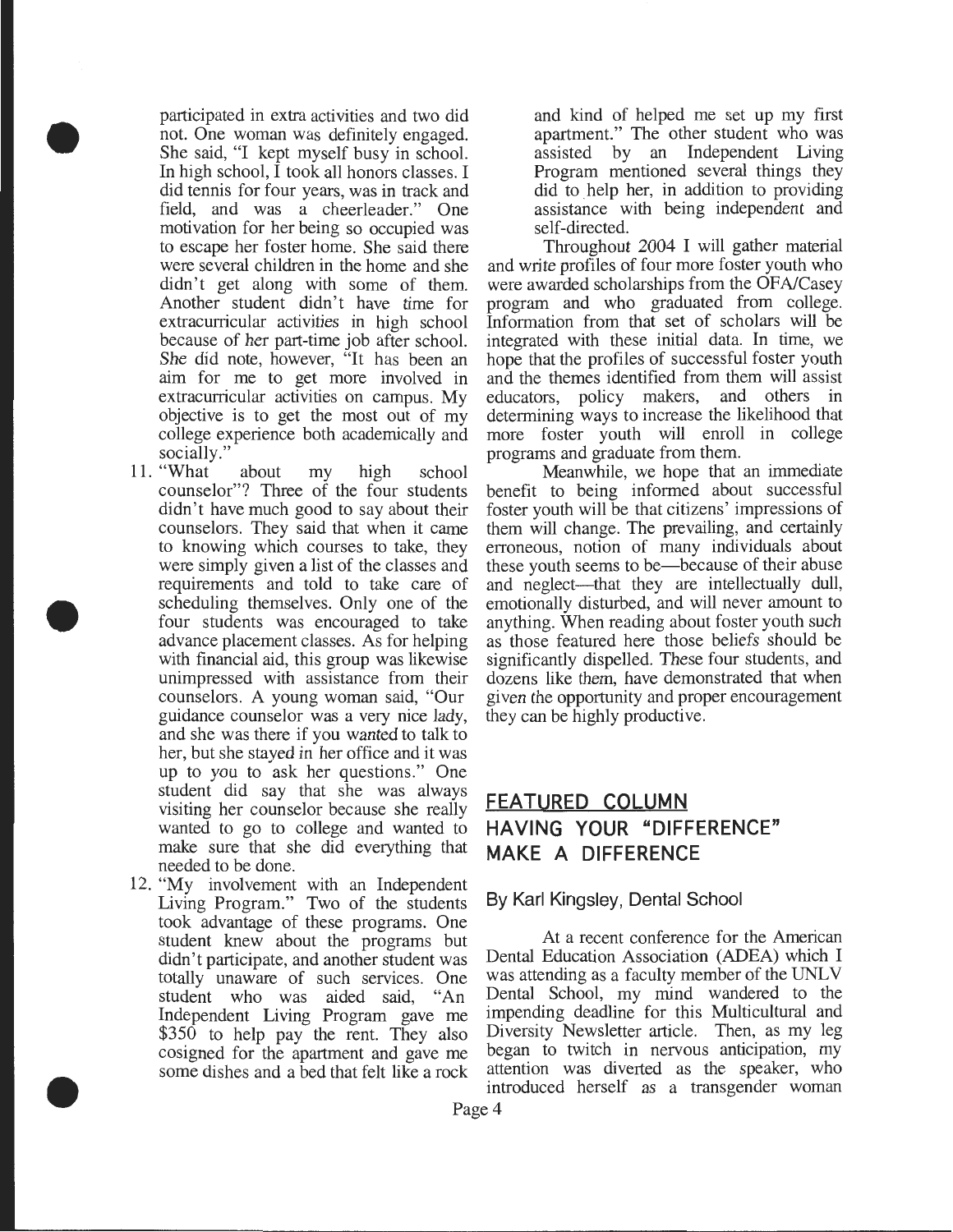named Marsha, began to speak about the diverse population of lesbian, gay, bisexual and transgender (LGBT) patients, students, faculty and staff in dental schools across the country.

• Marsha explained that ADEA has a new Special Interest Group, the Gay/Straight Alliance. The existence of the Gay/Straight Alliance makes a strong statement about ADEA's commitment to value the full extent of diversity that exists in dental education. This diversity encompasses not only the students and faculty in dental education, but also the dental patients that will be treated. She stated that she was making this presentation to provide a forum for ADEA members to inquire about, and explore these issues in the hope that this would help to create a more hospitable environment in the dental community for all students, faculty, administrators and patients. I smiled to myself as I realized that this presenter had just given me a wonderful topic for this newsletter article.

• I strongly believe, as an institution, we need to challenge ourselves, our colleagues, our families, and even our students to be fully inclusive of diversity, not only in terms of gender, race, ethnicity, religion, disability and national origin, but also in terms of sexual orientation. As a matter of policy, UNLV is an equal opportunity, affirmative action employer. This means that the university is committed to providing equal opportunity and treatment in employment, admission, and all academic programs and standards. The university policy states that it does not discriminate on the basis of race, ethnicity, religion, national origin, sex, age, marital status, sexual orientation, disability, political affiliation, veteran status, or status with regard to public assistance in admissions, employment or the operation of its educational programs.

• Although I feel this policy is a positive force and that it is important to eliminate discrimination on the basis of sexual orientation, this should not be confused with the creation of an environment in the University setting that is open, affirming, and inclusive of lesbian, gay, bisexual and transgender persons. I was reminded, through Marsha's presentation, that the goals of a university are much more than bringing students, books, and teachers together. We, as educators, have important community and social goals which include teaching UNL V

students about the importance and value of diversity as a part of higher education and that diversity will include LGBT students, faculty and staff.

As stated by the UNLV Office of Planning, "Recognizing the individuality of each student, UNLV engenders collegial relationships and a sense of community among<br>its members. UNLV embraces the its members. UNLV embraces the interdependence of quality instruction, scholarly pursuits, and substantive involvement in campus and community life." In fact, one of the goals set forth by the UNLV Planning Council is to "CREATE AN INCLUSIVE AND JUST CAMPUS ENVIRONMENT", by raising awareness of the rights and responsibilities inherent in free expression among faculty, staff, and students.

I recognize the contributions that Carol Harter and the UNLV Planning Council have made towards developing cultural sensitivity, diversity training, and cultural competency, and feel that we are making significant progress in addressing these concerns on campus. I am also pleased to report that UNLV is providing forums for LGBT voices to be heard. For example, UNLV has its very own, newly reincarnated Gay/Straight Faculty Alliance and has no fewer than two student groups, SAGE and SPECTRUM, which focus on LGBT issues for law and other undergraduate students, respectively.

There are many challenges experienced in the university community by LGBT faculty, staff, administrators or students including concerns about harassment, social rejection, stereotyping or subjection to homophobic comments or overt discrimination. When I began to think about these concerns I realized that these concerns are not exclusive to LGBT people, but to anyone who belongs to a minority group; women, left-handers, Native Americans, etc. As Marsha and the group began to discuss the steps that could be taken which could help to bring about cultural understanding and competency for LGBT issues, I thought that these would be the most important things that I could possibly share with any member of the UNLV community as part of my experience. Following are some of the topics we discussed at the ADEA session which might initiate discussion and action here on our campus.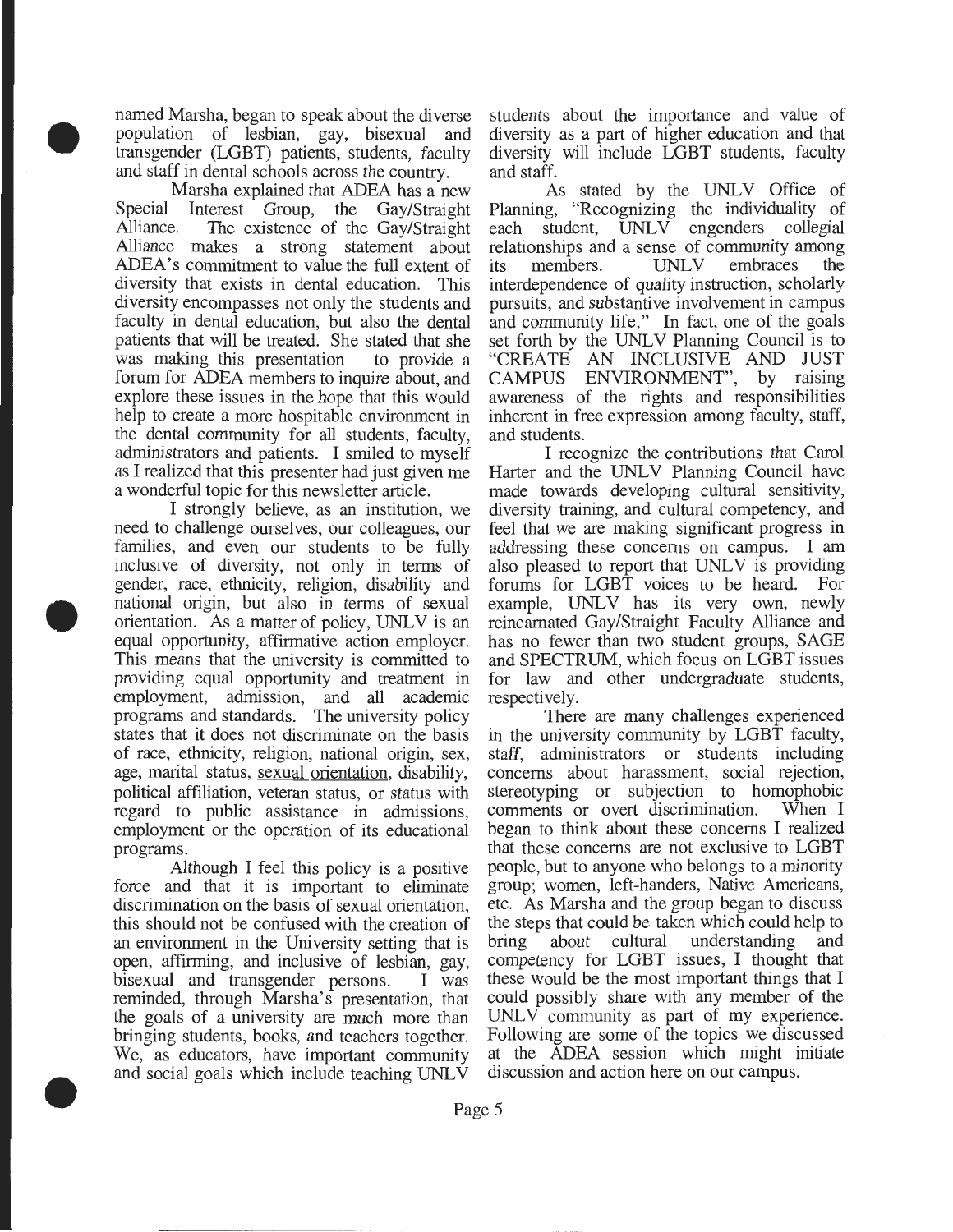• Remember that the best way to make people comfortable with LGBT issues is to learn as much as you can about those people, and their feelings and beliefs, and make yourself as comfortable as possible with issues of diversity of sexual orientation.

•

•

- Remember that all staff, students and administrators are entitled to their own beliefs, opinions, and religious-based convictions. They should be valued just as you expect your differences and beliefs to be valued. There is no room and no tolerance for racist or homophobic remarks or actions at UNLV.
- Do not assume that homophobia affects only LGBT persons directly. Fear of people with differences affects everyone adversely wedging people apart rather than bringing them together. Staff, students, clients, or patients who are heterosexual may have children, grandchildren, other relatives or friends who are LGBT.
- Feel free to include LGBT information resources in your offices, community rooms, bulletin boards or orientation packets; it can be an effective recruiting tool and can serve to initiate early discussion about how to bring all members of the university community together.
- Please support your UNLV Gay/Straight Faculty Alliance and the UNLV SPECTRUM and SAGE student groups with your outreach and support.
- Make sure your forms (and I recommend the forms for all university-related materials) are inclusive and if possible, gender neutral. "Significant Other" or "Partner" can be included as another option for non-married LGBT as well as heterosexual couples. "Parent/Guardian<br>1" and "Parent/Guardian 2" are "Parent/Guardian 2" are inclusive for a variety of family configurations, including same-sex parents, foster parents, guardians, and single parents.

• These are simply some easy steps that we, as members of the UNLV community, can take to increase our cultural competence and make the environment in which we work, teach and learn more LGBT-friendly. The most important step, however, is in recognizing the need to do this and making the commitment to accomplish these goals.  $\overline{I}$  want to personally thank Marsha and the ADEA for providing a very important message – each one of us has the opportunity to have our "differences" make a difference in our community.

#### Resources

For more information please use:

www.ADEA.org/sections (Minority Special Interest Groups) Affairs,

www.glbthealth.org (Gay, Lesbian Access Project) Health

www. verbenahealth.org (Lesbian, transgendered health education, support)

*Gay issues in the workplace,* Brian McNaught, 2003

*Beyond the closet: The transformation of gay and lesbian life,* Steven Seidman, 2004 *LGBT Health: findings and concerns,* Healthy People 2010 – companion document www .healthypeople. gov

### **DIVERSITY WITHIN THE DIVISION OF STUDENT LIFE**

#### By Rebecca Mills, Student Life

The Division of Student Life has made a commitment to honor the value of diversity in our work with students and with colleagues. That commitment means that we recognize our responsibility to interact with students and with one another in ways that enhance the cultural competence of members of the university community. Consistent with the university's goal to create an inclusive and just university, we gear our interactions, programs, and services toward both the rights and responsibilities of members of the university community.

UNLV's Office of Multicultural Student Affairs (MSA) encourages and promotes ethnic minority students' social and academic

Page 6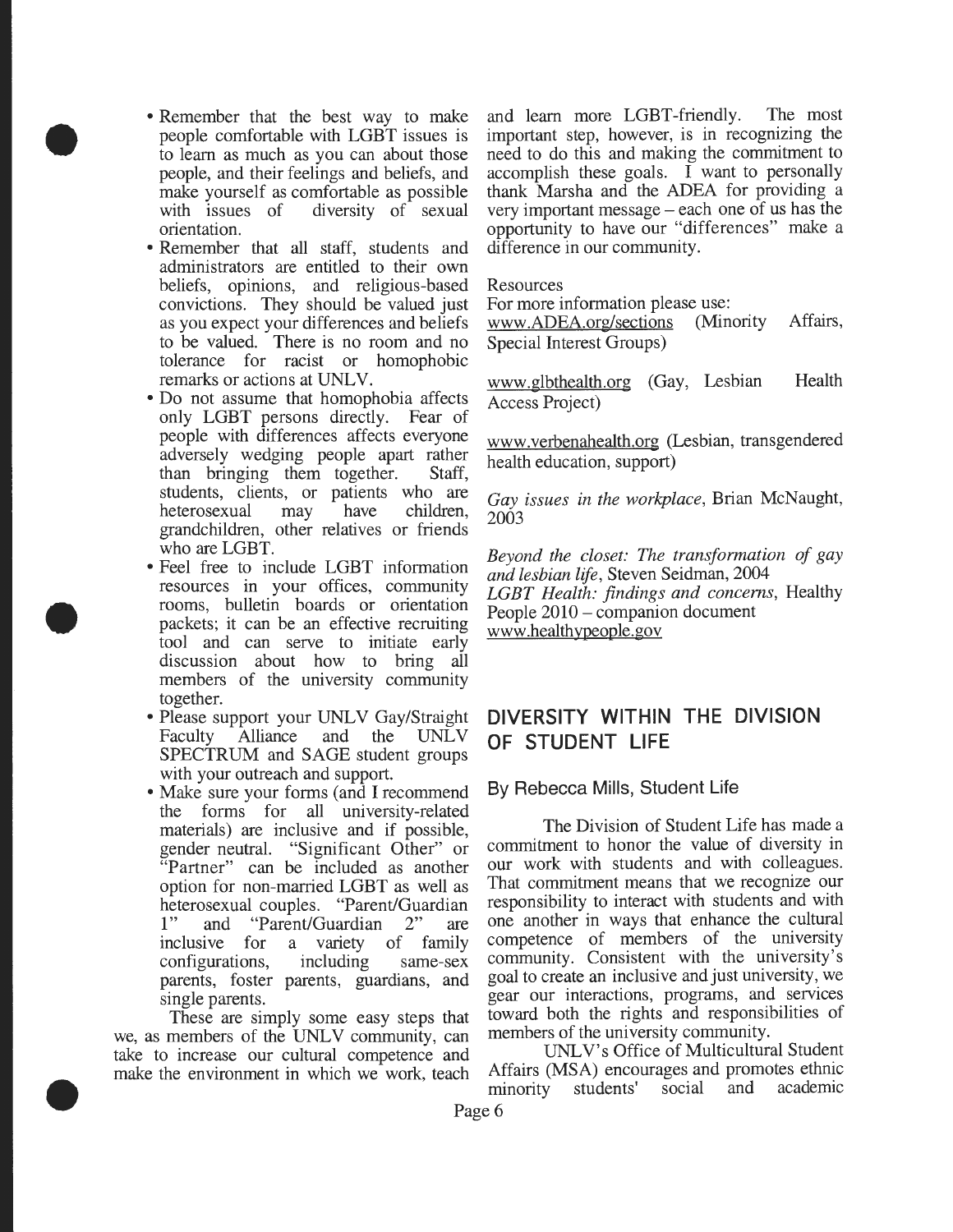• integration into the university through a variety of events, activities, and services. MSA also works with students to create events, activities, and services that encourage minority and majority student populations to explore their cultural identity and to participate in campus diversity efforts. Finally, all Student Life staff members promote strategies that allow students to provide leadership in and advocate for creating accessible and equitable campus environments that celebrate cultural differences and promote justice.

> Members of Ethnic Student Council, a part of Multicultural Student Affairs, plan and sponsor Friendship Games and Peace Week, and they participate in Homecoming and UnityFest. Students get the opportunity to serve in leadership roles and learn event planning with guidance from Student Life staff. We find that student involvement and learning increases when students plan and implement events for other students.

• ALANA is a mentor program designed for first-year minority students. First to second year retention of students of color is an important UNLV goal. Freshmen who identify as Asian, Latin, African American and/or Native American develop one-to-one relationships with UNLV faculty or professional staff members who volunteer to work with them. This investment in tomorrow's leaders has paid great dividends for both the students and their mentors.

> As I write this, staff and students are preparing for this year's UnityFest, a week of events that centers on the diversity of the UNLV community. This year's theme, Rebel Against Indifference, will set the stage for entertainers, programs, and cultural experiences designed to enhance the know ledge and understanding about diversity among students, faculty, and staff.

• We see our work in Student Life as providing learning opportunities outside the classroom; we are fortunate to interact with students as they learn about themselves as leaders, peers, athletes, students, and citizens. We recognize that we must design carefully learning experiences that are congruent with the values and goals of the university. This means that health care workers, psychologists, career counselors, advisors, police officers, intramural staff, residence hall coordinators, and fraternity

advisors must understand and value difference as they work with an incredibly diverse group of students. They must serve as role models in the ways they interact with one another and with

today's students.<br>As UNLV's As UNLV's graduates leave the university to work, live, and play they enter a world that will be increasingly more diverse. We hope that their experiences here as engaged and committed students will prepare them for that world. We hope that they will have learned to work well with those who see the world in different ways and to understand the value in hearing the perspectives of others. We hope that we can extend the faculty's commitment in the core curriculum to a multicultural perspective by offering services, programs, and materials that push students to responsibilities in creating a world where diversity is celebrated and honored.

## **1 0 WAYS TO BE GAY FRIENDLY**

#### By Marty Aleman, College of Education

I remember the day when my uncle told me that he was gay. I was seven years old, and he was twenty-seven, and my mother's twin brother--the second most important person in my life. I was jumping on his bed, watching him iron his clothes, when he asked, "Marty, do you know what being gay means?" I replied, "Yes, it means being happy." "Yes, it does mean being happy, but it also means something else ... " My uncle proceeded to explain to me that being gay also meant that there were men who loved men, and women who love women, as boyfriends and girlfriends, or husbands and wives love each other. I was seven years old, and really didn't think anything wrong with that, as long as people still loved each other, it still seemed fine with me.

In the years to come, society taught me<br>being gay was absolutely not that being gay was absolutely acceptable-and I was crushed. How could people say that my uncle, a person who I loved and admired so much, was not normal, or bad for being a homosexual? It hurt. It really hurt. While I was growing up, I felt that there was so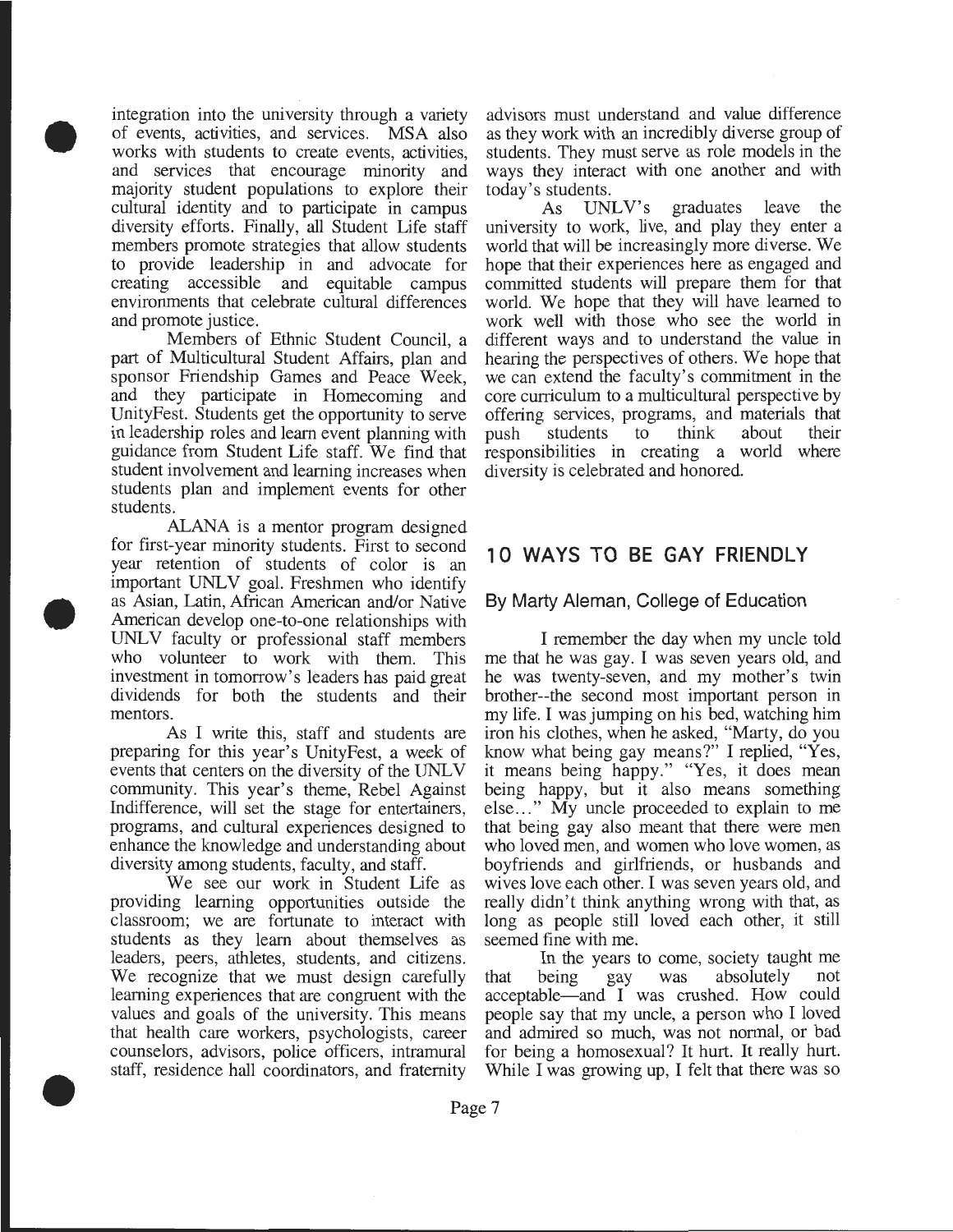• much peer pressure to be homophobic. It became so common to ridicule one another by gay-labeling. "You're so gay," "You queer!" and most commonly, calling each other the infamous "F" word. These phrases were word. These phrases were almost a part of a new dialect. Growing up in the eighties, which was a very liberal time period, did influence the need for understanding and valuing diversity, yet when it addressed issues of homosexuality, society did very little to educate the mainstream of accepting homosexuality as being normal or healthy Instead, the government campaigned educational many programs concentrated on becoming AIDS aware—which is good, and still very much needed. But, AIDS gave America one more reason to fear homosexuality. Unfortunately, I lived much of my life with a chip on my shoulder, and became defensive whenever my peers used homosexual connotations in a ridiculing way. I internalized it. I internalized it so much, that I lost relationships with many friends, and boyfriends because of their homophobic behaviors.

• I am glad to say that although it has taken many people to experience the some of the same types of hurtful feelings as I had, (be they gay or straight), that society is finally beginning to educate people to accepting homosexuality as a part of the mainstream. I would never have dared to imagine that one-day same-sex marriage would be legalized. But, I bet that many homosexuals had.

> Today, I am committed to researching why it is still difficult for the American education system to address issues pertaining to gay rights. I believe that it is while people are young, that it is easier to understand diversity, as the mind is still in its unbiased state. What is wrong with teaching and learning to appreciate individualism? My belief is that in order to be a truly diverse society, we must do our very best to teach awareness and acceptance of all people. Valuing diversity means that you continue to educate yourself, and others to strengthen an awareness and an acceptance of people who are culturally, (or sub-culturally) different.

• As a cultural anthropologist, my research has begun by observing homosexuality on a cultural basis. I have learned that being gay has become a cultural affiliation for many individuals. Gay individuals have many similar life experiences and have shared beliefs

surrounding their individuality. I have learned that like most cultures, Gay individuals have formed societal "norms." Mostly, I have learned that many gay individuals just want to educate others to be accepting of gay people. I have witnessed openly gay people as stronghearted individuals, they appreciate diversity more than most people I know, because they have first-handedly achieved the ability to be comfortable with who they are, and accept their own individuality. But, whether homosexuals are "out", or "in the closet" there still is an instinctual fear that is driven from homophobia, homophobic biases, and behaviors that may lead to anti-gay hate crimes. There are frequent trust issues, as to whether or not an individual feels secure enough, as far as their physical safety is concerned, to be openly gay. The fear factor is still present. Once again, homophobia does influence intolerance to accepting being gay as normal, and nature's first instinct of survival of the fittest comes into play. I see this intolerance as something to be ashamed of.

So, I suggest the following ways to break free from homophobia:

1. Remember Confucius's GOLDEN RULE: Treat others the way you want to be treated

2. Remember Confucius's GOLDEN RULE: Treat others the way you want to be treated

3. Understand that being homosexual is normal and healthy

4. Do not be pressured to engage in gaylabeling or homosexual anti-bias behavior, what you do or say *is* completely your choice!

5. Educate yourself on LGBTQ (Lesbian, Gay, Transgendered, Queer) issues, particularly those that address civil rights

6. Do not be afraid to ask questions; as long as you are sincere and polite, more than likely a gay individual will be willing to give a truthful, honest answer regarding their sexuality /gender.

7. Never feel ashamed of a loving gay friend, or relative

8. Teach others to appreciate and understand the importance of equality, and detach themselves from homophobic peer pressure

9. Participate in LGBTQ/Straight alliance organizations, find out how you can contribute to eliminating homophobia

10. See each person as a valuable individual, and teach others to value individuality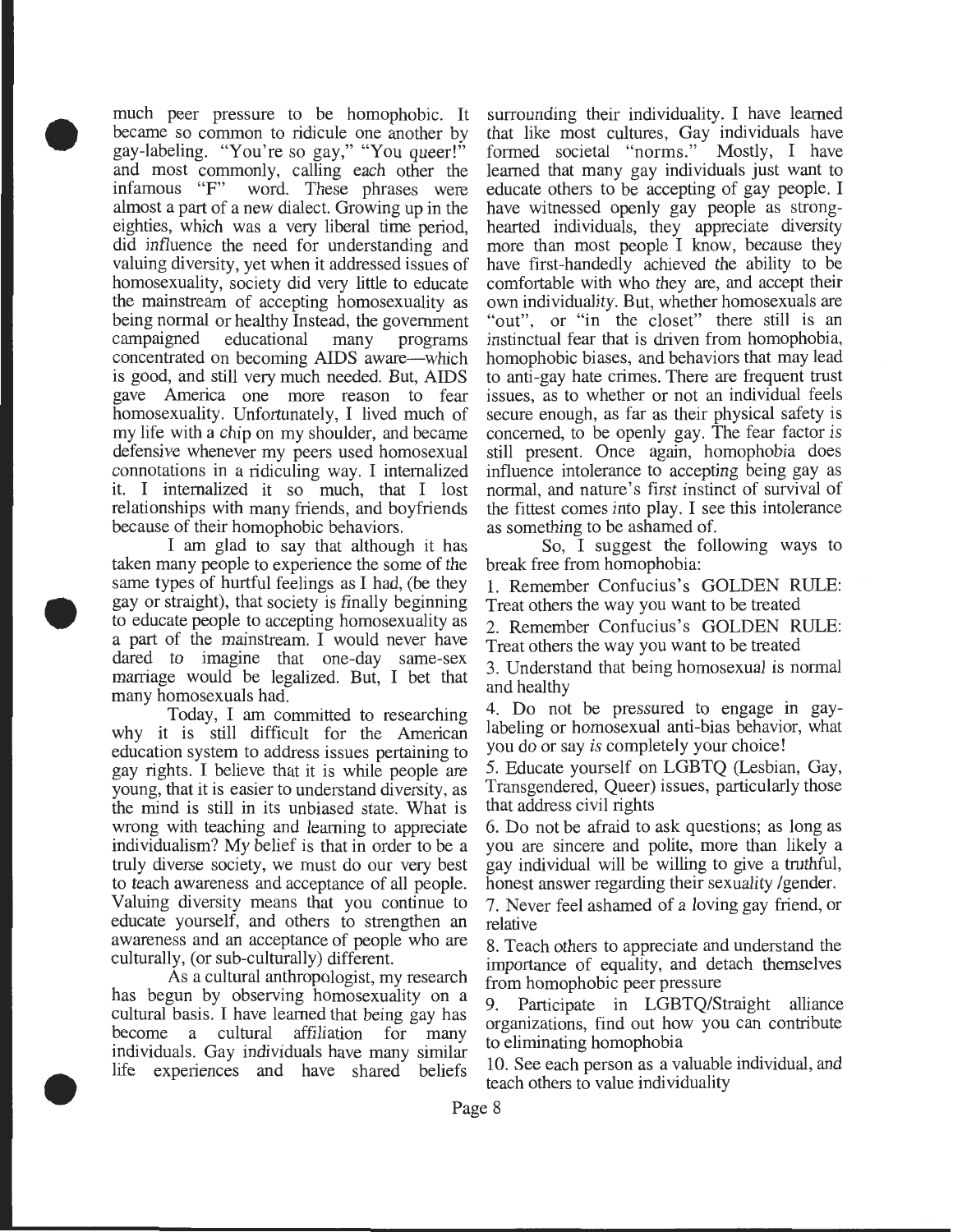• Fighting homophobia is not difficult. It is important. It is necessary. Prejudice comes in many forms, but has always resulted in dehumanization, fear and hatred. Remember, that as educators we lead by example, and in many instances have the opportunity to teach intolerance to dehumanizing behaviors, and to value diversity in all aspects.

> *SPECTRUM@UNLV is an organization that is dedicated to promoting safe, educational, social and community service programs that are is open to UNLV undergraduate and graduate students, faculty and staff, who are interested in promoting awareness of LGBTQ!Ally issues in the greater Las Vegas Community. SPECTRUM@UNLV meets regularly on Tuesdays, from 6:30-7:30 p.m. in the Moyer Student Union.*

#### **WHAT ARE AUTISM SPECTRUM DISORDERS?**

#### By Amanda Boutot, College of Education

 $\bullet$ • You are hearing about it more and more: Autism Spectrum Disorders. Current statistics suggest that as many as 1 in 150 people have an Autism Spectrum Disorder (ASD). This is an extraordinary number when one considers that as little as 15 years ago, the prevalence was said to be only 1 in 10,000. The reason for this increase is unknown. However, recent increases in public awareness and efforts by various organizations to help with earlier and more accurate diagnosis may be partially the reason. Our students, teachers or future teachers in the public school system, will undoubtedly public school system, will undoubtedly encounter students with ASD in their classrooms or schools. More and more children with ASD are being educated in general education settings for all or a portion of their school day, making ASD more than just a special education issue. Having some knowledge about ASD may help these teachers (and other professionals) to better serve these children in the schools. This article describes very briefly the characteristics, causes, and treatment issues in ASD.

#### Typical Characteristics

Characteristics of autism range from very mild to severe. Generally speaking no two children with an ASD are alike; overgeneralized, statements such as, "all children with ASD..." or even "most children with ASD" are thus inappropriate and send a false message about the nature of these disorders. While similar in terms of diagnostic criteria, ASDs as they are currently known, manifest very differently for each individual person. Some typical characteristics may include the following:

- Delay or lack of speech (not so for Asperger's Syndrome)
- Resistance to change or changes in routine
- Insistence on sameness
- Lack of eye contact
- Sensitivity to sensory sensations such as light, sound, touch, or certain textures
- Repetitive behaviors, known as "selfstimulatory behaviors" such as rocking, hand-flapping, or spinning objects
- Lack of pretend play
- Inability to initiate or sustain a conversation
- Lack of imitation
- Aloofness
- Preferring to be alone
- Echolalic speech, repeating what has been said
- Seeming not to hear others

Though these are only a few of the possible characteristics that a person with an ASD may experience, it should be noted again that these may occur at various degrees of severity and that every person with one of these disorders may display them differently.

#### Causes of ASD

At this time, there are no known causes of ASD. It is, however, generally regarded as a neurological disorder, adversely affecting development in at least one part of the brain. Whether this is due to a faulty gene, a chromosomal abnormality (such as Fragile X Syndrome), or some other damage, is not known at this time. Researchers are frantically searching for an exact cause of ASD, and it is believed that multiple causes may ultimately be identified. While several theories as to specific causal agents (such as vitamin deficiencies and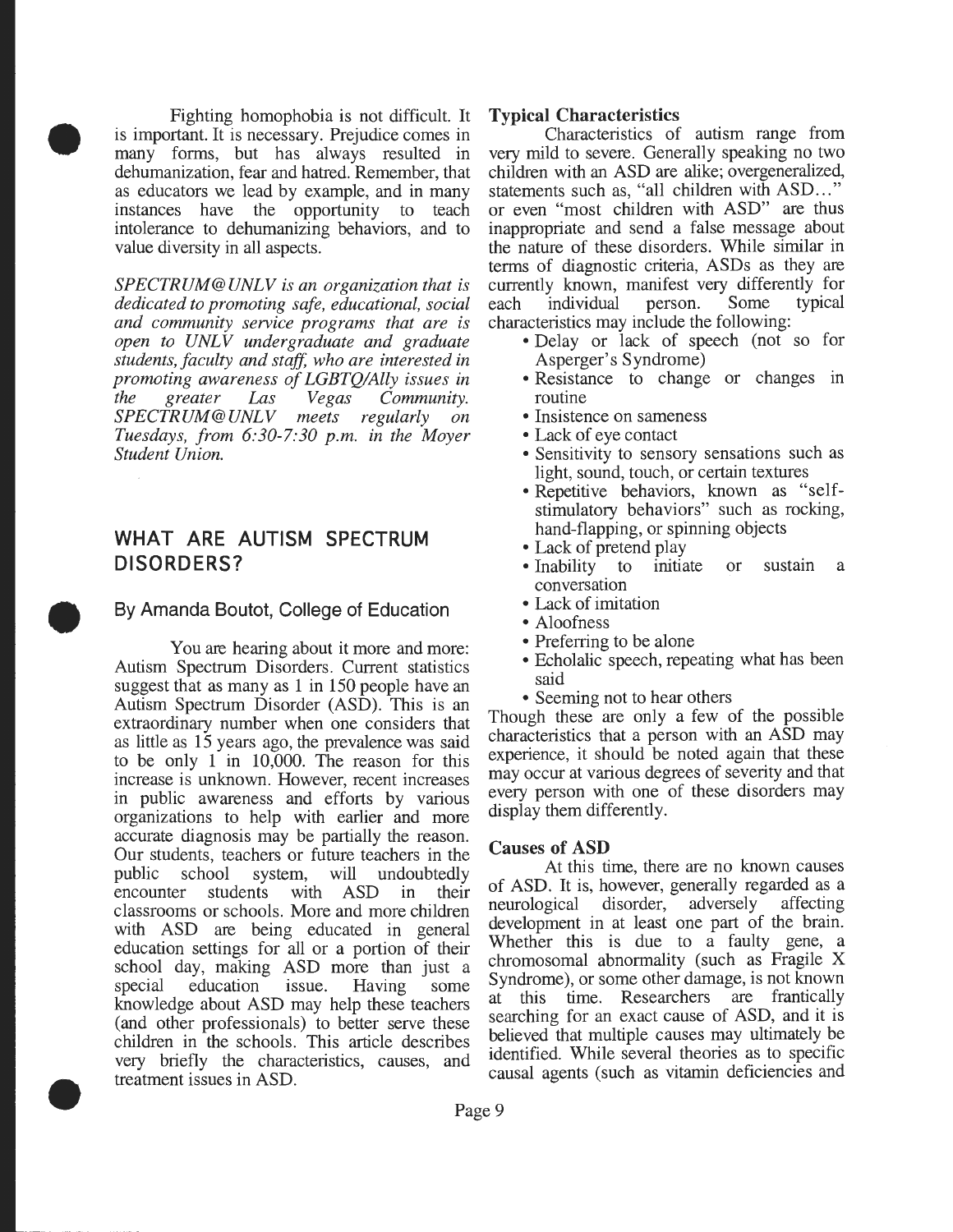• vaccines) have been studied, at this time, there seems to be no conclusive link between any one specific agent and ASD. Indeed, there may be multiple causal agents for even one person with these disorders.

#### **Is There a Cure?**

A primary goal in identifying the cause of ASD is to then hopefully identify a cure. At this time, however, given that no known cause has been identified, it is impossible to say that there is a cure. Many treatments have been proposed that may be effective in reducing or even eliminating symptoms, however, until the exact nature of the disorders are known, it is impossible to say that one has been "cured" of their autism.

#### **Prognosis**

•

•

Do not be discouraged, however, by the lack of knowledge about the causes of ASD, or by the lack of a known cure. Many people with ASD grow up to lead successful, contributing, and independent lives as adults. Early and effective intervention is key. Think of ASD similar to the "common cold", though a "cure" per se has not been identified, treatment of the symptoms is certainly possible.

#### **Effective Treatment**

Education and effective treatment can be called the "aspirin" for ASD. Various educational treatments have been identified over the years, some with much success, and others with minimal success. The most important goal of any educational program or treatment is to help the person with ASD become more functionally independent. This may involve teaching her how to communicate with others, appropriate play or work skills, social skills, or modifying behaviors. Treatments generally involve at least one of three models based on theoretical perspectives: the Developmental Model, which emphasizes a child-centered, naturalistic teaching approach; the Perceptual-Cognitive Model, which focuses on teaching students with ASD to attend to and communicate with others through visual cues and sensory integration, for example; and/or the Behavioral Model, which is based primarily on Applied Behavioral Analysis (Scheuermann & Webber, 2002). Again, early intervention is key, and as each of these children have varying

degrees of impairment and need, the decision as to which program is best or most appropriate must be made on an individual basis, and not on what is the "hot" treatment of the time.

#### **Conclusion**

While much remains a mystery in the field of ASD, more information is coming in from researchers and professionals daily. Increased awareness and understanding of ASD can help school professionals better serve these children in the public schools. Those with an interest in ASD are encouraged to visit the website of the Autism Society of America at www. autism-society.org or the Council for<br>Exceptional Children's Division on Exceptional Developmental Disabilities (DDD) website at www.dddcec.org/ (note that DDD will hold its national conference in Las Vegas October **11-** 12, 2004; contact Amanda Boutot for more information on either organization).

#### References

American Psychiatric Association (1994). *Diagnostic and statistical manual of mental disorders, 4th edition.*  Washington, DC: American Psychiatric Association.

Scheuermann, B. & Webber, **J.** (2002). *Autism: Teaching does make a difference.*  Belmont, CA: Wadsworth.

## **AS MUCH AS I AM LEARNING ABOUT JAPAN, I AM LEARNING MORE ABOUT AMERICANS: A FORMER UNLV STUDENT REFLECTS ON HER EXPERIENCE WHILE HOSTING A STUDENT FROM JAPAN**

#### **By Medley Denne, College of Education**

A letter to my professor ... I have been thinking about you lately since we have a Japanese Cultural Homestay International student living with us. I am learning a lot about our community here. This reminds me of the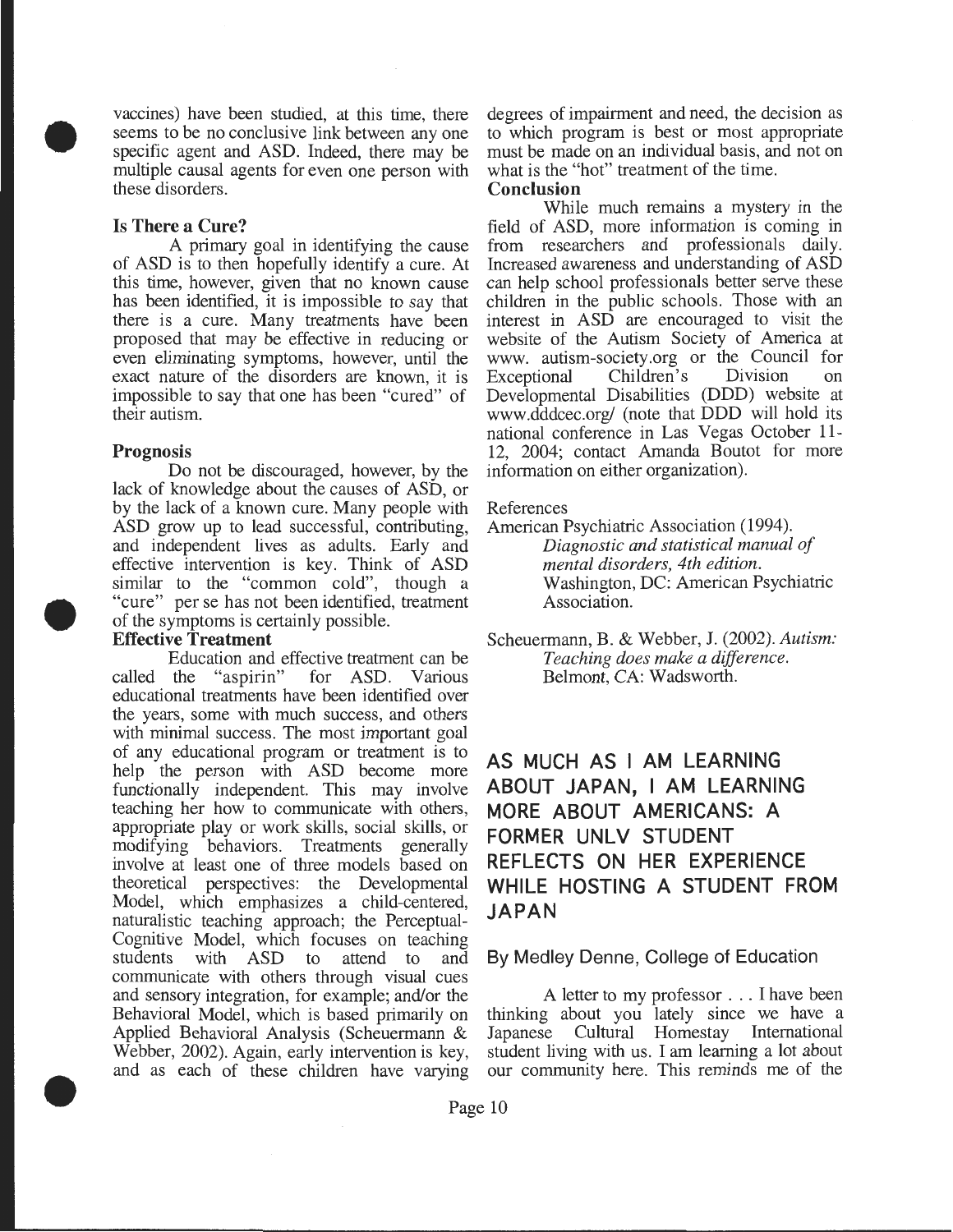conversations we had in the multicultural class last summer.

• I knew very little about Japan before Chika arrived but have studied up some since she got here two weeks ago. However, I still know very little. We were given a four-page information sheet on Japan and general information on Japanese culture and traditions before Chika arrived. We (my husband and I) read it and learned many things about Japanese customs, including the notion that most Japanese do not hug nor greet Westerners by shaking hands. We also learned that Japanese usually tum off the water when taking a shower due to very small water heaters in Japan and that they do not have clothes dryers.

• With this information in mind, my husband and I headed to the bus that was carrying 17 international stay students from Japan. We were appalled when the first "host mom" found her student for the first time and gave her a big hug. I cringed for the poor girl knowing this was not the appropriate way to greet someone from Japan!!! I thought to myself "Duh"!!! Did you bother to read the information provided to you? Do you have any respect at all for other people and their culture!!! When we finally looked up after putting our heads down in shame after witnessing the hug, there was Chika. We kindly held out our hands, she shook them and nodded as we welcomed her to America. That night, we listened quietly as the water from the shower turned on, then off. Then on, off. On, off. I smiled.

• We read the information sheet and learned that 84% of Japanese people in Japan practice a combination of Shinto and Buddhism with only 1% of the population being Christian. After talking with Chika, we learned she practices Buddhism. I had to leave for Las Vegas that first weekend so Chika stayed with a friend she met during the week. I met the host family and made arrangements. The host mom said they would be going to church on Sunday. I discussed this with Chika and told her it should be a different but good experience for her (Even though I am not Christian and therefore do not attend church). While in Las Vegas, I learned that the host family took Chika and her friend to see the movie, *Passion of the Christ.* I was aware of the church thing but was not informed of the movie selection until after

the fact. The girls were very upset . . . horrified, in fact, as they cried through the movie, not understanding what they were seeing, unable to interpret the language due to English being their second language! I was crushed for the girls. I felt horrible. I couldn't believe someone would make such a poor decision. Again, I questioned to myself . . . "DID YOU READ THE INFORMATION SHEET? "

Many similar things have occurred with host families and their international home stay students during past week. To sum it up, I have learned that people in my community do not bother to learn about other people and their cultures. Or maybe they have learned about them but they don't care. They are very disrespectful and I am embarrassed.

I know very little about Japan, but at least I tried to learn enough to be respectful of Chika and the other students. These students do things for a reason. They wear long sleeves when it is 80 degrees for a reason! It does not matter what the reason is. It is not my place to insist they wear short sleeves because I might think they will be hot. As much as I am learning about Japan, I am learning more about America, Americans, and how and why we are viewed the way we are by people from other countries.

My point in this long letter to you is simple. It is an example of when learning really occurs. As much as I learned in your class last summer, the real learning occurs after the course when I apply the skills. I thank you, and Chika does, too!

#### **RECRUITING FOR DIVERSITY**

#### By Suzanne Devlin and Jen Fabbi, University Libraries

The UNLV strategic plan includes a commitment to hiring, motivating and rewarding superior faculty, professional and classified staff. The University is committed to an inclusive and just campus environment that respects diversity and free expression. To that end, it is a stated core value of the UNLV Libraries to hold in high regard the diversity of people and ideas. UNLV Libraries' goal is to shape our services so that they are relevant,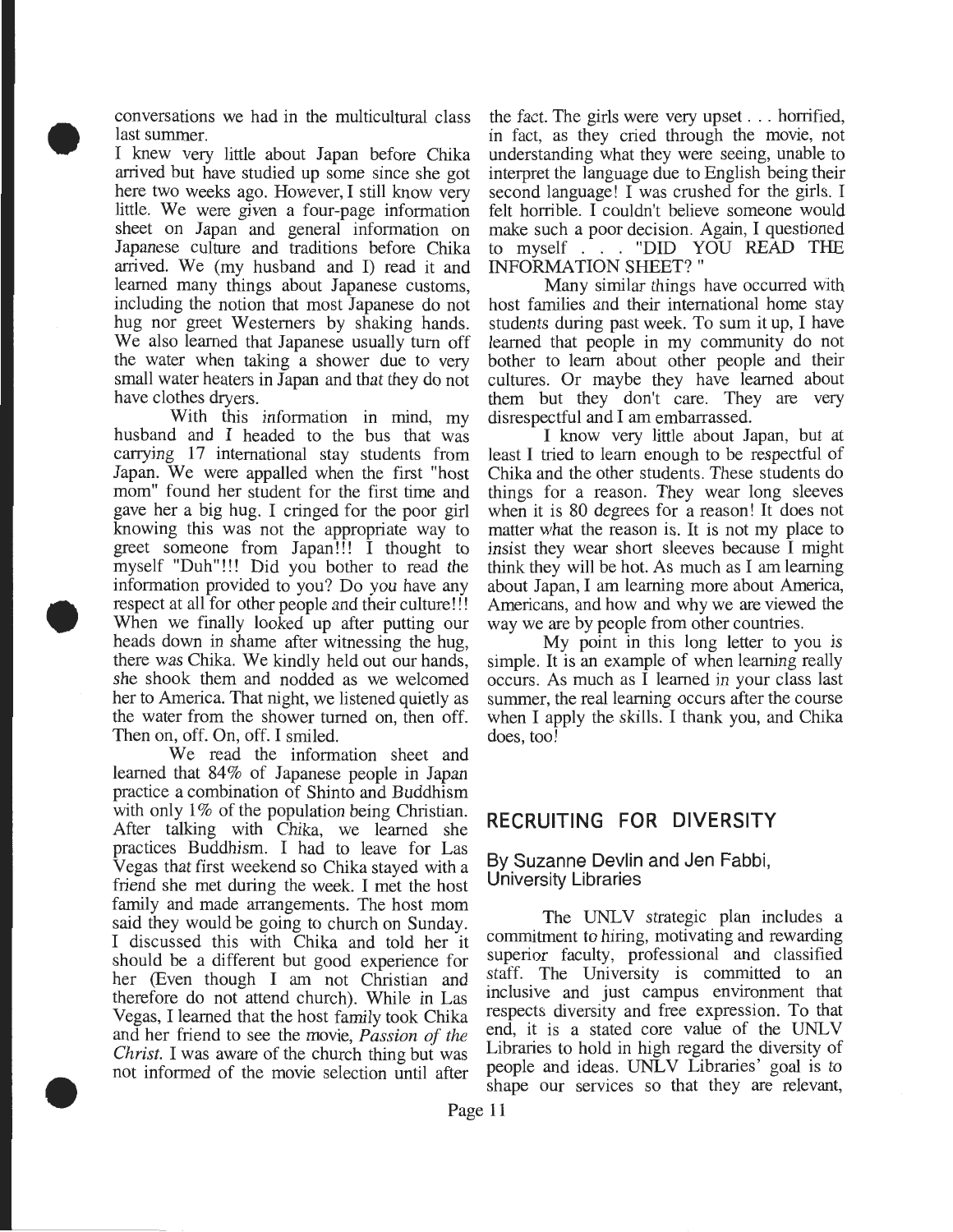• enticing and meet the needs of the diverse students, faculty and staff that make up our UNLV community. With this as our goal, it is critical for library staff at all levels to reflect the variety in backgrounds and perspectives of the people we serve. Attracting and interacting successfully with diverse candidates is important to our success as an organization.

 $\bullet$ One step we are taking to increase the breadth of our candidate pool is to publish and distribute our vacancy announcements as widely as possible. This year we have seven vacant positions, and for the first time, we are recruiting from several sources that provide the opportunity to communicate with qualified candidates who come from a variety of backgrounds. In addition to traditional addition to traditional recruiting, we have published all seven of our vacancy announcements through the following organizations: Black Caucus of the American Library Association, REFORMA, Asian/Pacific American Library Association, and the American Indian Library Association. We also send our announcements to five masters of library science degree programs that historically have a predominantly African American student body: University of Southern Mississippi, Drexel University, Clark Atlanta University, North Carolina Central University and Louisiana State University.

Most of these organizations either do not charge or charge only a nominal fee to publish our announcement to their readership. In total we incur a cost of \$140 per vacancy to advertise in the publications of these organizations. The obvious benefit of this practice is reaching and communicating with targeted populations. The less obvious and perhaps more powerful benefit is that every time we post another vacancy announcement, we are building one-on-one relationships with contacts at these organizations. We believe that it is these personal relationships that will ultimately benefit our organization the most.

• Increasingly standard methods of publicizing vacancy announcements are through the publications of a particular association or organization, through the websites of these organizations, or via electronic discussion lists. Below is a list of organizations, publications, and listserves that address multiculturalism and diversity in education. Please note that as search

committees, it is important that you document<br>where you have posted your vacancy posted your vacancy announcements, so that you may report these steps or replicate them for future searches.

#### **Multicultural & Diversity Education Organizations and Associations**

- National Association for Multicultural Education (NAME) http://www.nameorg.org/
- Anti-Defamation League Education Department http://www .adl.org/education/default.asp
- Council for Opportunity in Education http://www.coenet.us Site includes a "Job Opportunities" listing
- Educators for Social Responsibility http://www.esrnational.org/home.htm
- Employment page at University of Maryland's Diversity Website
- http://www.inform.u md.edu/EdRes/Topic/ Diversity/General/Employment/
- Gay, Lesbian, and Straight Education<br>Network http://www.glsen.org/cgihttp://www.glsen.org/cgibin/iowa/home.html
- HBCU-Central Job Recruiting Service http://hbcu-central.com/careercenter/
- Global and Multicultural Education Center http://www .kcglobalconcepts.org/
- Minority and Women Doctoral Directory http://www .mwdd.com/
- National Association for Bilingual Education (NABE) http://www.nabe.org/ Site includes a Members Only "Discussion Forum"
- National Coalition For Women and Girls in Education http://www.ncwge.org/
- National Education Association Asian and<br>Pacific Fislander Caucus Pacific Islander http://www. geocities.com/apic4uus/
- Many state individual state associations for multilingual/multicultural education. Search the web by state name and "multicultural education association." Example: Illinois Association for Multilingual Multicultural (IAMME) http://www.iamme.org Site includes "Employment Opportunities" section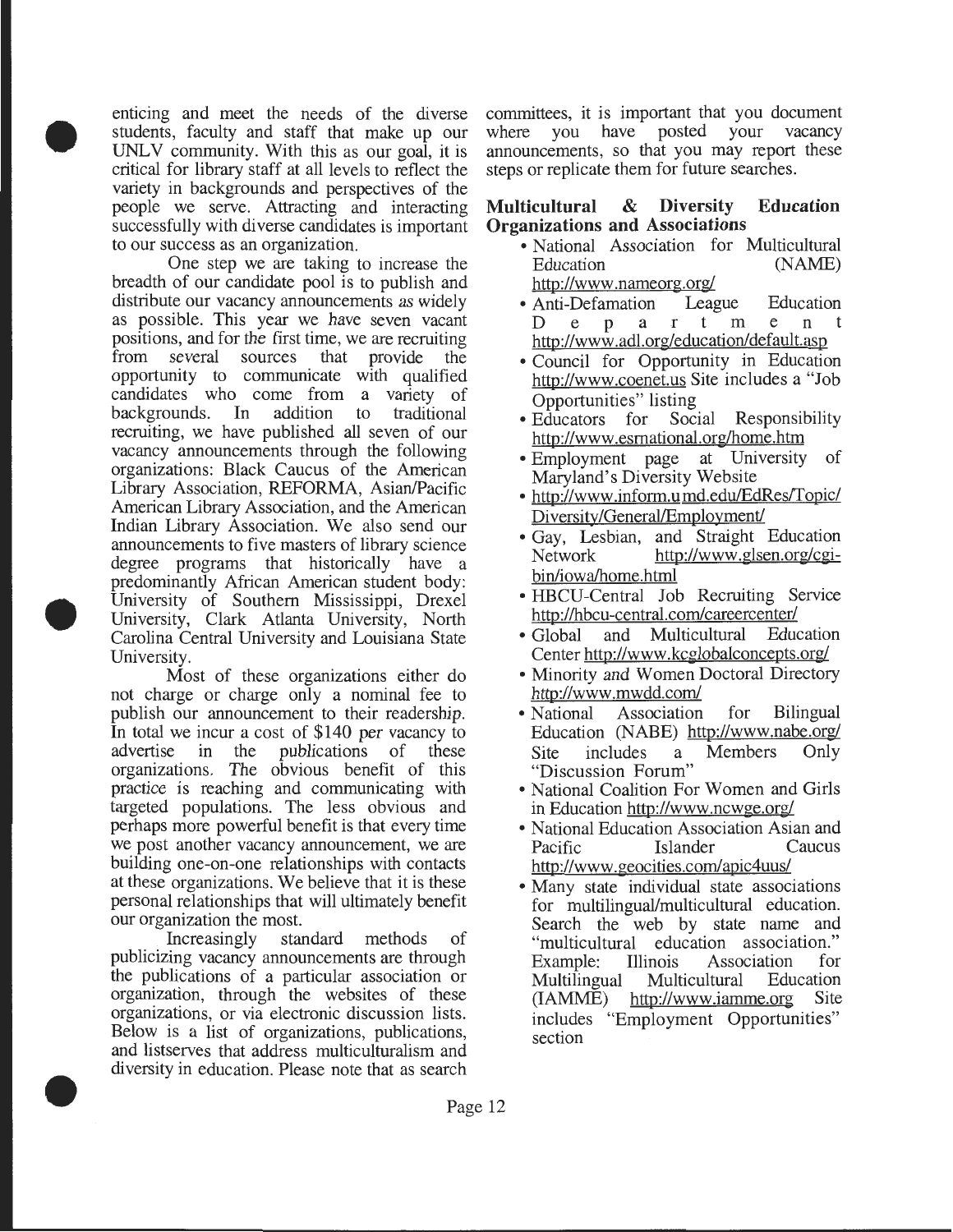

•

#### Selected Multicultural Education Publications

- *Multicultural Perspectives*
- *NAMENews*
- *Multicultural Education*
- Educational Research Association Special Interest Group: Association of Critical Examination of Race, Ethnicity, Class, & Gender in Education Newsletters at http://www .aera.net/s igs/newsletters/s03ce recge.pdf

Electronic Discussion Lists for Multicultural Education

- AASNET-L (African American Student Network; email listserv@listserv.uh.edu)
- AFAMHED (African Americans in Higher Education; email listserv@cms.cc.wayne.edu)
- MULT-ED (Multicultural education list; email listproc@gmu.edu)
- MULTC-ED (Multicultural education discussion: email discussion: listserv @umdd. umd.edu)
- MULTICULTURAL-ED (Multicultural education list; email listproc@ lists.fsu.edu)
- MULTI-L (Discussion of multi-lingual education; email listserv@barilvm.biu.ac.il)
- NAME-MCE (NAME listserv; subscribe at http://www.nameorg.org/listserv.html)

## TEACHING STUDENTS FROM ALTERNATIVE ROUTE PROGRAMS IN EARLY CHILDHOOD EDUCATION

#### By Cathi Draper-Rodriguez and Yaoying Xu, College of Education

• Over the past twenty years most states have developed alternative teacher certification programs in early childhood education and early childhood special education (ECE/ECSE) as a means to alleviate teacher shortages (Edelen-Smith & Sileo, 1996; Feistritzer & Chester, 1991; Sindelar & Marks, 1993). alternative

route programs vary from state to state and are broadly defined as any programs that are different from the traditional university teacher education program (Bradshaw, 1998; Hawley, 1990; Stoddart & Floden, 1995; Zumwalt, 1996). Alternative teacher preparation routes have been an essential component in many teacher education programs.

Like many other rural states, the state of Nevada has experienced critical teacher shortages in the area of ECE/ECSE. Therefore, alternative routes to teacher preparation programs have developed over the past ten years. These alternative route programs include both undergraduate and graduate level and involve students from the fields of ECE/ECSE as well as other areas. In general, university based alternative route programs are identical in content to traditional programs, but the format and the process of preparation are different. This article focuses on the unique characteristics of alternative ECE undergraduate programs and provides strategies for working with students in these programs.

#### *Characteristics of alternative route programs Format*

Most alternative route programs are designed and delivered in a cohort format. Unlike traditional students who have more choices in terms of courses and time, alternative route students usually need to take the classes as a whole group in a more structured mode. The schedules are more condensed than traditional programs. Each class session lasts longer and is usually run during weekends.

*Individuals* 

The characteristics of the students enrolled in alternative route to licensure programs will ultimately lead to the greater diversification of educators. Through innovative timelines and incentives, students who otherwise may not be able to receive education degrees receive undergraduate and graduate degrees. Students, who are older, who have been out of school for longer periods, and who come from lower economic backgrounds are drawn to these programs because of their speed and low cost to the student. Graduates of these programs bring more diverse backgrounds and experiences to the ECE classroom and better meet the needs of the increasingly diverse ECE student population.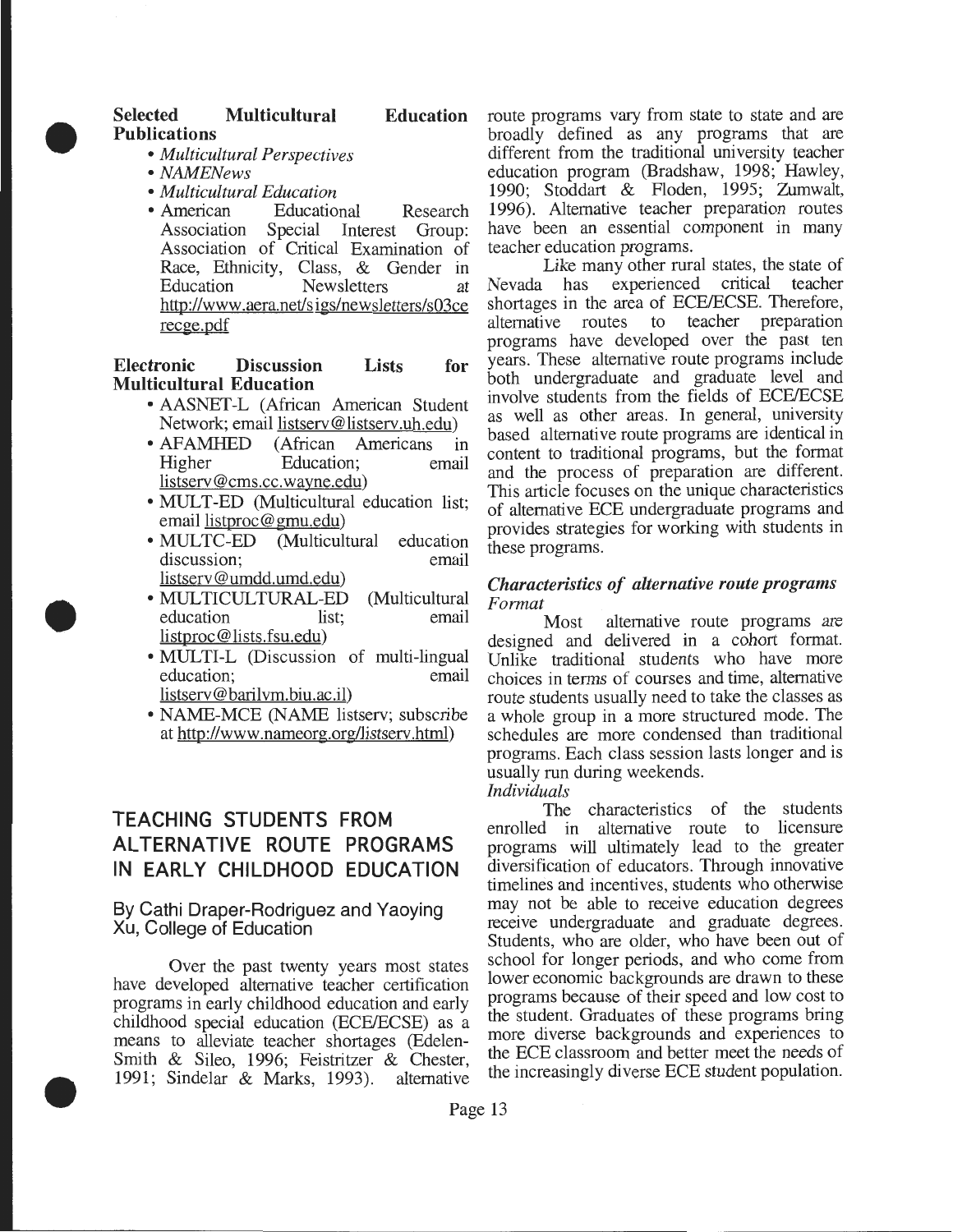$\bullet$ Most of the students in undergraduate alternative route programs do not join the program directly after graduating from high school. This is maybe due to a number of years' experiences that are a requirement as entry in the program. The students in the program have a great range of age diversity. The mean age of these students is higher than the mean age of students in traditional programs.

This time away from an educational setting has given these students a variety of life experiences. These life experiences lead to students who have involved discussions in the classroom. Many times it is these life experiences in the field that lead the students back to school. They have a strong desire to learn more about an area that they care about and in which they have experienced.

 $\bullet$ This time away from school is also a disadvantage for these students. They may need to relearn basic survival skills. These survival skills include knowing how to study for a test, when to approach the instructor with questions, and what comments are appropriate to make during class. Many times these problems are due to a lack of time to a school setting. These students may require more time to process information given during the lecture.

This desire leads to a strong commitment from the student. These students have strong goals for themselves. They have learned from past experiences and want to use those experiences to make their future better and more economically sound. The students are emotionally invested in their education.

Because of recruitment practices, students in alternative route programs are more likely to be from a diverse population. The students from these diverse populations have a different ethnic and linguistic background than many of the traditional teacher candidates. This leads to increased language diversity, including diverse languages and dialects. The need for teachers from diverse populations is acute. The culture of the teacher impacts how they interact in the classroom.

• The cohort format of these programs leads to a strong relationship between the participants in the program. Students share a bigger part of each other's lives than just being classmates. They become a family. Within these groups, there are levels of closeness, but there

remains a level of unity between all of them.

It is always important to remember that there is also high level of diversity within these groups. Though they all have life experiences, they are very different life experiences. Though all are from diverse populations, they are from many different diverse populations. Some strategies are suggested below to help instructors and students be successful with these types of programs.

#### *Strategies for teaching students in alternative route programs*

- 1. Allow students to build off the knowledge they have gained from working in the<br>field. Because students from the field. Because students from the alternative route programs are from the field, they all have more or less working experiences with young children. Use guided discussions as a process for learning. These students have strong opinions about their way of teaching young children. Let students discuss and debate with each other their techniques.
- 2. Be firm and consistent about the requirements of the class. Ensure that all students understand the condensed format of course instruction does not mean that the quality is lower than the traditional format. In other words, the expectations (or requirements) for the alternative route programs students are the same as those for the traditional students. The difference is in the method, not in the content.
- 3. Be available for students. Because of the fast pace of the course, let students know how they can get hold the instructor during the regular week beyond the office hours. Combine in class and out of class interaction via class discussion, email, and after class assignments.
- 4. Combine formal and informal teaching/learning methods in class. More flexibility is provided because of the intense schedule. For example, breakfast and lunch are allowed during discussion time, teacher instruction and student participation are balanced, individual and group presentations are arranged on choice and assignment. Encourage students who are shy to talk in class to add to the discussion. Encourage them to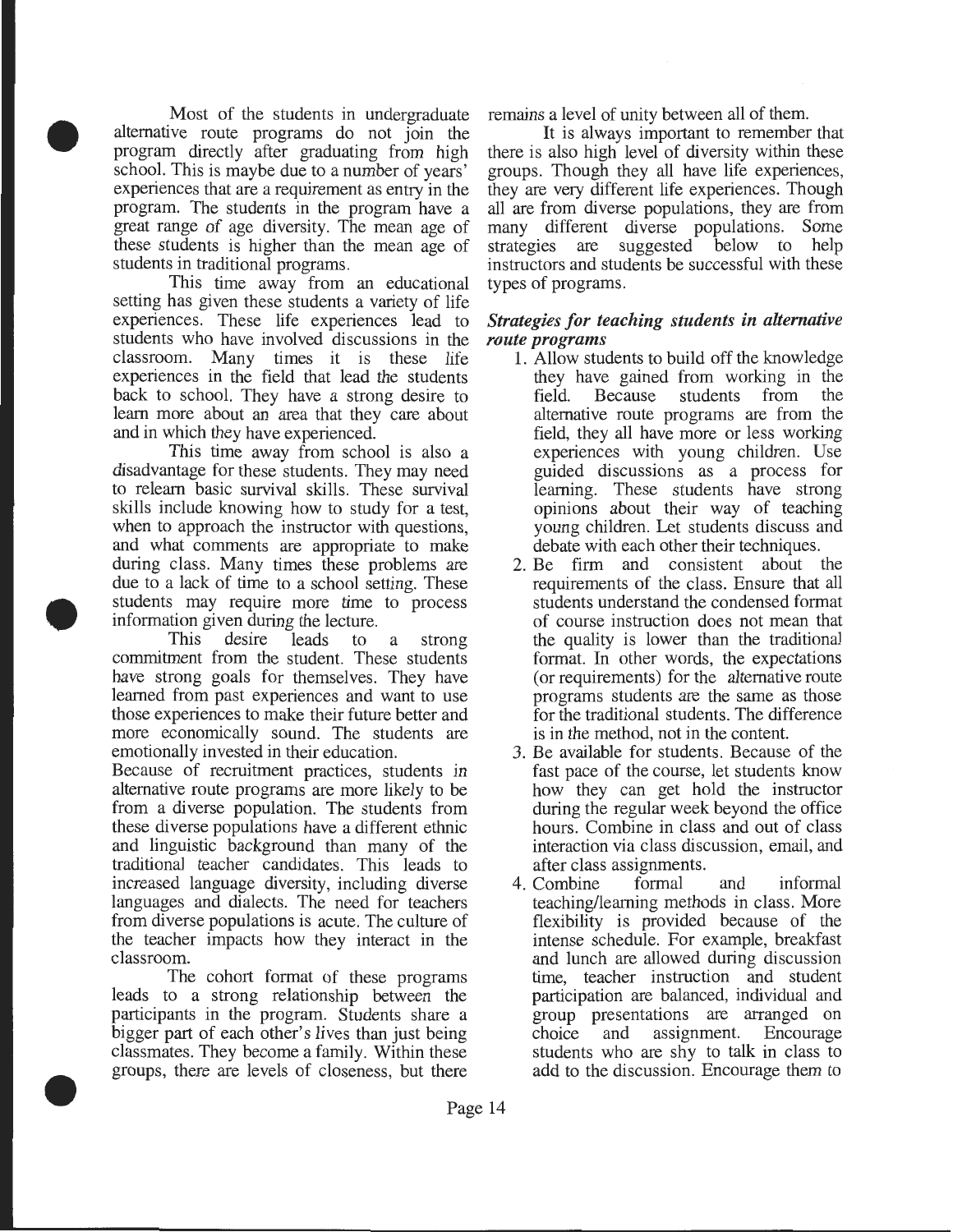work in groups with people they have not worked with before. They may resist in the beginning, but soon they would find out they have learned a lot from the interaction. Encourage group projects because the diversity (age, experience, culture, academic, etc.) will promote sharing, interaction, and learning from one

•

•

- another.<br>5. Be se sensitive, understanding, and<br>tive. Many students are supportive. Many students are experiencing financial difficulties. Talk to them and provide information in seeking scholarship or other financial assistance from the university or the state. The condensed format and intense schedule cause more stress to them than to traditional students. Provide not only academic guidance, but also emotional support to students in stress. Allow students to express their different or even conflicting ideas or emotions in class. Be careful not to make any judgments or take standpoint before listening to everyone's story. Be fair and be a good listener. Whenever possible let the students solve the conflicts or problems, but make sure guide the discussion on the right track.
- 6. Provide opportunities for every student to share her/his experience in class and respect different learning/teaching styles. Provide multiple formats of evaluation methods because of the fast pace of each course and diverse backgrounds of students. In addition to direct testing in class, take home examinations, research project based on theories and practices, and fieldwork can be conducted and evaluated in an on-going basis, even after the completion of the course.
- 7. Teach skills in preparing developmentally and individually appropriate programs that are relevant to children with the full range of abilities. Not only the content, but also the strategies for adapting and accommodating the general education curriculum should be the focus in order to meet the diverse needs of students.

 $\bullet$ Alternative teacher preparation approach is not just a shortcut to meet the teacher shortage in the field of ECFJECSE; it is an important component of teacher education programs. When their needs are identified, their strengths are valued, and appropriate strategies are applied, alternative route programs can prepare high quality ECFJECSE teachers for children with diverse backgrounds.

References

- Bradshaw, L. K. (1998). *Policy, politics, and contradictions of alternative teacher certification.* Paper presented at the Annual Meeting of the American Educational Research Association, San Diego, CA, 13-17 April.
- Edelen-Smith, P., & Sileo, T. W. (1996). The alternative basic certification program in special education: In search of quantity and quality in special education, *Teacher Education and Special Education, 19,*  313-330.
- Feistritzer, E., & Chester, D. (1991). *Alternative Teacher Certification: A State-by-State Analysis.* Washington, DC: National Center for Education Information.
- Hawley, W. D. (1990). Systematic analysis, public policy-making and teacher education. In: Houston, W. R. (Ed.), *Handbook of Research on Teacher Education* (pp. 136-156), New York: Macmillan.
- Sindelar, P. T., & Marks, L. S. (1993). Alternative route training: Implications for elementary education and special education. *Teacher Education and Special Education, 16,* 146-154.
- Stoddart, T., & Floden, R. E. (1995). *Traditional and Alternative Routes to Teacher Certification: Issues, Assumptions, and Misconceptions*  (Issue paper 95-2). ERIC Document Reproduction Service No. ED 383-697.
- Zumwalt, K. (1996). Simple answers: Alternative teacher certification. *Education Researchers, 25,* 40-42.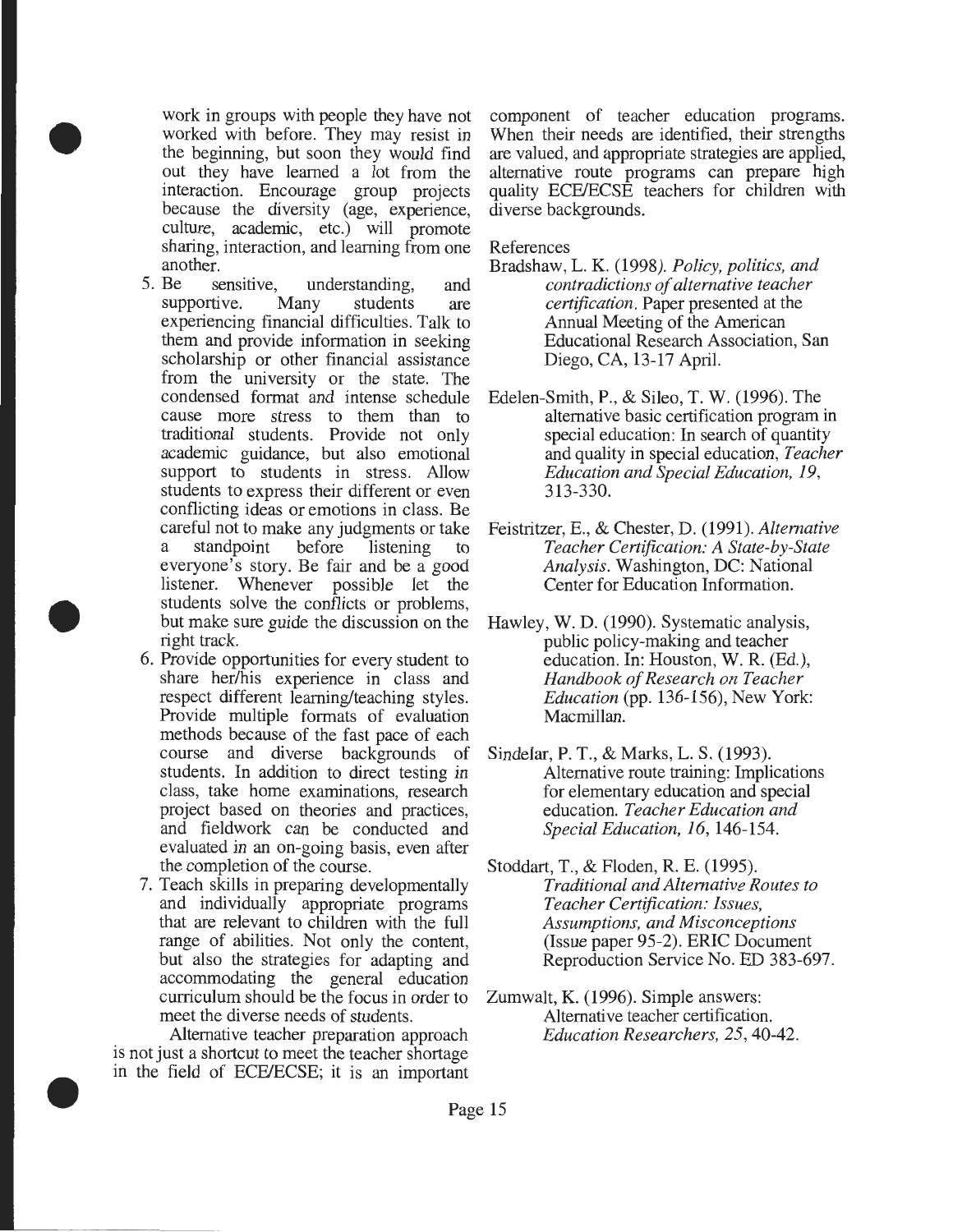## **MARRIAGE**

•

•

#### **By Kyle Higgins, College of Education**

•  $[(\text{Life} + \text{Liberty} + \text{Property} + \text{Due Process})2 +$  $(Love)2$ ] X  $[(Committer)/2 + (Happiness)2]$ =Marriage

#### **One of the main clauses of the Fourteenth**   $A$ mendment of the U.S. Constitution is:

Section. **1.** All persons born or naturalized in the United States, and subject to the jurisdiction thereof, are citizens of the United States and of the State wherein they reside. No State shall make or enforce any law which shall abridge the privileges or immunities of citizens of the United States; nor shall any State deprive any person of life, liberty, or property, without due process of law; nor deny to any person within its jurisdiction the equal protection of the laws.

#### **Previous Thoughts from the Supreme Court:**

- In 1967 the Supreme Court announced that, "marriage is one of the most basic civil rights of man . . . essential to the pursuit of happiness."
- In Zablocki v. Redhail (434 U.S. 374 (1978)) the Supreme Court found: "importing into equal protection analysis the doctrines developed in substantive due process, the Court identified the right to marry as a "fundamental interest" that necessitates "critical examination" of governmental restrictions which "interfere directly and substantially" with the right. "
- "The vital requirement is State responsibility," Justice Frankfurter once wrote, "Certainly, state legislation commanding a discriminatory result is state action condemned by the first section of the Fourteenth Amendment, and is void. The constitutional provision, therefore, must mean that no agency of the State, or of the officers or agents by whom its powers are exerted, shall deny to any person within its jurisdiction the equal protection of the laws. Whoever, by virtue of public position under a State government, deprives another of property, life, or liberty, without due process of law,

or denies or takes away the equal protection of the laws, violates the constitutional inhibition."

#### **The Realization**

Marriage is a civil right.<br>Civil rights are not just for those folks we identify with---members of our ethnic group, those who speak our language, those who adhere to our cultural traditions, those with the same abilities as ourselves, those who have our sexual orientation, or members of our church. Civil Rights are not something that anyone one of us can deny another citizen of our country, simply because they differ from us. Civil nghts are for ALL citizens.

**A Civil Rights movement has begun.** 

## **WOMEN'S RIGHTS ARE HUMAN RIGHTS: RAISING AWARENESS ABOUT WOMEN'S ISSUES WORLDWIDE**

**By Karla V. Kingsley, College of Education** 

On Sunday, February 29, 2004 Artemis Ham Hall came alive with UNLV's production of Eve Ensler's play entitled "Vagina" Monologues". The performances in Vagina Monologues are based on more than 200 interviews with diverse groups of women about how they relate to their bodies, their sex\_uality, and to violence against women. The play is part of the larger worldwide V -Day activities, which include creative gatherings, films, theater, and benefits to raise awareness and funds to change social attitudes towards violence against women. V -Day is a non-profit corporation enlisting local citizens and volunteers, college students, church groups, and community organizations to raise funds for distribution to grassroots, national, and international organizations working to end violence against women and girls. The "V" in V-Day stands for Victory, Valentme, and Vagina. In 2001 V-Day was named one of Worth Magazine's 100 Best Charities, and in its first six years the organization has raised over \$20 million to strengthen anti-violence efforts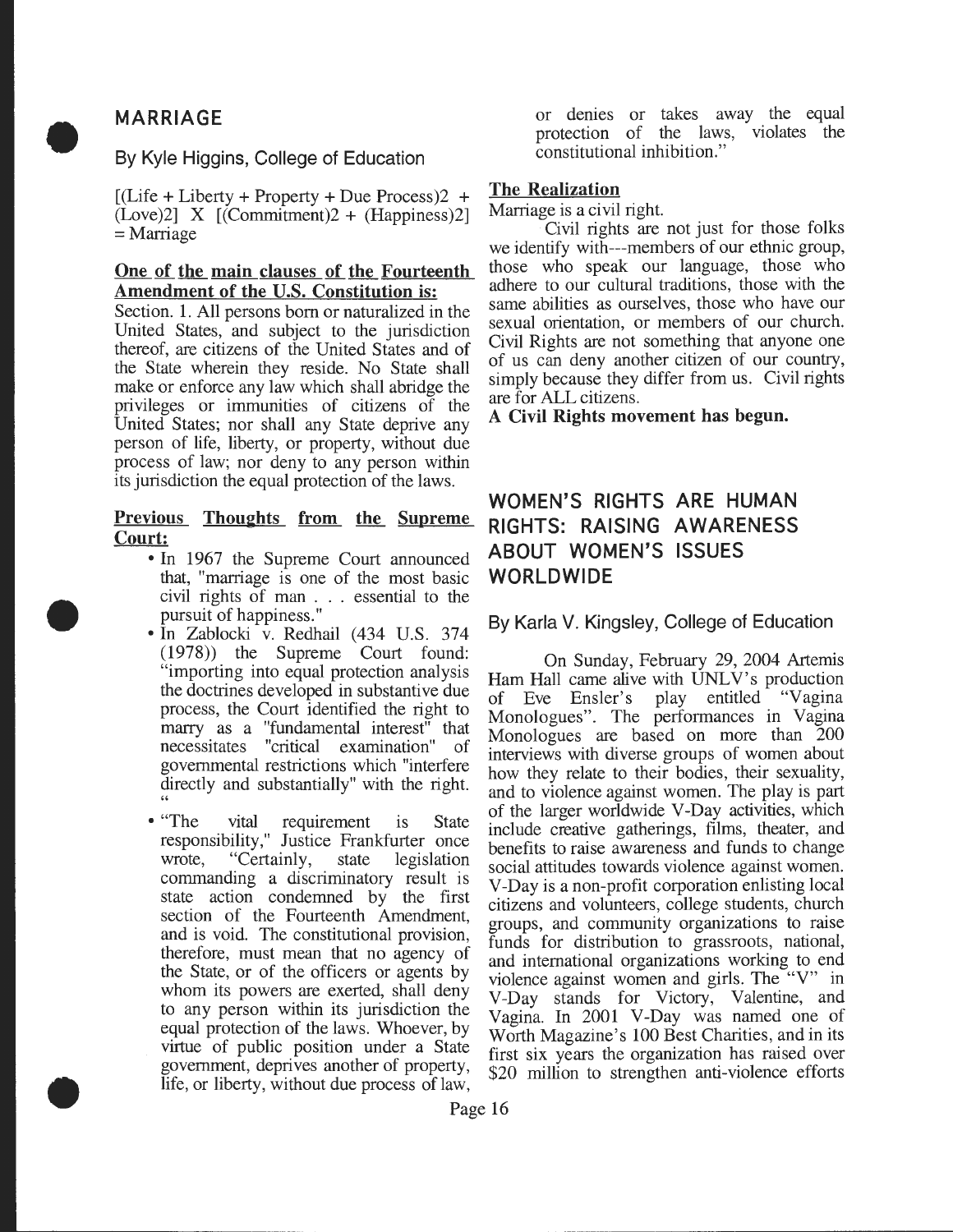• and support educational and legislative endeavors to protect women throughout the<br>world. Proceeds raised from UNLV's world. Proceeds production of the monologues were donated to local women's shelters in Las Vegas.

• V-Day, now a worldwide social and activist movement, has staged large-scale benefits, including programs at the Afghan Women's Summit, The Stop Rape Contest, Indian Country Project, and Amnesty International's "Ni Una Mas" (not one more) march in Juarez, Mexico on February 14, 2004 to protest the brutal murders of over 370 women in Juarez and Chihuahua City, Mexico. Although topics such as ending rape, battery, incest, female genital mutilation (FGM), rape as a weapon of war, and sexual slavery are a major focus of the V-Day mission, the organization also aims to stage thoughtful, humorous, provocative productions that give voice to women who historically have had none. It also sponsors operations and campaigns around the world to unite individuals, communities and organizations to empower women to create a world without violence. The V-Day movement has expanded to over 1000 events worldwide including speeches, performances, protests, and fund-raising events. Some of V-Day's action initiatives include:

- The 1% campaign, which proposes that 1% of the US defense budget be directed toward the safety and security of women and girls
- A worldwide campaign to productions of "The productions Monologues" to raise money to stop violence against women and girls present Vagina
- Local initiatives in Africa, the Middle East, and parts of Asia
- The Indian country project, which raises awareness of the epidemic of violence against women and girls in Native American, Native Alaskan, and First Nations (in Canada) communities
- Afghanistan is everywhere campaign, reminding us that like their Afghan sisters, women around the world courageously challenge oppression

• The V-Day website (http://www.vday.org) includes links to the US Department of Justice's Office on Violence Against Women (see resources), promising

practices and model programs for law enforcement, practitioners, and victim advocates,<br>Domestic Violence Awareness Month Domestic Violence Awareness (October), and statistics on the worldwide plague of violence against women and girls. Additionally, the website provides information on donating to V-Day, organizing a V-Day event, anti-violence resources, and information about how to register to vote. As is common at many V-Day events, UNLV's production of the Vagina Monologues provided information and paperwork to register citizens to vote. Voting in local and national elections is one more way to speak out against gender-related violence and raise awareness about issues impacting women, such as health care and education.

In addition to V-Day's (http://www.vday.org) links to listings about how to report violence, obtain information about violence prevention and/or obtaining medical or police assistance, and for more information and statistics related to violence against women, a list of additional resources follows.

- Office on Violence Against Women: http://www.ojp.usdoj.gov/vawo
- Violence Against Women online resources: http://www.vaw.umn.edu/ This site contains information about domestic violence, stalking, sexual assault, child custody and protection, and batterer intervention programs
- 2004 President's Family Justice Center<br>
In i t i a t i v e :<br>
http://www.etet.tp.us/finance/rds/EIC%2 http://www.state.tn.us/finance/rds/FJC%2 0Sub%20Contract%20Process.doc
- National Advisory Committee on Violence Against Women: Violence Against http://www .ojp. usdoj. gov /vawo/nac/ welco me.html
- National Domestic Violence Hotline: (800) 799-7233
- Rape, Abuse & Incest National Network (RAINN), includes a 24-hour confidential rape hotline: (800) 656-HOPE
- National Victim Center: (800) FYI-CALL (394-2255). This hotline helps locate assistance in your community if you have been the victim of a violent crime
- Minnesota Center Against Violence & Abuse http://www.mincava.umn.edu/ This site contains articles and research, training materials, funding information, & more.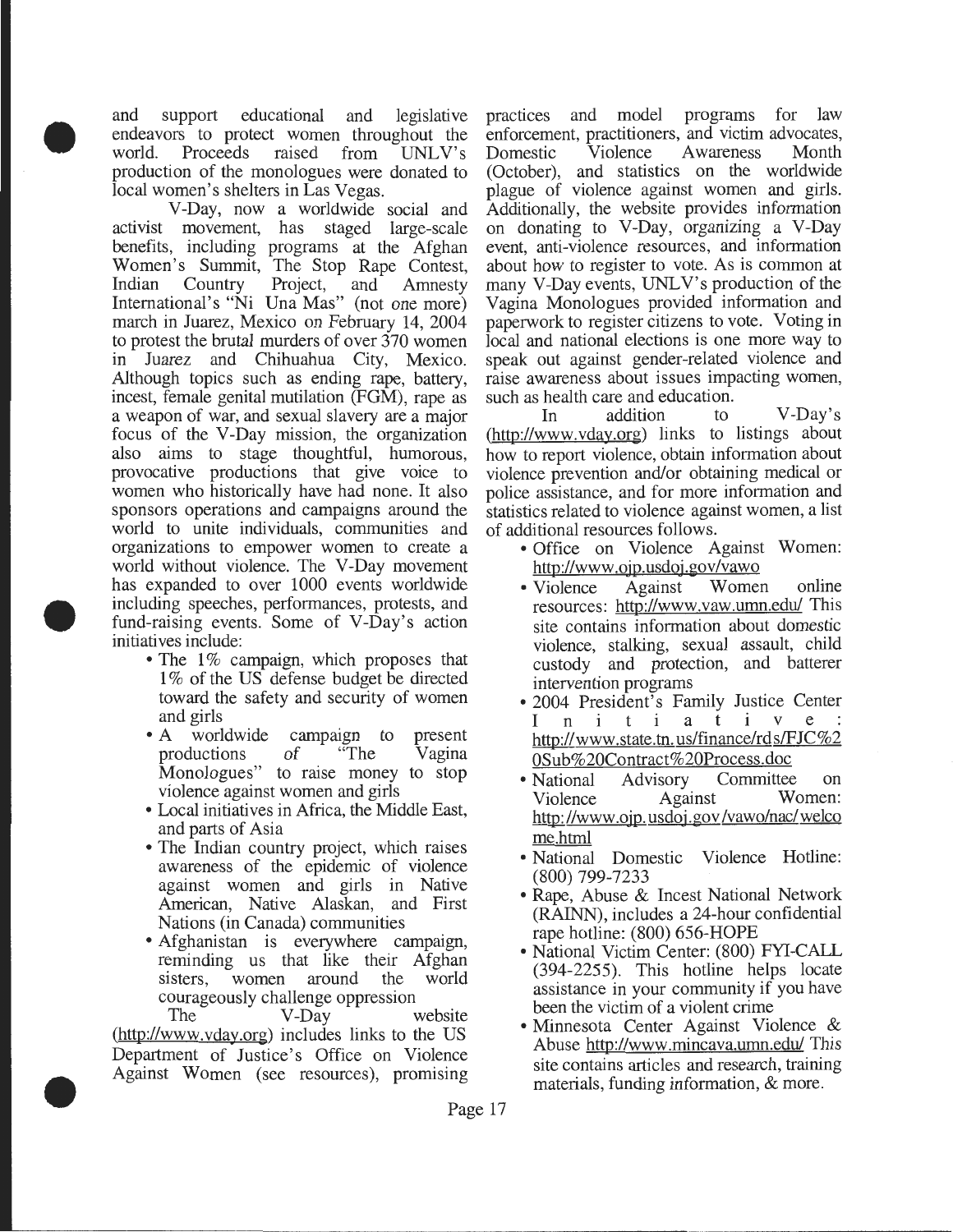

•

•

For finding and verifying statistics related to violence against women:<br>• World Health

- Health Organization: http://www.who.int/en/
- Family Violence Prevention Fund: http://endabuse.org/
- $P \nvert r$  o i e c t : By Lori Navarrete, College of Education • Immigrant & Refugee Women's Rights http://endabuse.org/programs/immigrant
- Amnesty International: http://www.amnesty.org/
- NHIC Family Violence Prevention http://www.health.gov/nhic/NHICScripts/ Entry.cfm?HRCode=HR3455
- For information about Domestic Violence on an International Scale: http://end abuse.org/newsflash/index.php3 ?Search=Article&NewsFlashiD=514

#### For help locally in Clark County and Las Vegas, Nevada:

- Homeless Transitional Shelter for Pregnant Women Las Vegas, NV (702) 242-9850
- Marian Residence Henderson, NV
- Women Ages 50-70 (702) 565-6607
- Safe Nest for Women Las Vegas, NV (702) 646-4981
- Salvation Army PATH Las Vegas, NV
- Mentally Challenged Women (702) 639-0277
- Shade Tree Shelter for Women Las Vegas, NV (702) 385-0072
- Women's Development Center Las Vegas, NV (702) 796-7770

## THE SHELTERED INSTRUCTION OBSERVATION PROTOCOL (SlOP): A MODEL FOR TEACHING ENGLISH LANGUAGE LEARNERS

The Sheltered Instruction Observation Protocol (SlOP) is an instrument for instructing English language learners (ELLs) in content area classes. In response to No Child Left Behind, especially as it pertains to meeting the needs of second language learners, many districts, nationwide, have adopted this model for use in regular and ESL classrooms. Several schools in Clark County School District have adopted the SlOP model as one approach to addressing the language and academic needs of their second language learners. English Language Facilitators in the district are being trained in SlOP during the 2003-2004 school year.

#### Background on SlOP

The first version of the SlOP instrument was developed by Echevarria and Vogt in the early 1990s to evaluate the degree to which teachers use sheltered instruction when working with English language learners. Sheltered instruction refers to a content subject (science, math, or social studies) taught to ELLs by a teacher who has certification in the content area as well as specialized training in instructional strategies for teaching linguistically diverse students. Sheltered content instruction strategies include but are not limited to the following: modeling, hands-on manipulatives, commercially made pictures, overhead projector, demonstration, multimedia, timelines, graphs, bulletin boards, maps, real-life activities, previewing new vocabulary or terms, creating a word bank, reducing the linguistic load of teacher-speech, interaction between students, linking concepts to students' background, relating content material to previous lessons, varying instructional strategies, frequent checks for understanding, varying reading options, and designing lessons to provide students with a wide variety of learning opportunities (Echevarria & Graves, 1998). Sheltered instruction offers a solution to those schools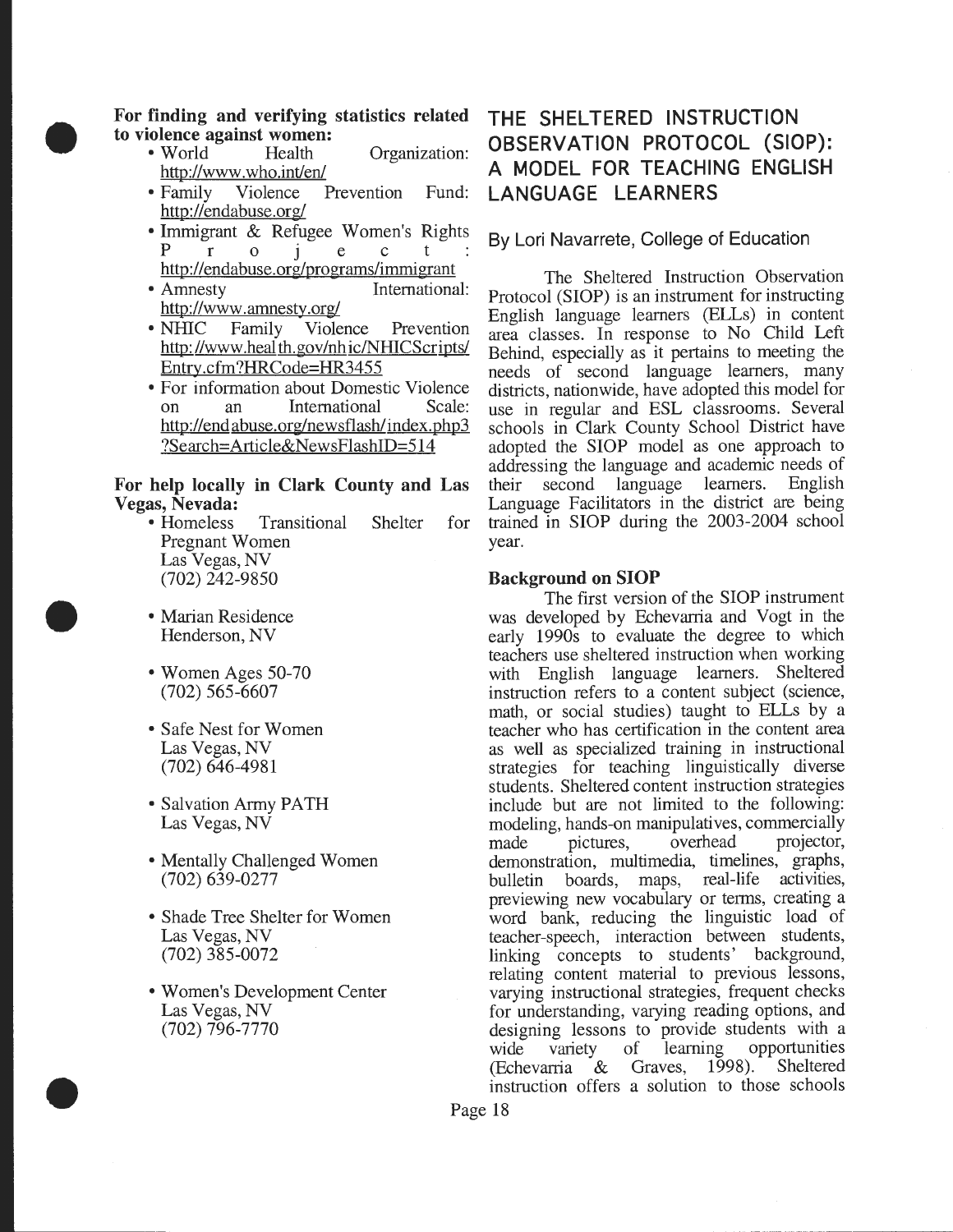• that have a number of language groups to serve with limited staff. Typically, ELLs who would likely benefit from sheltered teaching include those:

- 1. who come from strong academic backgrounds in the first language;
- 2. with intermediate fluency in the second language that have acquired English and basic skills in the American school system;
- 3. who were born in the United States, but who were no given the opportunity of primary language learning and English as a second-language program; and
- 4. who speak a language in which bilingual staff is not available (Northcutt Gonzales cited in Ovando, Collier, 7 Combs, 2003).

• In 1996, Echevarria and Short received a grant from the U.S. Department of Education through the National Center for Research on Education, Diversity & Excellence (CREDE) to develop an explicit model of sheltered instruction, 2) use that model to train teachers in effective sheltered strategies, and 3) conduct field experiments and collect data to evaluate teacher change and the effects of sheltered instruction on the English language development and content knowledge of limited English proficient students. Since then, the researchers and participating teachers collaborated to further modify the observation instruction and to create a lesson planning and delivery system for sheltered instruction.

#### **The Model**

The SlOP Model is organized around eight components essential for making content comprehensible for ELLs and for developing their academic English skills. The eight components are as follows: Lesson Preparation, Building Background, Comprehensible Input, Strategies, Interaction, Practice/Application,<br>Lesson Delivery, and Review/Assessment and Review/Assessment (Short, Hudec, & Echevarria, 2002).

**Lesson Preparation.** The lesson plan should incorporate content objectives from district, state, or national standards along with systematic development of language objectives. The language objectives can be taken from the TESOL ESL standards, district or state ESL standards or language arts standards.

• The objectives should provide practice in the

four language skills of reading, writing, listening, and speaking. They should also incorporate strategies form grammar, incorporate strategies form grammar, vocabulary, and language learning skills. It is important that the students know what the objectives are so they know what the teacher expects of them. An example of a content objective is: *Students will be able to describe the means of transportation used by Native Americans in New York in colonial America.*  An example of a language objective is: *Students will be able to preview the text, interpret and discuss pictures in the chapter, and identify and define key vocabulary in bold print.* 

**Building Background.** There is often a mismatch between a student's cultural background and what is being taught in the classroom. Students from diverse backgrounds may struggle to comprehend a text or a concept because their worldview does not match that of the text or the culture for which the text is written. Therefore, it is critical that the teacher incorporate strategies to activate students' background knowledge explicitly and provide linkages between the students' knowledge and experiences to the new concepts being presented. Questioning, charts, KWL, and student journals are just of few of the strategies that can be used to provide these linkages.

**Comprehensible Input.** In the SlOP Model, effective teachers adjust their speech and classroom activities so that the message to the student is understandable. The strategies for comprehensible input are especially important for ELLs who have to learn two things simultaneously: English and subject matter. Repetition, avoiding jargon, avoiding idiomatic speech and giving clear directions are some of the ways to ensure comprehensible input.

**Strategies.** Strategies are what students do to help them understand, study, and/or retain new information. English language learners at non-advanced levels of proficiency tend to not use learning strategies at all or not use them effectively (Echevarria, Voght, and Short, 2000). Instead, they focus their mental energy on such things as translating words and pronouncing new terms while learning English. Teacher must provide explicit instruction in learning strategies. They need to model the strategies and scaffold activities when students practice the strategies in their lessons.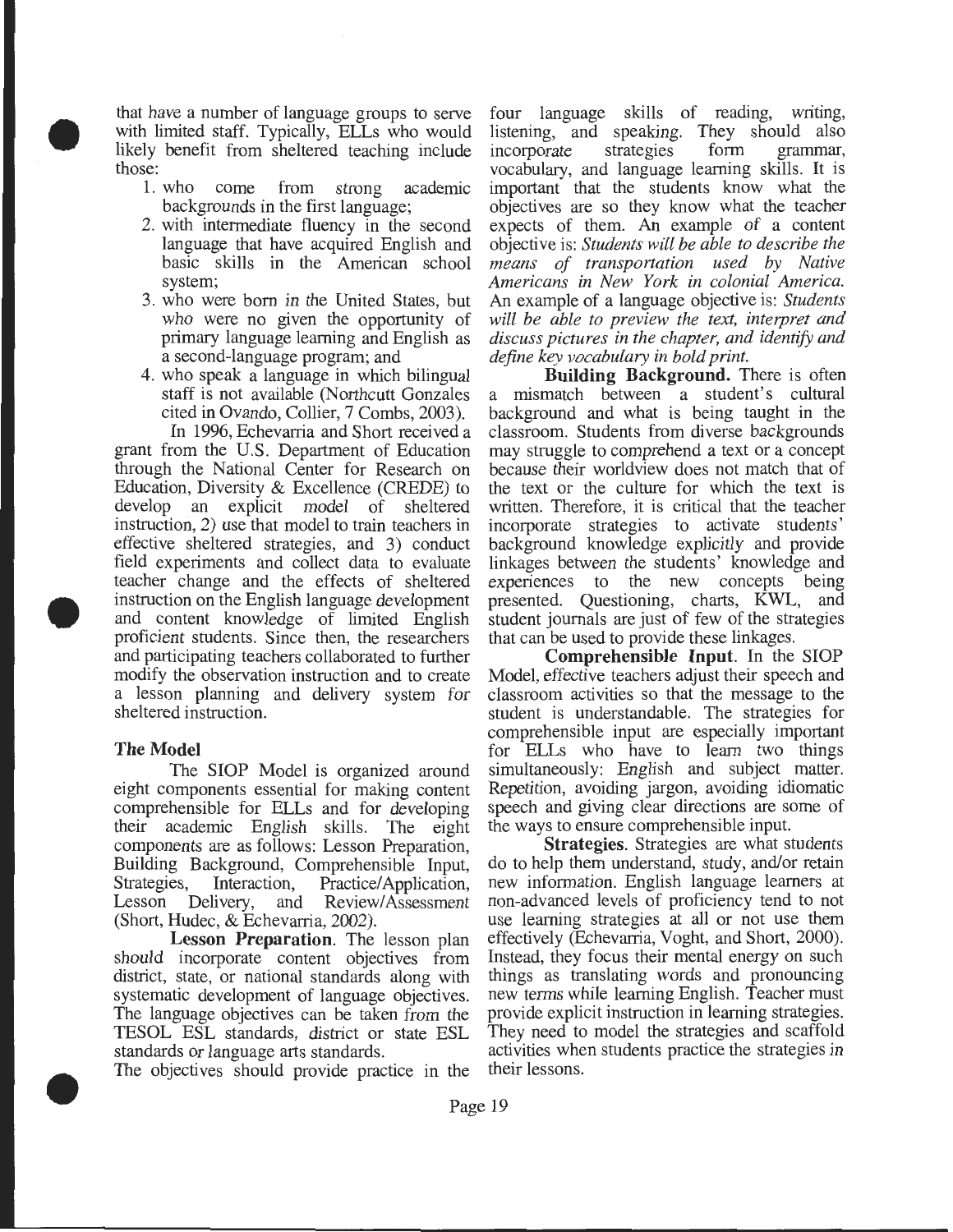$\bullet$ **Interaction.** Sheltered content classes should be structured so that students are interacting with the teacher and with their peers. In the SlOP model, there needs to be a balance between teacher and student talk. Students need to be given as many opportunities as possible to develop their English skills and to learn from each other. Opportunities for interaction might include students engaging in elaboration, negotiation, clarification, and persuasion, among others.

> **Practice/Application.** Visual, auditory, kinesthetic, and/or tactile learning opportunities are an important component of a well developed SlOP lesson. Like all students, ELLs have a variety of learning styles and multiple intelligences. Lessons that build in hands-on, visual, and other kinesthetic tasks benefit second language learners because they give students the opportunity to practice the language and content knowledge through multiple modalities.

 $\begin{array}{c}\n\bullet & \stackrel{1}{\shortparallel} \\
\bullet & \stackrel{1}{\shortparallel} \\
\bullet & \stackrel{1}{\shortparallel} \\
\bullet & \stackrel{1}{\shortparallel} \\
\bullet & \stackrel{1}{\shortparallel} \\
\bullet & \stackrel{1}{\shortparallel} \\
\bullet & \stackrel{1}{\shortparallel} \\
\bullet & \stackrel{1}{\shortparallel} \\
\bullet & \stackrel{1}{\shortparallel} \\
\bullet & \stackrel{1}{\shortparallel} \\
\bullet & \stackrel{1}{\shortparallel} \\
\bullet & \stackrel{1}{\shortparallel} \\
\bullet & \stackrel{1}{\shortparallel} \\
\bullet & \stackrel{1}{\shortparallel} \\
\bullet & \stackrel{1}{\shortparallel} \\
\bullet$ **Lesson Delivery.** Planning a sheltered instruction lesson is the first major step in helping ELLs learn academic English and content. Lesson's goals and objectives must be met during the allotted time so that learning can take place. Teachers must pace the lesson so all students are comprehending the concepts. Checks for understanding, modeling, and practices are all important components to build into a lesson. Active learning is absolutely necessary for student learning, retention, and generalization. The following quote illustrates this point clearly: *When teachers spend their time and energy teaching students the content the students need to learn, students learn the material. When students spend their time actively engaged in activities that relate strongly to the materials they will be tested on, they learn MORE of the material (Leinhardt, Bickel, and*  Pallay, 1982). The following factors contribute to high levels of student engagement: well planned lessons, clear explanation of academic tasks, appropriate amount of time spent on academic task, strong classroom management skills, opportunities to apply information in meaningful ways, and active student involvement (Echevarria & Graves, 1998).

• ' **Review/Assessment.** This component of the SIOP Model involves reviewing important<br>concepts, providing constructive feedback providing constructive feedback through clarification and modeling, and making

instructional decisions based on student responses. Teachers need to conduct formative evaluation during the lesson and adjust their plans accordingly. At the end of the lesson, teachers should schedule a protected time to evaluate the extent to which students have mastered the lesson's objectives.

In sum, the SlOP model provides a comprehensive framework for planning and implementing effective lessons for ELLs. The model has been empirically validated and used successfully with ESL students for over ten years. The approach incorporates the use of sound pedagogical methods in teaching and assessing linguistically diverse students.

References

- Echevarria, J., & Graves, A. (1998). *Sheltered content instruction: Teaching Englishlanguage learners with diverse abilities.*  Boston, MA: Allyn and Bacon.
- Echevarria, J., Voght, M.E., & Short, D. (2000). *Making content comprehensible for English language learners: The SlOP model. Needham Heights, MA: Allyn and Bacon.*
- Ovando, C. J., Collier, V. P., & Combs, M. C. (2003). *Bilingual and ESL classrooms: Teaching in multicultural contexts* (3rd ed.). Boston: The McGraw-Hill Companies, Inc.
- Short, D., Hudec, J. & Echevarria, J. (2002). *Using the SlOP model: Professional development manual for sheltered instruction.* Washington, DC: Center for Applied Linguistics.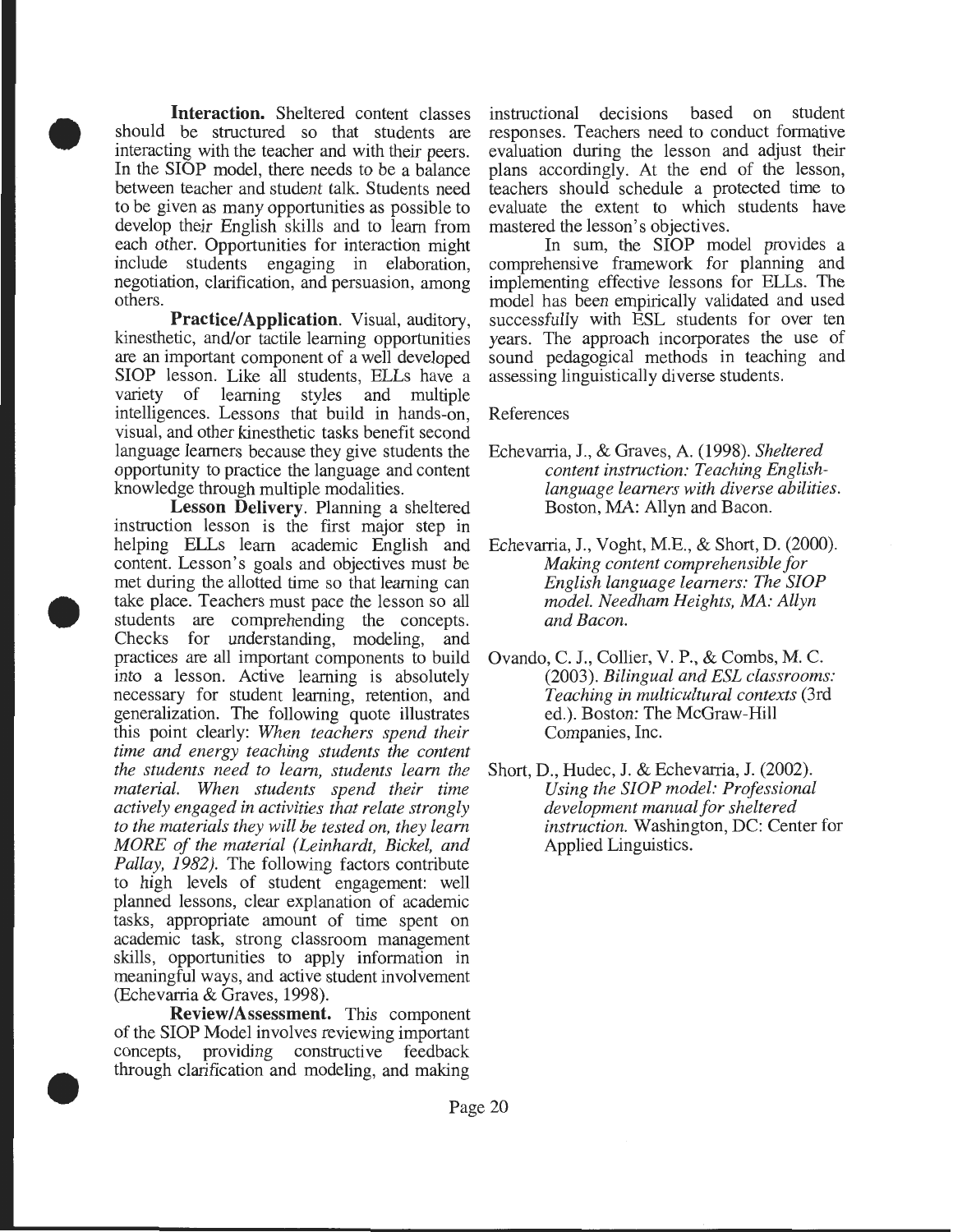## • **IMPROVING INSTRUCTIONAL PRACTICES FOR AFRICAN-AMERICAN STUDENTS**

By Michelle Richardson, College of **Education** 

> "Teachers pledge to do all good things, knowmg that they are more than keepers of brothers and sisters"

Maya Angelou, Black Family Pledge

• Education plays an important role in American society. Teachers in general are trained to treat every student with equal compassion and understanding during instruction. Special education teachers are trained to treat each student as an individual and deliver differential instruction. These methods have proven successful for many years and will contmue to be successful overall. But what about students who are from diverse backgrounds? What about the students who have to be bussed across town daily for over an hour to get to school? What about the students who don't have time to do homework every night? What about the students who can't focus on graduating sometime in the future? What about the students who need a little more than the average teacher can offer? These questions are questions that face many African-American students in our classrooms. '

• Twenty-three percent of African-American children were born out of wedlock in 1960 (Bradley, 2003). That number has risen drastically since that year. The National Center for Health Services states that 68% of African-American children were born out of wedlock in 2002 (Keith, 2003). Two parent families are unusual in the African-American community. Children are affected directly by the circumstances that come with growing up in a single parent home. The income level of two parents can be substantial and can determine the difference between poverty and a better quality of hfe. Too often people make the assumption that the only thing children have to think about is having fun while they're growing up. Many African-American children have to worry about growing up -- period. Many African-American

children must learn how to survive before they can think about learning how to read.

There has been a rise in African-American female head of households (Patton, 1999). Circumstances surrounding this increase have a direct affect on the African-American children. The Children's Defense Fund released an analysis stating that the number of African-American children living in extreme poverty was at its highest level in 23 years (Education Update, 2003). Most families<sup>'</sup> do the best they can with the little resources to raise the children. The poverty status of an African-American family of four in 1994 was 27% (Department of Labor, 1995). The income for an African-American family of three in 1994 making under \$10,000 was 21% (Department of Labor, 1995). The average poverty threshold in annual income for a family of four was \$18,104 in 2001 (United States Census Bureau, 2002). African-American children living in female head of household families living in poverty in 2001 was 47% (United States Census Bureau, 2002). Almost one million African-American children in 2001 lived in households making less than half the federal poverty line (Education Update, 2003).

African-American single mothers place a strong hold on children to keep a family together. A single mom has to help her children learn survival skills and independence early in hfe. Some of the responsibility traditionally placed on a second parent may be delegated to one or all of the children. When African-American children are old enough, they are taught to clean the house, wash clothes, iron, cook, and maintain care for younger siblings. Most African-American parents don't assign chores, they give jobs in the house. Children don't choose to do chores. Children are expected to have the house clean before parent/guardian gets home from work or suffer the consequences. That's just the way it is.

African-American parents face the challenging task of actively combating negative messages of racism while teaching children to succeed in American society (Comer & Poussaint, 1992). Many people won't admit that racism still exists, but it does. The Executive Director of the grass roots Institute for African-American Leadership suggests that subtle racism still exists in the United States (Heckel,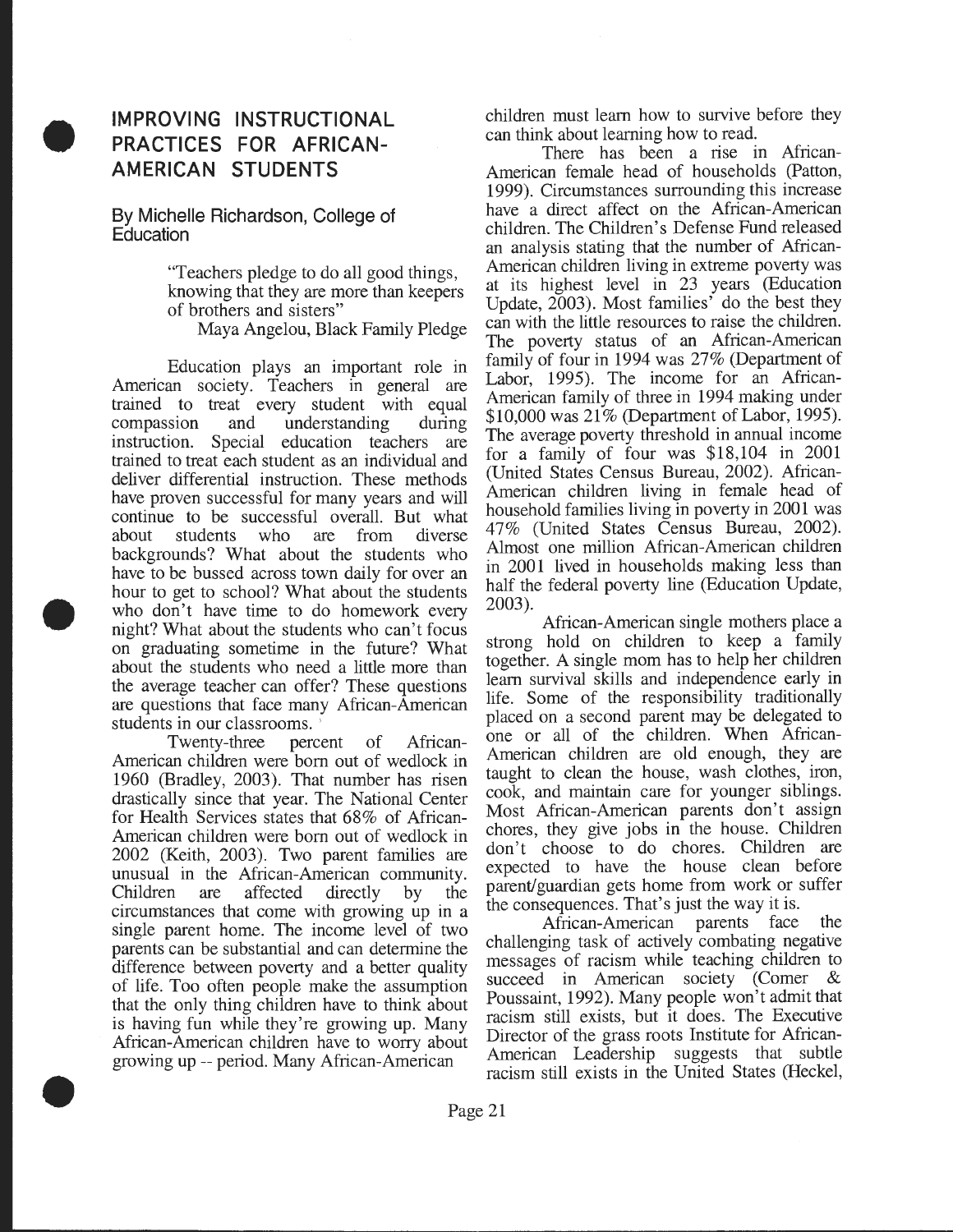$\bullet$ 2004). It is a reality for adults in African-American communities and unfortunately for the children as well. According to the Institute for the Study of Race Relations at Virginia State University, 66% of African-American people and 45% of Caucasian people in America think that race relations will continue to be a problem (Heckel, 2004). African-American children have to be taught to be alert and work twice as hard as everybody else to receive the same benefits. These children are born into a group of people who have the disadvantage of constantly having to prove themselves.

 $\begin{array}{c}\n\bullet & \circ \\
\bullet & \circ \\
\bullet & \circ \\
\bullet & \circ \\
\bullet & \circ\n\end{array}$ Basic survival skills are taught when toddlers start walking. Some examples may include distinguishing between what to touch as opposed to what not to touch, how far away from adults to play, and to be obedient to adults. Most African-American mothers don't pick up all of the items off of tables and other furniture that babies can reach. They leave them within perfect grasp and show babies what not to touch. The parents are consistent and firm with the children and most babies don't touch things on tables or furniture. This is important for survival later because kids won't be tempted to touch, play with, or possibly take things in public places. Being accused of stealing because one looks suspicious becomes a natural part of living an African-American life. Being followed when browsing or shopping becomes irritating insulting for African-American adults. Some instances such as these can be avoided by knowledge of how to interact with objects and people in the environment without drawing unnecessary attention.

> The classroom teacher will have more success with African-American children by establishing clear expectations immediately and following through with appropriate consequences for behavior. The boundaries and expectations were set when the African-American child was a baby. It's no trouble to take on a new set of expectations at school. That feeling of uncertainness or anxiety that comes with too much freedom can make the child feel unsafe. The child then needs some way to cope or adapt to this new way of thinking. Some of them may act out to get the teacher's attention for some feeling of security.

 $\bullet$ African-American children are taught to stay in sight or within the sound of a responsible adult's voice at all times. This way, African-American children are at a decreased risk of being abducted and easily located when needed. The child responds immediately when the adult calls.

Teachers can establish a similar system of expectations in the classroom. As sonn as a direction is given, the student should be expected to follow it immediately or suffer the consequences. This is what the African-American child is used to and will respond to right away. When there is inconsistency with delivery of appropriate consequences, the student can feel confused. The child then looks for ways to replace the confusion. The behaviors manifested may include noncompliance, talking back to teachers, entertaining other students, and ignoring further instruction. If the classroom is organized in such a way that the teacher can see every student while teaching, the student knows he/she cannot get away with anything inappropriate.

African-American caregivers in the home setting keep a close watch on children at all times. Although mainstream American culture teaches young people to take responsibility, the African-American adult feels total responsibility for any problems or accidents that may happen as a result of something the children may have done. Proactive steps are taken to reduce the chance of unnecessary injuries or illnesses. Teachers can use some of the same proactive methods in the classroom. Arranging the furniture for better student observation is one example. Delivering positive consequences for appropriate behavior and negative consequences for inappropriate behaviors immediately is another example. This leaves little room for questions or confusion about why certain things are happening in the class.

African-American children are taught to play and talk with other children or play alone when adults are talking together or interacting with one another. Children are not expected to contribute to the adult discussion or stare at the adults when they are talking. Children are expected to engage in kid things. In an African-American family, a child is considered to be rude and disrespectful if they stare or interrupt adult discussion .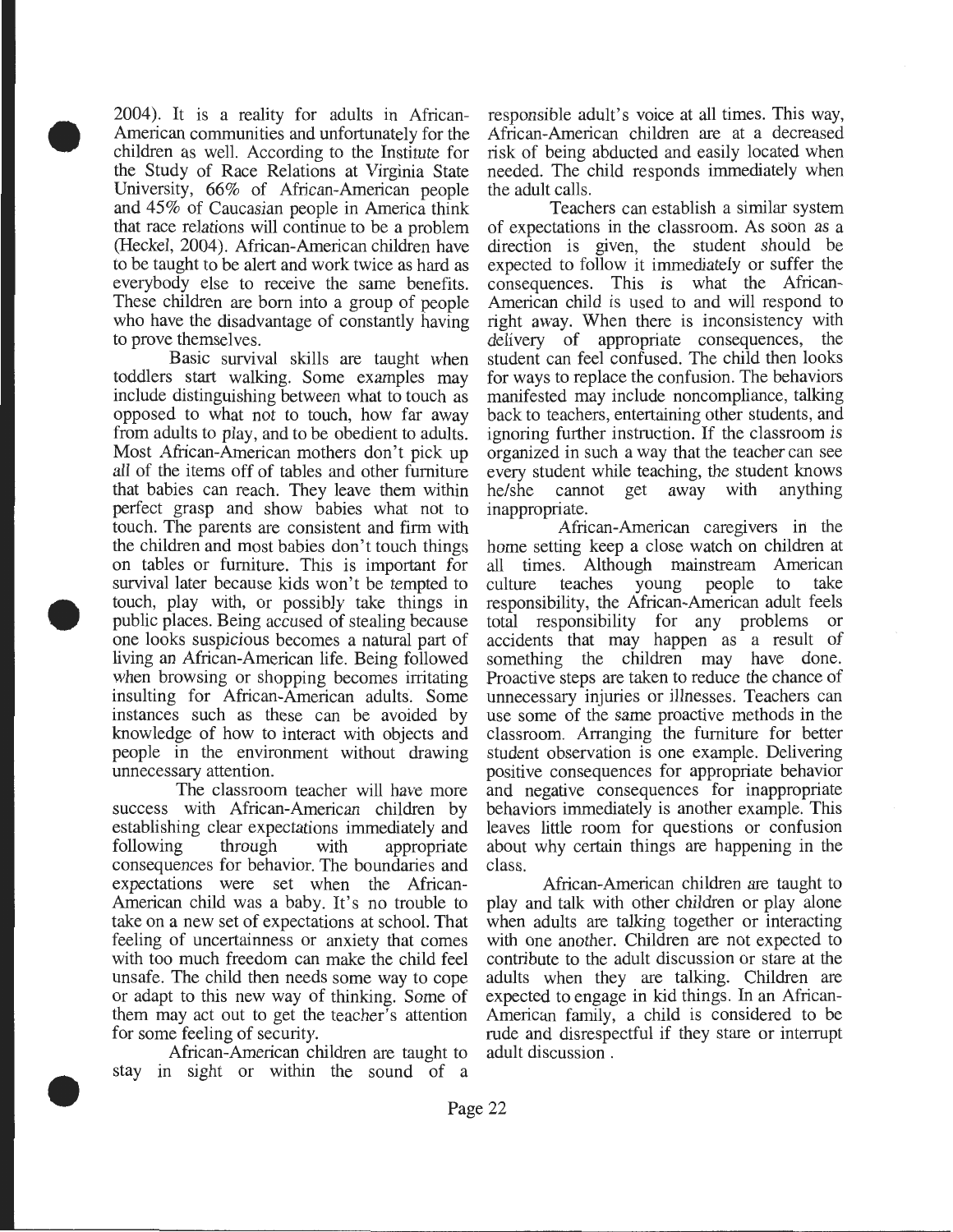• Consequently, most African-American children may not immediately jump right into raising their hands or volunteering information during class discussions. They may wait until the teacher calls them on because this is what they are used to at home. Gradually inviting them into the conversation by calling on them when the answer will most likely be correct would be helpful. African-American students will become more comfortable contributing to class discussions when the new model of adults talking with children about important issues is introduced. They will eventually learn that it is acceptable to talk with adults as well as peers in the classroom environment about the topic at hand. Teachers should give several opportunities for African-American students to respond during the day.

• African-American children are taught to obey their elders. When someone older is traveling with them in a vehicle, the older person always sits in the front seat. There is no such thing as calling shotgun. This phenomenon has everything to do with respect in the African-American community, even if the person is just a few years older. African-American children are accustomed to sitting in the back seat because there is usually at least one other adult riding in a vehicle. This may cause them to automatically migrate to the back of the classroom when given a seating choice. The teacher can offer an environment where the students may choose a different seat or change the seating arrangement periodically to let the student experience sitting near the front or near the instructional area. This will help African-American students understand that they don't always have to sit near the back.

> The parent or guardian of African-American students can be a valuable asset. African-American children have a great deal of respect for the parents and adults. They do not want to disappoint them for any reason. This can work in the teacher's favor. Notifying parents of any inappropriate behavior will eliminate half of the misbehavior teachers face. The consequences should be delivered immediately to be most effective.

• African-American students learn just like every other student learns. The delivery of instruction and the environment established in the classroom the first week of school can make all the difference in the world n terms of

establishing support and expectations. If the teacher feels comfortable with all students and is willing to be flexible, all students can benefit from effective instruction. If the teacher is confident and "with it" at all times, the students may grant their trust. If the instructor is consistent in delivery of positive and negative consequences, the students will feel safe. If the teacher takes time to observe, he/she will witness the development of intelligent young students.

#### References

- Bradley, A. (2003, December). Devaluing the black family. *Action Institute Commentary.*
- ChildStats.gov. (2003). *Child Poverty and Family Income.* Retrieved March 10, 2004 from http://www.childstats.gov
- Comer, J. P., & Poussaint, A. F. (1992). *Raising black children.*
- Education Update Online. (2003). *Number Of Black Children In Extreme Poverty Hits Record High.* Retrieved March 3, 2004 from http://www.blackchildren.org
- Heckel, A. (2004, January). Are we living in MLK's dream? *The Daily Camera:*  Boulder County.
- Keith, L. (2003, October). Blacks must address number of out-of-wedlock births. *The Detroit News.*
- Patton C. A.,(1999). *Black Family Values.*  Retrieved March 3, 2004 from Blackseek.com http://www. blackchildren.org
- United States Bureau of the Census. (1996). Retrieved March 10, 2004 from http://www .census. gov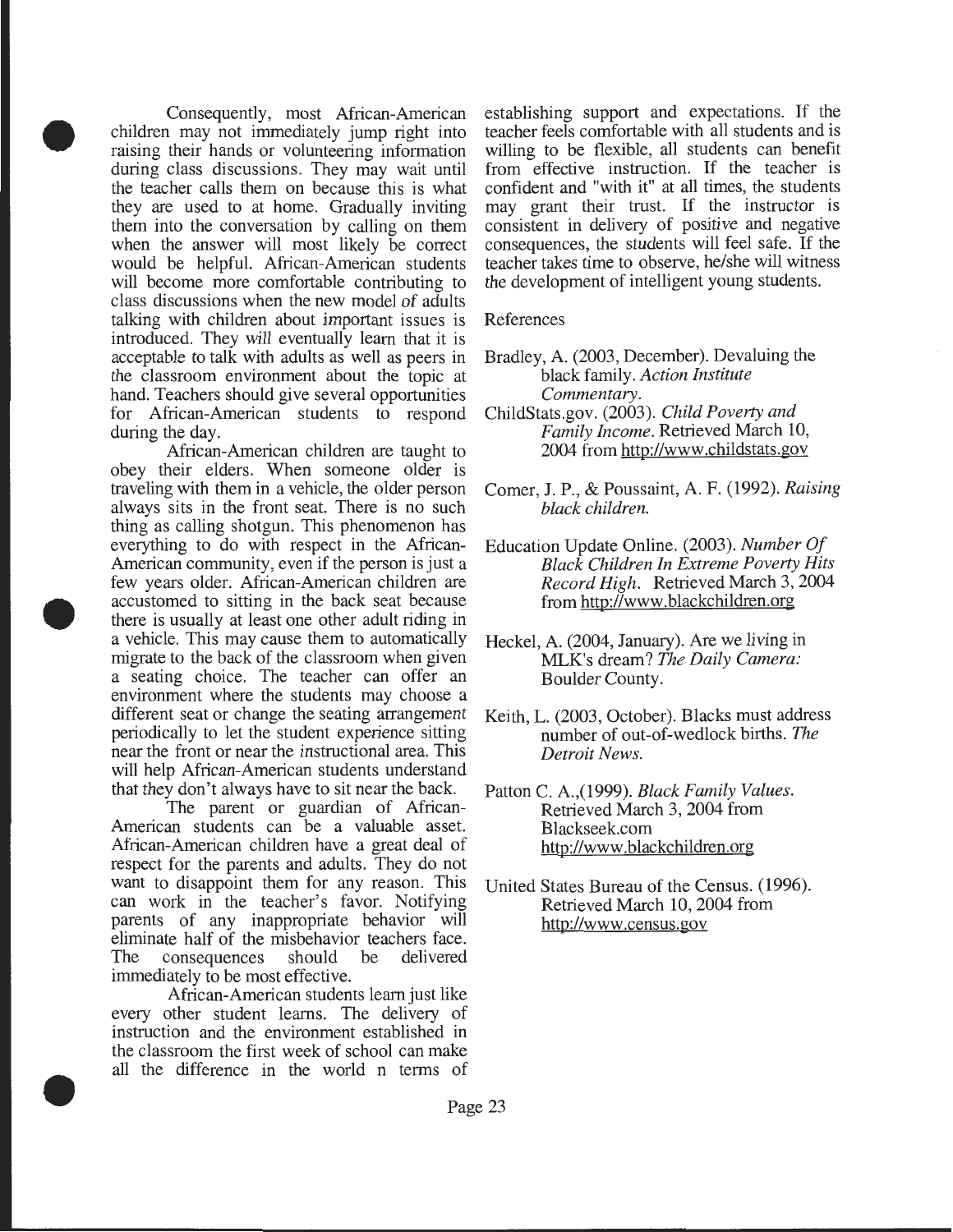## • **LOCAL SCHOOLS EMPOWERING FAMILIES THROUGH ENGAGEMENT IN THEIR CHILDREN'S LITERACY: A REVIEW OF FAMILY LITERACY PROGRAMS IN NREA SCHOOLS**

#### **By Deborah Perry Romero and Marilyn McKinney, College of Education**

During the past two years (2002-2004), under the auspices of the Nevada Reading Excellence Act (NREA) and with the support and guidance of the research team at UNLV, local elementary schools have been planning and implementing intense outreach efforts to work with the families of K-3 children. Spearheaded by literacy specialists at each school, these teams been have working to design and promote specific activities that actively involve families with the aim of strengthening their children's literacy development, both in and out of the classroom.

 $\bullet$  $\bullet$ As part of our ongoing research to document and learn from these efforts, we have collected and analyzed quantitative and qualitative data from a range of sources including: **1)** an initial on-line survey in October completed by Literacy specialists; 2) participant feedback from a workshop on family literacy in January; 3) field notes from ethnographic observations during site visits to family literacy events in Winter 2002 and Spring 2003; 4) details from family literacy activities posted on the NREA website; 5) insights from a series of site visits and interviews with Literacy specialists conducted in May 2003; 6) summary data for Family Literacy 2002 -2003 compiled during the Summer 2003; and 7) a family literacy survey completed by 1,496 parents at NREA schools. While this extensive range of data lends itself to many interesting and far-reaching analytical paths, in this article, we focus on the broad areas related to the design and implementation of activities, aspects we consider foundational components for family involvement. We hope that the lessons learned and the experiences gained from the NREA school sites will serve as an impetus to rethink how we are engaging the families and their children in our schools. Furthermore, the kinds

of data and findings we are obtaining provide an exciting opportunity to broaden our notions of what counts, both as literacy and as parental involvement.

#### **Planning and Implementation of Family Literacy Activities**

In the fall of 2002, over 30 schools in southern Nevada completed an initial online survey that focused on documenting schools' accomplishments in the area of family literacy. The data reveals that each site is developing its literacy program through a series of regular sessions or meetings designed to not only inform but also involve families. Although there is considerable variability across sites concerning the timing and frequency of events, who is involved in organizing and planning, who participates, the types of activities, and the effects of advertising and home-school communication, we found that *all* schools, as a result of their efforts, are gradually learning what works for them and their families in their particular context.

#### **Design of Events**

Schools report that family literacy events occur at differing times during the school day and in the evening. More than 60% of schools report holding family literacy events at least once a month, 10% meet twice a month and another 16% report weekly activities, most of which occur during the school day. For some schools this means inviting parents to drop in or stay for activities such as "Muffins with Mom" or "Donuts with Dad" in the early morning when they bring children to school. These events, which are accompanied by a light snack and last between 45-90 minutes, engage parents in shared reading activities and explicitly promote specific strategies that parents can use with their children, such as asking questions or stimulating talk about characters or events in books.

Evening school wide events, such as a Family Literacy Night that targets several grade levels, were held by 35% of the schools. These events often include a guest speaker or a variety of activities that parents and children can attend together and are typically scheduled between six and eight o'clock. In contrast to morning events, these last longer and take place less frequently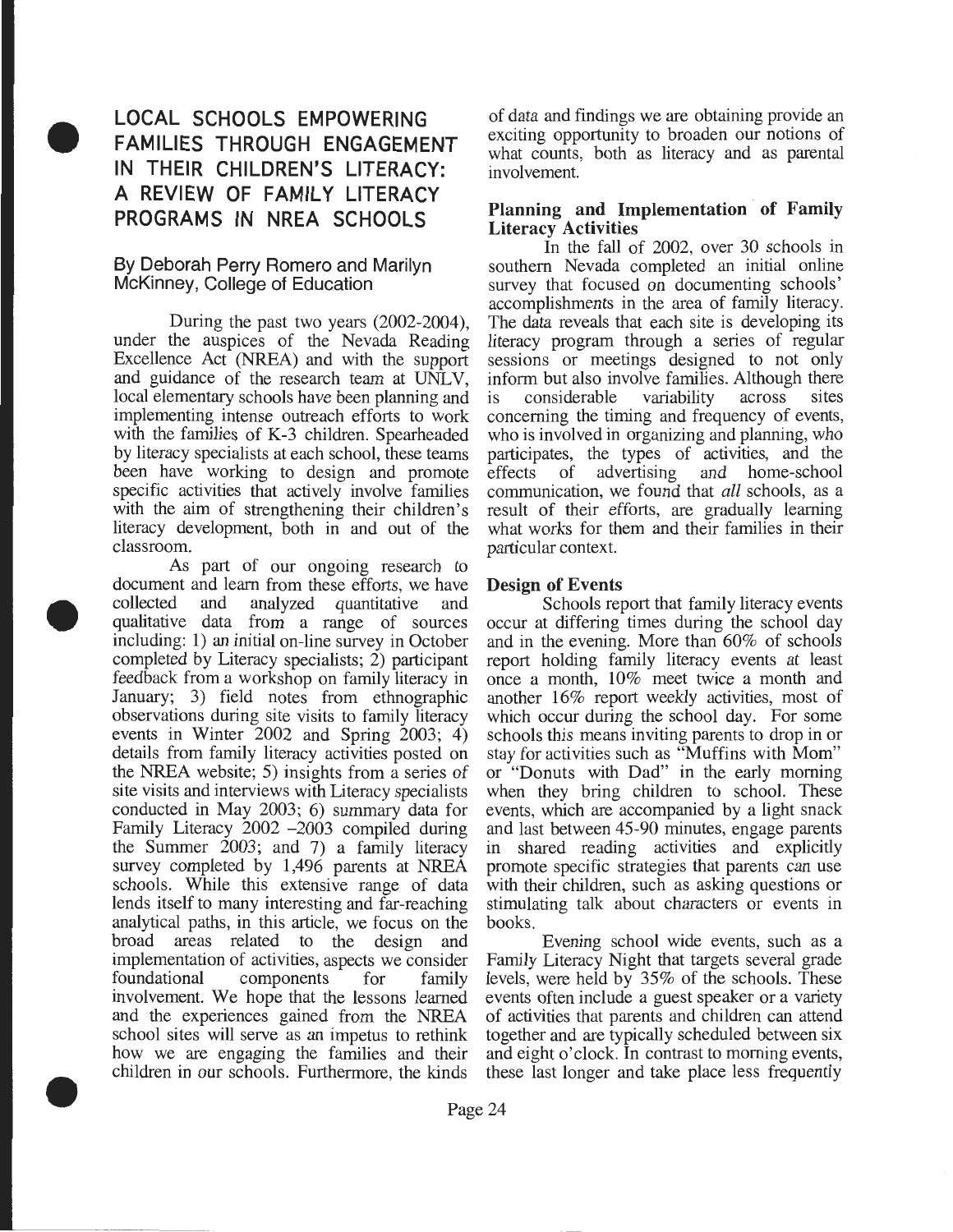than those that coincide with the teachers' school day; consequently these place different demands on teachers and schools.

• About 5% of the total schools report holding events immediately after school or in the last hour before the school-day ends. These activities engage families through Parent Resource Centers or lending libraries where they can check out reading materials and interactive literacy support packs such as Leap Frog. Interestingly, we found that 38% of schools schedule literacy events at varying times during the day, which offers flexible opportunities for families to participate. In spite of the fact that families spend varying amounts of time in these different activities (the average was 2 hours and 12 minutes), it is important to remember that length of time is often compensated for by the frequency of events.

#### **Who organizes and supports family literacy events**

• Although the family literacy activities tend to fall under the direct supervision of the NREA literacy specialists at each school, many of the activities reported are organized with assistance from additional participants. For example, many of the NREA schools are also Title **1** schools with established literacy teams and some kind of family literacy program. At other schools family literacy activities are organized in collaboration with a reading specialist(s) and/or a literacy committee, consisting of classroom teachers who work closely with the NREA literacy specialists in planning and designing activities that align with classroom and curriculum learning. Interestingly, only a few schools report that they receive direct input from the PTA, parent committee members and individual parents who volunteer.

• Finally, the significance of principals' participation should not be underestimated. Those schools that appear to be doing well, in terms of attendance and frequency of events, also report a strong commitment and participation from their principals. Ultimately, we are finding that the majority of family literacy events are the result of collective decision making and planning. For all schools, the NREA support provided an additional stimulus to strengthen and expand the existing

infrastructure, allowing for systematic, monthly, bi-monthly and even weekly meetings.

#### **Who attends family literacy events**

Despite the considerable variation in numbers of families attending, the consensus from schools reports is that participation has increased in relation to previous school years. Attendance appears to depend on the activities and the target audience on any given occasion. For example, some schools report activities directed to specific 'at-risk' students and their families, as identified by teachers and student scores; others choose to direct events to a whole grade level or a specific track; and still others show a preference for school-wide literacy nights or fairs.

Likewise, the family members who attend also vary, depending on both the nature of the event and the time of day. One common observation across schools highlights attendance by extended families, including aunts and uncles, grandparents and other relatives, as well as pre-school siblings and older brothers, sisters and cousins. This finding supports other research (Epstein, 1998) that families are eager to be involved in their children's education, and strengthens the notion of family-centred schools

as welcoming spaces in the community.<br>Attendance fluctuates cons Attendance fluctuates considerably across schools. School-wide family literacy events that are longer in duration and have multiple activities tend to record proportionally higher numbers. One school registered over 100 participants for a fifty-minute morning "Books and Breakfast" event. The following month, the same school at their Family Literacy Night, which lasted two hours, recorded over 230 attending! Several schools report groups of core regulars who are central in extending informal invitations within the community and across families, thus serving as an important grassroots medium to diffuse the schools' efforts and involve others.

#### **Family Literacy as Partnerships: Goals and Activities.**

The broad, shared goal at all schools is for these events to involve parents in their children's literacy development. Schools engage parents through a range of activities with a particular, but not exclusive, focus on literacy,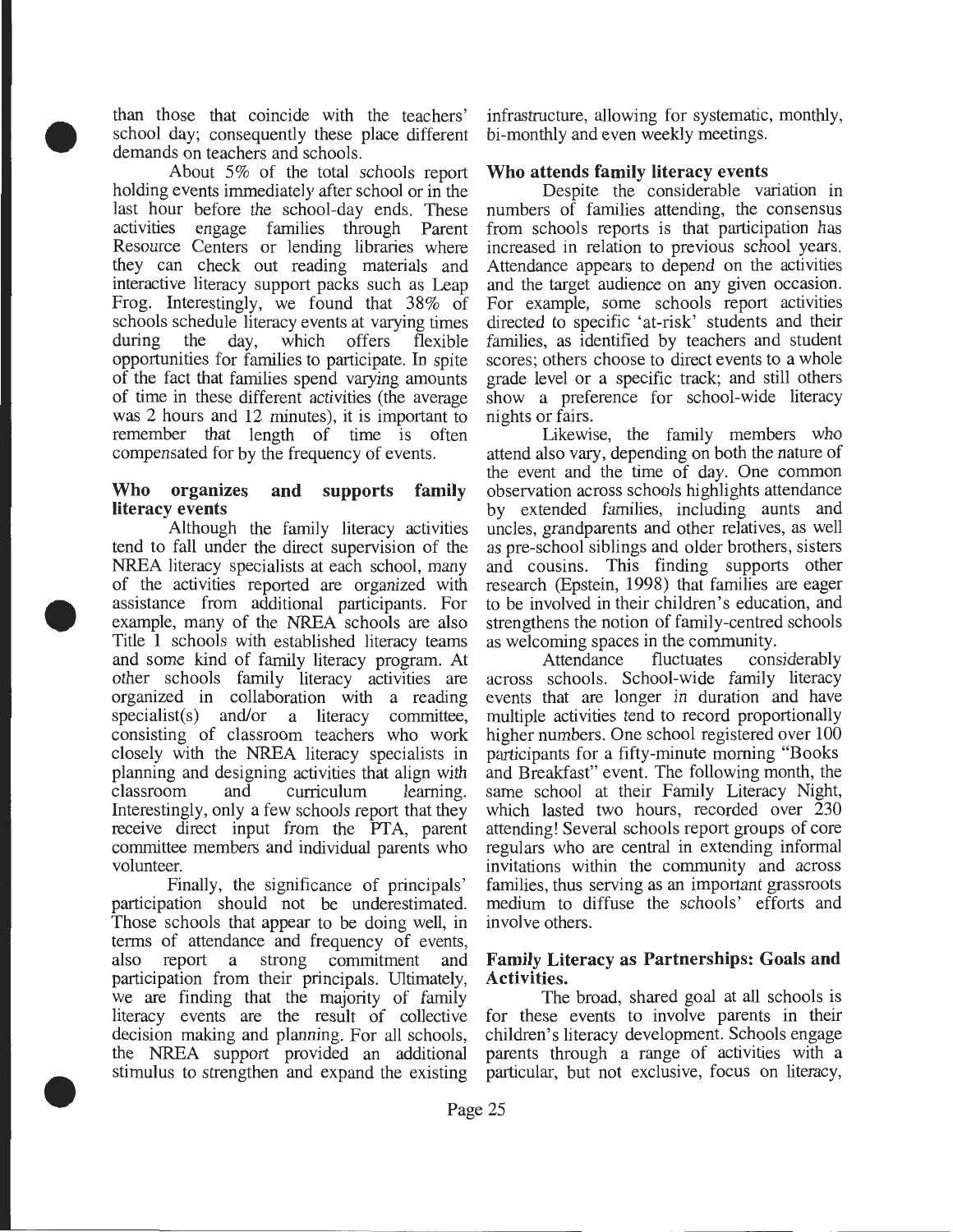$\begin{array}{c}\n\bullet \\
\bullet \\
\bullet \\
\bullet \\
\bullet \\
\bullet \\
\bullet \\
\bullet \\
\bullet\n\end{array}$ designed to provide them with both material and conceptual tools to help them help their children succeed at school and at home. Our analysis of the types of family literacy events held across all NREA schools draws on the notion of familyschool partnerships (Epstein et al., 2002) to provide a broad framework through which we can conceptualize the ways in which schools and families are successfully working together to assist students. A critical feature of these partnerships concerns the kinds of opportunities that they provide for different types of involvement. In the remainder of this article we briefly describe two prevailing types observed at NREA schools: communicating with families and support for literacy learning at home.

#### **Communicating with families**

 $\begin{array}{c}\n\begin{array}{c}\n\downarrow \\
\downarrow \\
\downarrow \\
\downarrow \\
\downarrow \\
\downarrow \\
\downarrow\n\end{array}\n\end{array}$ In order for schools to involve families it has been necessary for them to increase communication with families. Heightened efforts at communicating and advertising events with families have also lead to increases in attendance. Over the past two years schools have adopted several techniques, including the use of bilingual, multimodal methods to inform and invite families to forthcoming events. These range from traditional fliers and handouts sent home with children, to the creation of calendars, posters and highly visible, bilingual banners that announce in English "Family Literacy Night" and in Spanish "Noche de Alfabetización" placed outside the school the week of the event. Other methods include sending home wrist bands and stickers on children on the day of the event, personal announcements made by the principal over the loud-speaker system, and classroom visits by literacy specialists to promote the books and activities that will be presented at the event.

 $\bullet$ Increased communication implies not just bringing families into school, but also seeking ways to strengthen two-way communication via the development of opportunities for families to respond and share their ideas. Early on in the grant several schools expressed concern about their lack of bilingual staff and viewed this as an obstacle to successfully engaging parents and families who did not speak English. As a result, we recruited a pool of about 15 translators who were assigned to schools upon request and worked with

parents and teachers at family literacy events to help increase comprehension and participation. Schools using translators have reported more active participation and are pleased to be able to promote bilingual events in this way.

Additional efforts to understand families have lead many schools to regularly administer short 'exit surveys'. These consist of a brief questionnaire asking parents for feedback on the event they attended, what aspects they event they attended, what aspects particularly enjoyed, and suggested areas for more assistance. Parental responses are then used as a basis for planning future events. Recently, a longer Family Literacy Survey solicited feedback, comments and suggestions from parents about their children's literacy development and learning, and asked about their knowledge of the process and issues of interest. Completed by almost 1500 parents across 31 schools, this survey shows overwhelming support for these kinds of events and provides evidence of two-way communication between schools and families. Over 75% of families 'strongly agreed or agreed' that NREA schools show an understanding of families' cultural backgrounds as reflected in the types of literacy activities being implemented. Furthermore, 75% of parents perceived that their school's family literacy activities are "effectively designed to address the needs of parents and families and school." Both English (54%) and Spanish ( 46%) versions of the surveys were completed. This linguistic diversity was further evidenced in reporting of home language use (42% indicated English as the language spoken at home, 34% Spanish, 20% both English and Spanish, and 3% of families use languages other than English or Spanish at home).

Almost 400 written comments were collected, and as exemplified below, they reflect families' appreciation as well as an awareness of schools' efforts:

*You are doing a very good job. Thanks for all your work, it makes learning fun and easy for kids* & *parents.* 

*This is an excellent program and it really pleases me to see the school's involvement and concern outside of the classroom.*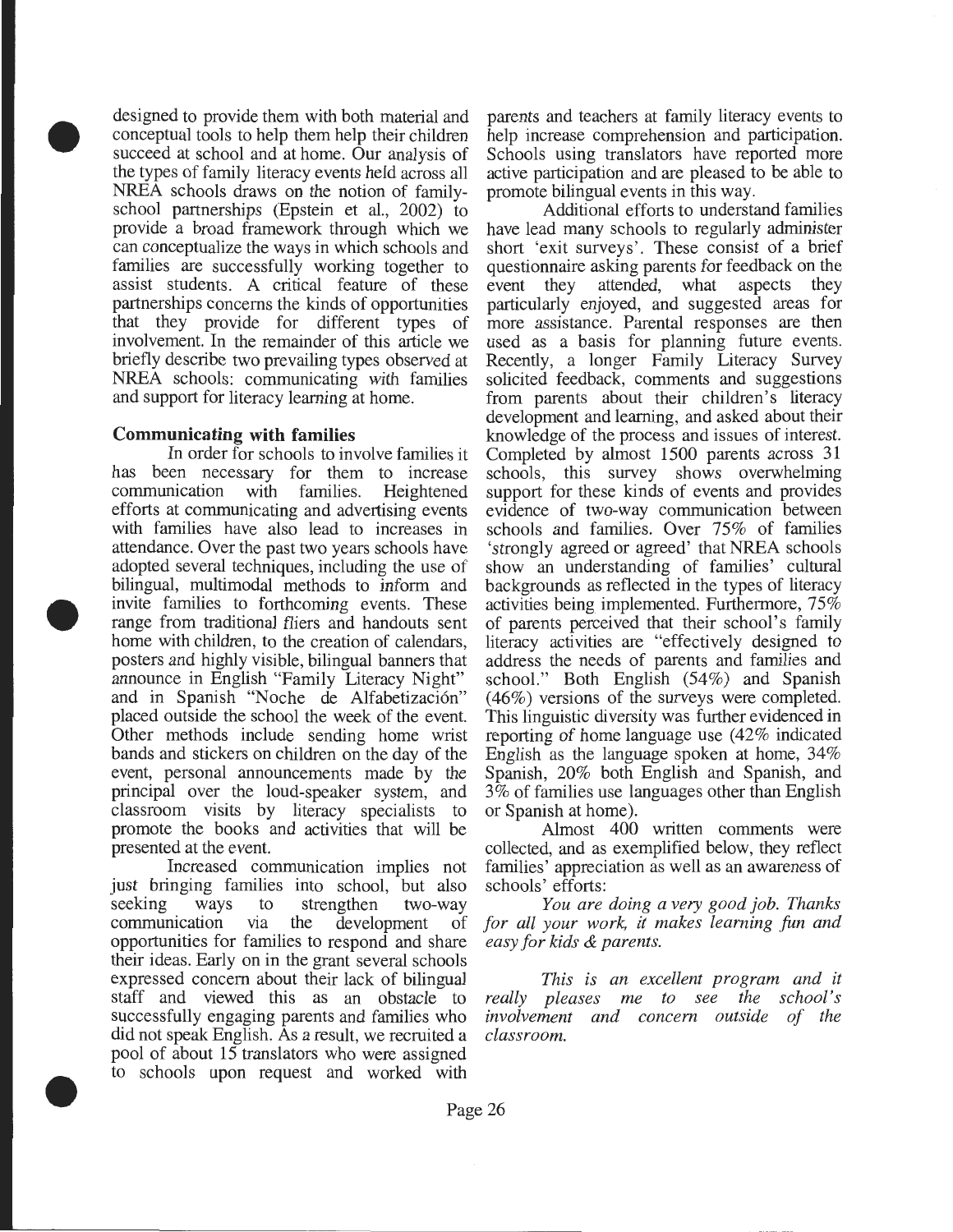*Great job guys! We all loved it. You even kept my littlest child involved. Thank you!* 

 $\bullet$ *Les day las gracias par dar estos cursos, porque son muy importantes que tambien las mamas y papas sepan todo sabre Ia escuela. Gracias.* (Thank you for these courses, because it is important that the mums and dads know all there is to know about school)

#### **Supporting literacy learning at home.**

 $\begin{array}{c}\n\bullet & \circ \\
\bullet & \circ \\
\bullet & \circ \\
\bullet & \circ \\
\bullet & \circ \\
\bullet & \circ \\
\bullet & \circ \\
\bullet & \circ \\
\bullet & \circ \\
\bullet & \circ\n\end{array}$ The central idea behind the family literacy events is to help parents understand their children's literacy development and provide them with the tools they need to actively assist in this process. To accomplish this goal schools have adopted a variety of strategies and activities ranging from those with a specific focus on literacy to others that relate to more general parenting techniques or ways to offer support. Our work with literacy specialists and our research into the ways in which are schools are promoting literacy with families have lead us to consider broader, holistic accounts of what counts as literacy (Gallego & Hollingsworth, 2000). From this perspective, first, we find schools are working extremely hard to help families understand the processes involved in reading development and academic literacies through the provision of explanations and hands-on literacy activities. These tend to focus on the following kinds of activities:

- Providing information and activities concerning pre reading and basic reading skills grounded in scientific research on these aspects
- Presentations to parents on how and why to read to children with a focus promoting reading fluency and comprehension
- Engaging parents and children in readalouds, choral, shared and paired readings to strengthen comprehension and build vocabulary
- Helping parents understand and promote phonemic awareness drawing on simplified reports or summaries from research
- Engaging families in readers' theatre

•

• Teachers sharing and modelling strategies for reading and related early literacy activities with young children

A common feature at over 87% of schools is to provide parents with material resources that enable them to continue literacy and learning at home. These include handouts with recommendations and suggestions for extension activities, tips and 'how-to' booklets, calendars and organizational tools, take-home stories, Keep Books, folder-games, and materials on loan from the library for reading and learning English such as the Leap-frog pads.

Second, we find that schools are maximizing opportunities to engage families in other kinds of literacies, related in particular to their communities and generally providing families with the additional resources to 'read and interpret' the world they live in. Such events include visits or presentations from guest speakers such as community leaders, librarians, educators and language specialists. Other activities used to enrich the family literacy programs have included: promoting opportunities for writing and comprehension activities with families and parents; presenting an author study; family game nights; puppet making; offering adult ESL classes; adult book clubs; Family Book Fairs; general parent education; and informational classes about school and school services such as "How to help your child succeed" workshops aimed at helping parents prepare for teacher conferences and interpret school reports.

Further areas addressed through family literacy to promote learning at home include: helping parents develop an atmosphere for study and learning at home, assigning "home-work" that builds on the activity or content of a particular family literacy event, arranging visits to the local libraries and facilitating the acquisition of public library cards for families, presenting technology such as "Light Span " to promote literacy and other areas of learning, and offering suggestions on how parents and children can watch TV together. Finally, many schools acknowledged that events designed around meal times and sharing food with the families -- spaghetti dinners, an evening meal or snacks sponsored by a local businesses-- are highly successful. Through an immense range of activities schools are facilitating parents' understanding of the ways in which they can promote and encourage their children's learning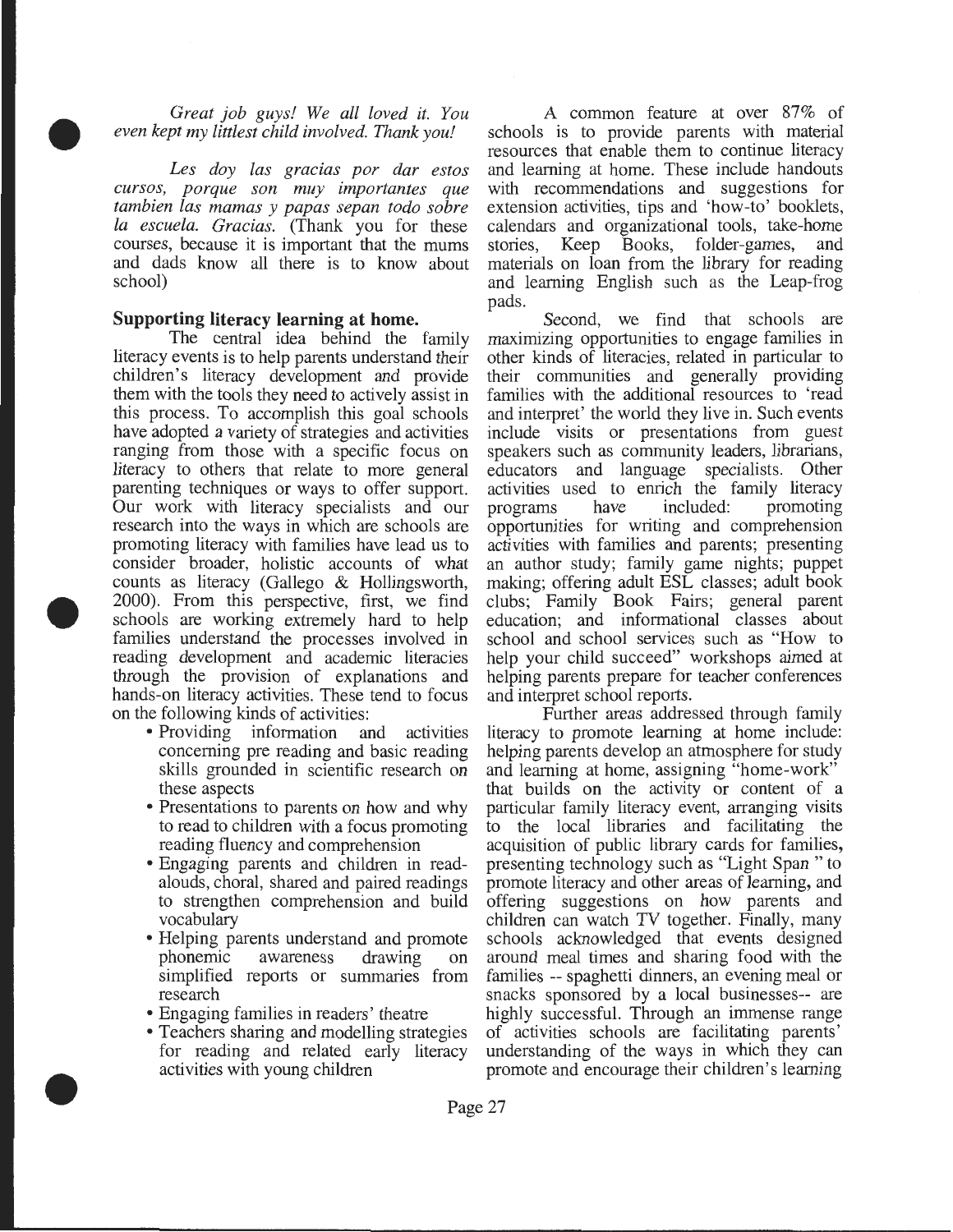• out of school and at home. One parent summarized her participation at an evening event:

*I really enjoyed going to the family literacy night. Reading the story and viewing the slides that went along with the book was great, and then separating into groups to do an activity related to the story was very enjoyable for my son and daughter, as well as for me. Thank you.* 

#### Another parent noted:

*My child talked about what we did for several days and loved the interactive activities of the event the best.* 

• A pattern emerges whereby we find schools maximizing family literacy programs and promoting home-school partnerships as "caring educational environments", a sense of what Epstein (2002) refers to as "school-like families" and "family-like schools", where parents become active participants in their children's literacy, reading and language development. Evidence for these claims is found in parents' favorable assessments of schools' and literacy specialists' endeavors. Over two thirds acknowledged that schools have offered more opportunities for families to attend literacy events during the past year compared to previous years. Still more significantly, three quarters of all parents report that they have a clearer understanding of their children's developing reading skills as a result of their participation at the family literacy events. Likewise, 75% report that as parents they are better able to help their children with their literacy development after participating in these events and  $75\%$  of all parents agreed with the statement that the family literacy activities appear to relate to their child's classroom instruction.

#### **Reflections**

•

In highlighting both complexities and success stories involved when schools reach out to engage families, we have focused mainly on the organizational aspects and practical issues related to family literacy programs. In so doing, we have not addressed the other side of this complex process - the professional development that prepares and nurtures the literacy specialists and others involved. In closing, it is important to

acknowledge that preparing professionals to engage the families of the children they teach and work with on a daily basis is a crucial part of teacher education. When we can see whole children, as family and community members, we are better able to understand the potentials and possibilities that emerge when families are actively involved in their children's learning. When we view education as a collaborative, reciprocal process, we learn to think about schools as places and people who too, have much to learn from families. These are, perhaps, keys to promoting and sustaining culturally relevant and meaningful education in our increasingly diverse society.

(1. Light Span is an interactional, learning software that runs on Sony Playstation One, and hence does not require a computer, but instead is portable and connects to any television with video sockets.)

References

- Epstein, J. L. (1996). Advances in family, community, and school partnerships. *New Schools, New Communities, 12(3),*  5-13 .
- Epstein, J. L., & Sanders, M. G. (2000). Connecting home, school, and community: New Directions for social research. In M. T. Hallinan (Ed.), *Handbook of the sociology of education*  (pp. 285-306). New York: Kluwer Academic/Plenum.
- Gallego, M., & Hollingsworth, S. (Eds.). (2000). *What Counts as Literacy. Challenging the School standards.* New York: Teachers College Press.

See also: www.nrea.org for a list of activities and related links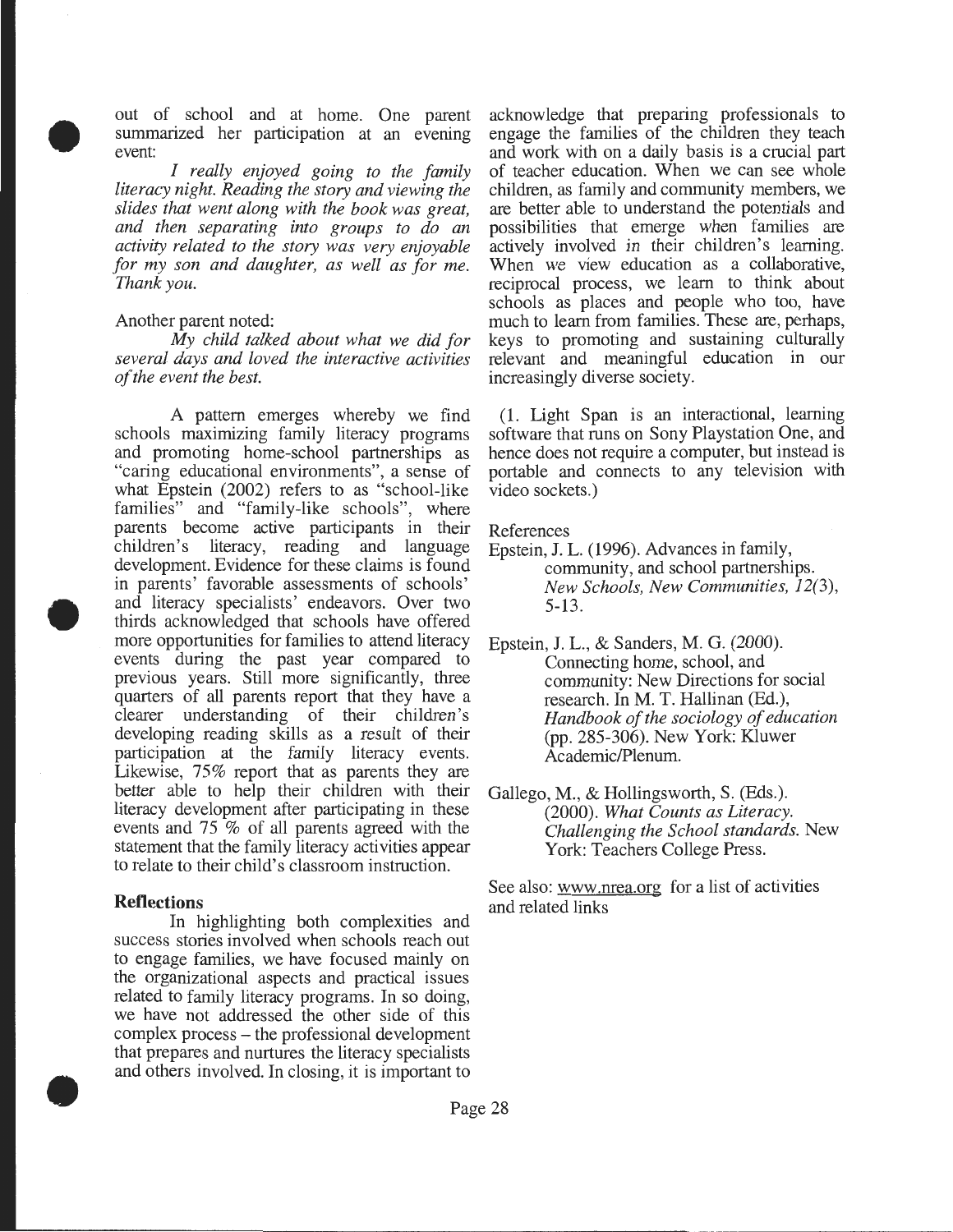# • **THE PARENT INSTITUTE: A CULTURAL CONSIDERATION**

#### **By Claire L. Tredwell, College of Education**

Parents as partners in education is a concept that highly correlates to academic achievement of low-income students and those considered at risk for school failure (No Child Left Behind Act, 2001; National Institute of Education, 1985). The advantages of involving parents directly in the learning experiences of their children are: (a) increased student achievement, (b) improved school-community relationship, and (c) respected support for school programs (Berger, 1995). A continued need exists for parents to be included in a variety of school functions and learning experiences aside from traditional fundraising campaigns or field trips (Pena, 2000). Taking the first step in addressing the cultural barriers that have hindered parents from diverse groups in participating in their child's American school experience is critical (Chavkin & Gonzalez, 1995).

 $\bullet$ For example, in Las Vegas, Mexican American families choose to participate in their children's education and request training sessions that will assist them in motivating their child to improve academic skill areas. Some teachers have used parent participation in the classroom as motivators for their students (Pena, 2000). Training parents to work with children provides a positive impact in several areas. Parents tend to develop self-assertiveness toward continuing their own education, teachers gain support, and students show achievement (Henderson, 1988). Involving parents in the decision-making process at a school is an important step that typically follows the development of strong initial relationships (Henderson, 1988). Families need guidance from teachers on how to become more involved; however, teachers receive little training on implementing effective, collaborative skills with parents (Moles, 1993).

• The Parent Institute, at Paradise Professional Development School on UNLV campus, is a community involvement program designed to include all parents in their child's learning experience and provide the resources needed to assist teachers and parents with the

educational needs of the family. Many of the families are Mexican American and English Language Learners (ELL). The specific objectives of the Parent Institute, which is partially funded through the government Title 1 budget, are: (a) to conduct training institutes that focus on cultural needs of the family in order to improve literacy and language development, (b) to provide parents and their children modeled strategies that can be implemented at home in order to develop skills for life, (c) to mvolve community resources that are important to the family structure, and (d) to assess and reflect continuously on the changing dynamics of the school community and the families served. The Parent Institute sessions revolve around identified problem areas in reading, language, math, social, and community concerns. Three major institutes are held each year for three hours. Parents and their children have the opportunity to attend training sessions that address their individual needs and respect their cultural background. Teachers, staff, pre-service teachers and faculty from UNLV, parents, and other community members participate in organizing and implementing the Parent Institutes .

An outcome objective goal of the Parent Institute is for the staff to develop a cultural understanding that leads to research based strategies for teaching diverse learners. In addition, parent participation and feedback at the Parent Institute indicates that future sessions may need to focus on parent involvement in writing a *needs* assessment outline for the school community. The importance of continuous parent contact and communication can increase parent involvement and student achievement (Watkins, 1997). Requiring a concentration of study on the effects of diverse cultures and family environments can best help educators to improve the academic and social outcomes of students from racial-minority groups, students at risk, and students with disabilities (Desimone, 1999; Epstem, 1992; Schneider, 1996). Establishing effective parent involvement programs where parents develop a strong contact and communication with the school fosters a trust and improved parent participation (Feuerstein, 2000). Working collaboratively to develop a Parent Institute that exhibits a welcomed atmosphere and celebration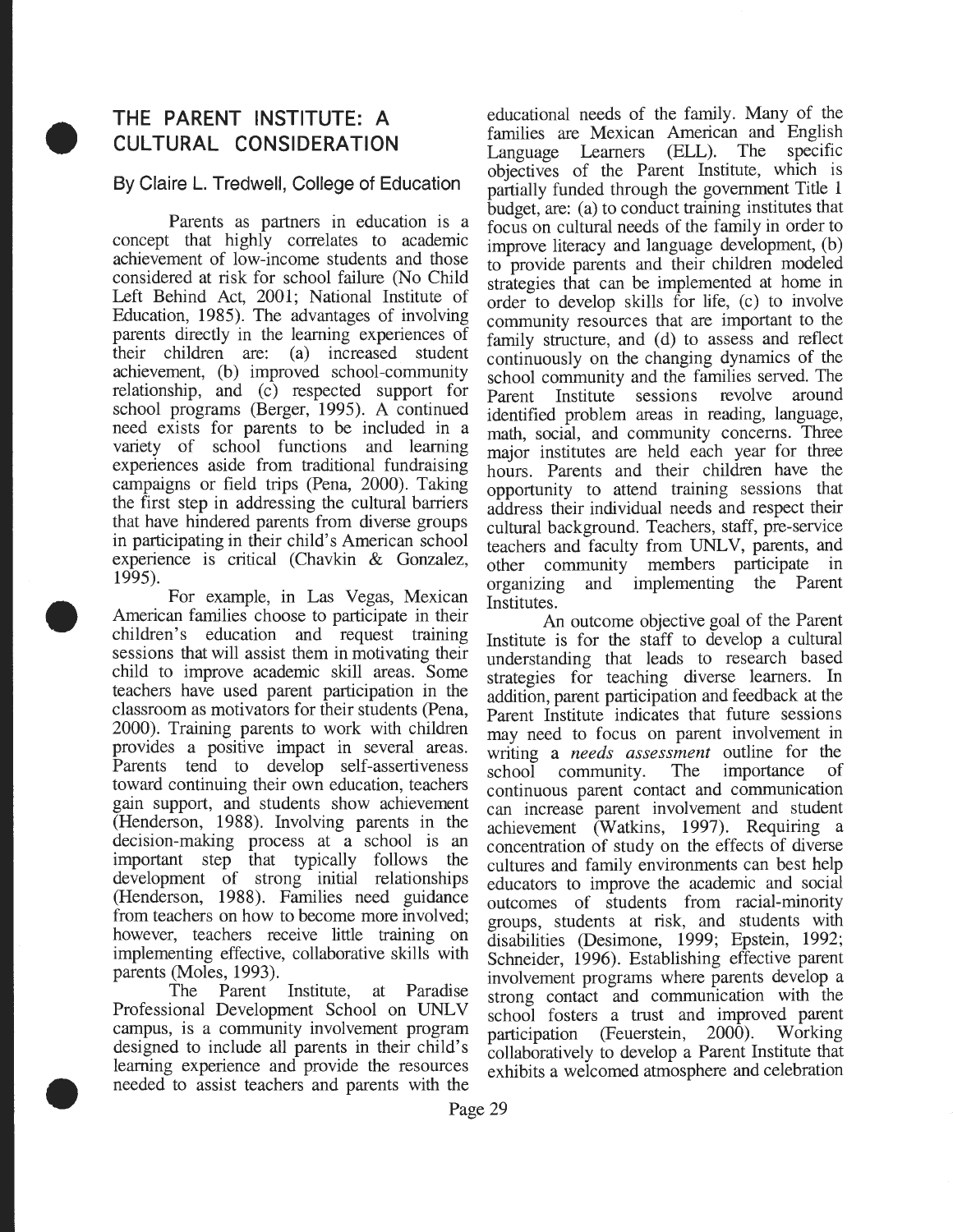of diversity can guarantee educational gains for students, parents, and staff.

• A basic format that can be utilized when designing parent training and collaboration programs should contain the following: (a) a committee composed of six to eight teachers, three to five parents, one administrator, and two community members, (b) a working outline that addresses the needs of families in the school community, (c) an agenda of needs for school improvement and student achievement, (d) a time frame for implementing teacher and parent training sessions, and (e) a budget outlining costs for materials, personnel, and any additional<br>items. Open communication between all Open communication between all committee members is important to the overall success of the Parent Institute. The school staff and parents need to understand that parent involvement in a child's home instruction is considered one of the most important forms of parent participation in education (Watkins, 1997). The Parent Institute is one community experience that builds a cultural bridge between home and school while providing the necessary tools parents need in order to enhance their child's educational experience.

References

- Berger, E. H. (1995). *Parents as partners in education: families and schools working together.* Englewood Cliffs, NJ: Prentice Hall.
	- Chavkin, N. & Gonzalez, D. L. ( 1995). *Forging partnerships between Mexican American parents and schools.*  Washington, DC: OERI. ( ERIC Document Reproduction Service No. ED 388 489).
	- Desimone, L. (1999). Linking parent involvement with student achievement: Do race and income matter? *The Journal of Educational Research, 93* (1 ), 11-62.
- Epstein, J. (1992). School and family partnerships. In M. Alkin (Ed.), *Encyclopedia of Educational Research*  (6th ed., pp. 1139-1512). New York: Macmillan.
- Feuerstein, A. (2000). School characteristics and parent involvement: Influences on participation in children's schools. *The Journal of Educational Research, 94* (1) 29-55.
- Henderson, A. (1988). Parents are a school's best friends. *Phi Delta Kappan, 70* (2), 148-153.
- Moles, 0. C. (1993). Collaboration between schools and disadvantaged parents: Obstacles and openings. In N. F. Chavkin (Ed.), *Families and schools in a pluralistic society* (pp.21-49). Albany: State University of New York.
- National Institute of Education. (1985). *Parent participation and the achievement of disadvantaged students.* Washington, DC: ERIC Clearinghouse on Urban Education. ( ERIC Document Reproduction Service No. ED 259040)
- Pena, D. C. (2000). Parent involvement: Influencing factors and implications. *The Journal of Educational Research, 94* (1), 42-69.
- Schneider, B. (1996). School, parent, and community involvement: The federal government invests in social capital. In K. M. Borman, P.W. Cookson Jr., A. R. Sandovnik, &
- J.Z. Spade (Eds.), *Implementing educational reform: Sociological perspectives on educational policy* (pp. 193-213). Norwood, NJ: Ablex.
- U.S. Department of Education. (2001). *No Child Left Behind Act. Retrieved* March 15, 2004 from http://www.ed.gov/ policy /elsec/re/edpicks.jhtml
- Watkins, T. J. (1997). Teacher communications, child achievement, and parent traits in parent involvement models. *The Journal of Educational Research, 91* (1), 3-27.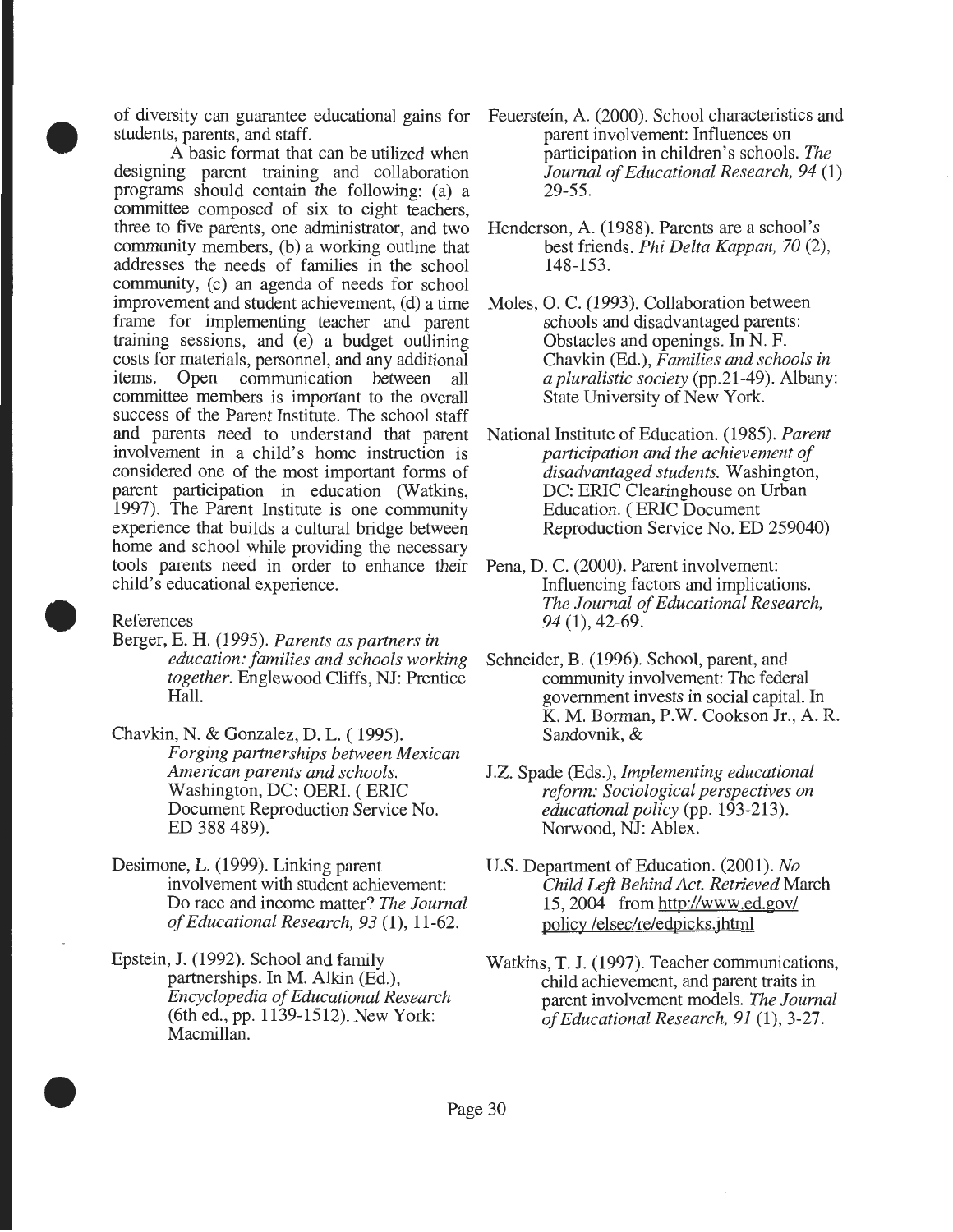## **50 YEARS AFTER BROWN VS. BOARD OF EDUCATION**

# • **By Porter Lee Troutman, Jr., College of Education**

Fifty years after the Brown vs. Board of Education decision, segregation of schools has continued to increase. In a recent study by Gary Orfield and Chungmei Lee (January 2004) entitled, Brown At 50: King's Dream or Plessy's Nightmare. Orfield and Lee noted that this year of celebration should give us an opportunity to think about what we have learned, to look as closely as possible at both the gains brought about by school desegregation and the reality of the ground that has been lost in the last<br>generation as schools are increasingly generation as schools are increasingly resegregating.

• • The most hopeful sign of a new recognition of the enduring importance of the principles in Brown came in the sweeping language of the Supreme Court's most important civil rights decision in a generation: the June 2003 Grutter v. Bollinger decision upholding affirmative action in higher education. Justice O'Connor's majority opinion concluded that "numerous studies show that student body diversity promotes learning outcomes, and 'better prepares students for an increasingly diverse workforce and society, and better prepares them as professionals.' "These benefits," she concluded, "are not theoretical but real, as major American businesses have made clear that the skills needed in today's increasingly global marketplace can only be developed through exposure to widely diverse people, cultures, ideas, and viewpoints . . . What is more, high-ranking retired officers and civilian leaders of the United States military assert that, '[b] ased on [their] decades of experience,' a 'highly qualified, racially diverse officer corps ... is essential to the military's ability to fulfill its principle mission to provide national security.' ... To fulfill its mission, the military ... must train and educate a highly qualified, racially diverse officer corps in a racially diverse setting.' We agree that '[i]t requires only a small step from this analysis to conclude that our country's other most selective institutions must remain both diverse and selective.'"

The Court strongly reaffirmed some of the basic goals of Brown v. Board of Education in its 2003 decision. It writes: "We have repeatedly acknowledged the overriding importance of preparing students for work and citizenship, describing education as pivotal to 'sustaining our political and cultural heritage' with a fundamental role in maintaining the fabric of society. Plyler v. Doe, 457 U. S. 202, 221  $(1982)$ . This Court has long recognized that 'education ... is the very foundation of good citizenship.' Brown v. Board of Education, 347 U. S. 483, 493 (1954). For this reason, the diffusion of knowledge and opportunity through public institutions of higher education must be accessible to all individuals regardless of race or ethnicity. Effective participation by members of all racial and ethnic groups in the civic life of our Nation is essential if the dream of one Nation, indivisible, is to be realized." " . . . diminishing the force of such stereotypes is both a crucial part of the Law School's mission, and one that it cannot accomplish with only token numbers of minority students. Just as growing up in a particular region or having particular professional experiences is likely to affect an individual's views, so too is one's own, unique experience of being a racial minority in a society, like our own, in which race unfortunately still matters."

The Court's decision in Grutter, was not, of course, about public  $K-12$  schools but it was about the compelling need for integrated institutions in a profoundly multiracial society, and the legitimacy of taking race into account to achieve the goal of integration needed to obtam the benefits of diversity for all students. It explicitly relied upon and built upon the logic of Brown, not as something that was over, but as a living basic principle of American life. It went beyond Brown in finding successful integration a necessity for the Amencan economic system and even national security. The Supreme Court had said nothing so positive about the compelling necessity of interracial education for three decades. The Grutter decision assured colleges and universities of their ability to pursue affirmative action, but also expressed the hope that improvements in lower levels of education would make such policies unnecessary within 25 years.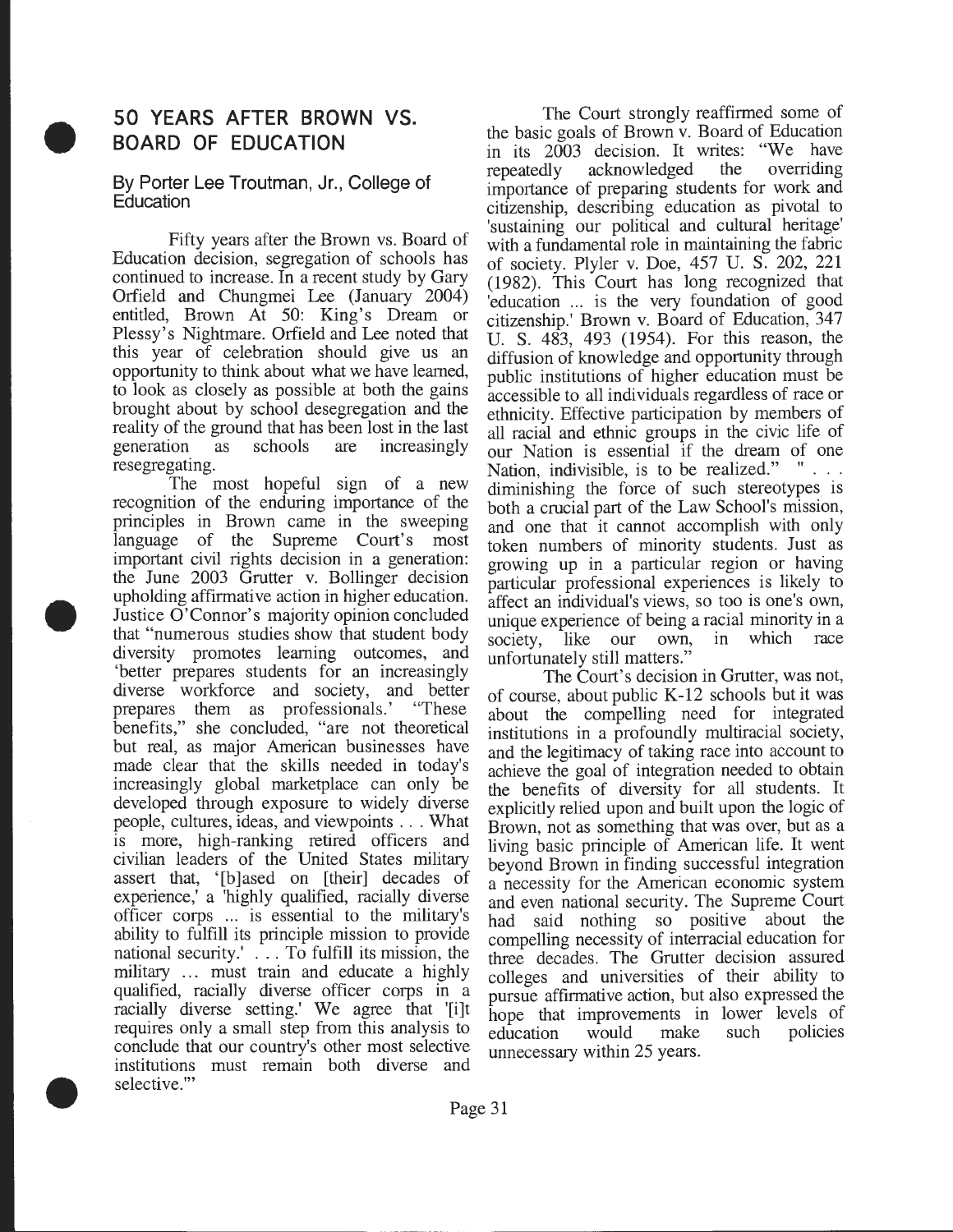$\begin{array}{c} \bullet \\ \bullet \\ \bullet \\ \bullet \\ \bullet \end{array}$ Ironically, however, rapid resegregation is denying equal opportunities to pre-college students and deepening the inequalities of their preparation. Moreover, the statistics required by the No Child Left Behind Act are dramatically documenting these inequalities by identifying "failing" schools, which all too often are schools segregated by race and poverty. It will be very important for courts and policy makers to face up to this contradiction in the coming years. It will surely resonate in the next round of decisions and arguments about the compelling need for diversity in our public schools, which educate a vastly larger share of our population than our colleges.

Reference

Grutter v. Bollinger, 123 S.Ct. 2325 (2003).

## • **STRATEGIES FOR WORKING WITH YOUNG CHILDREN AND THEIR FAMILIES FROM HIGH-NEED COMMUNITIES**

By Nancy M. Sileo and Keri L. Altig, College of Education

Nevada's young children, from highneed communities need educational opportunities and supports. Clark County qualifies as a high-need community based on part (b) of the statutory definition of a high-need community: "a political subdivision of a State that is among the 10 percent of political subdivisions of the State having the greatest numbers of those children." (Section  $2151(e)(9)(B)$  of the ESEA.).

• Nevada's Kids Count (2003) reported the population of children ages' birth to four in Clark County as 110,658 in 2001. The racial distribution for young children in Clark County was reported as: 49% Caucasian, 32% Hispanic, 12% African American, 6% Asian and 1% American Indian (2003 Nevada Kids Count Data Book, 2003). Over 70% (62,305) of children living in poverty in Nevada live in Clark County ((2003 Nevada Kids Count Data Book, 2003). Moreover, 14% of children in Clark County live in poverty. The distribution of

children living in poverty, by race, are as follows: 28.9% African American, 19.4% Hispanic, 17.6% American Indian, 10.9% Caucasian, and 8.3% Asian. Concomitantly,<br>approximately 4200 children entering approximately kindergarten in CCSD in 2003 were English Language Learners (ELL).

CCSD has 131 eligible Title I school and serves the Title I population at 52 of those schools. Twenty-eight of the Title I schools have opted to serve the preK population. These Title I preK programs serve about 1000 young children aged three and four per year. In addition to the Title I preK programs, CCSD has 217 ECSE programs. Twenty-eight of these ECSE programs are in Title I eligible schools. Approximately 4300 children are served in ECSE programs district wide.

The majority of young children in high-need areas are "at-risk" for developmental delay or school failure. The term "at-risk" is used to refer to that class of young children (birth to age five) who have been exposed to any one of a number of medical or environmental factors that may contribute to a later developmental disability or school failure.

Families are the first offense to preventing young children from experiencing school failure. Working collaboratively with families from "high need' is one way to prevent young children from experiencing school failure. The following are things to consider when working with families of children in "high-need" communities.

- 1. do all early childhood staff members have<br>a commitment to and skill in commitment to communicating with families from diverse backgrounds and lifestyles, and knowledge of family systems, and needs?
- 2. are family members encouraged to become involved in all aspects of programming, decision making, goal setting, implementation, and evaluations?
- 3. does the program provide a wide range of opportunities for families to become involved in culturally appropriate ways (e.g., observation, participation in planning, activities, lessons and<br>assessment. implementation of assessment, implementation strategies?)
- 4. are services for families **individualized**  so the specific needs and concerns,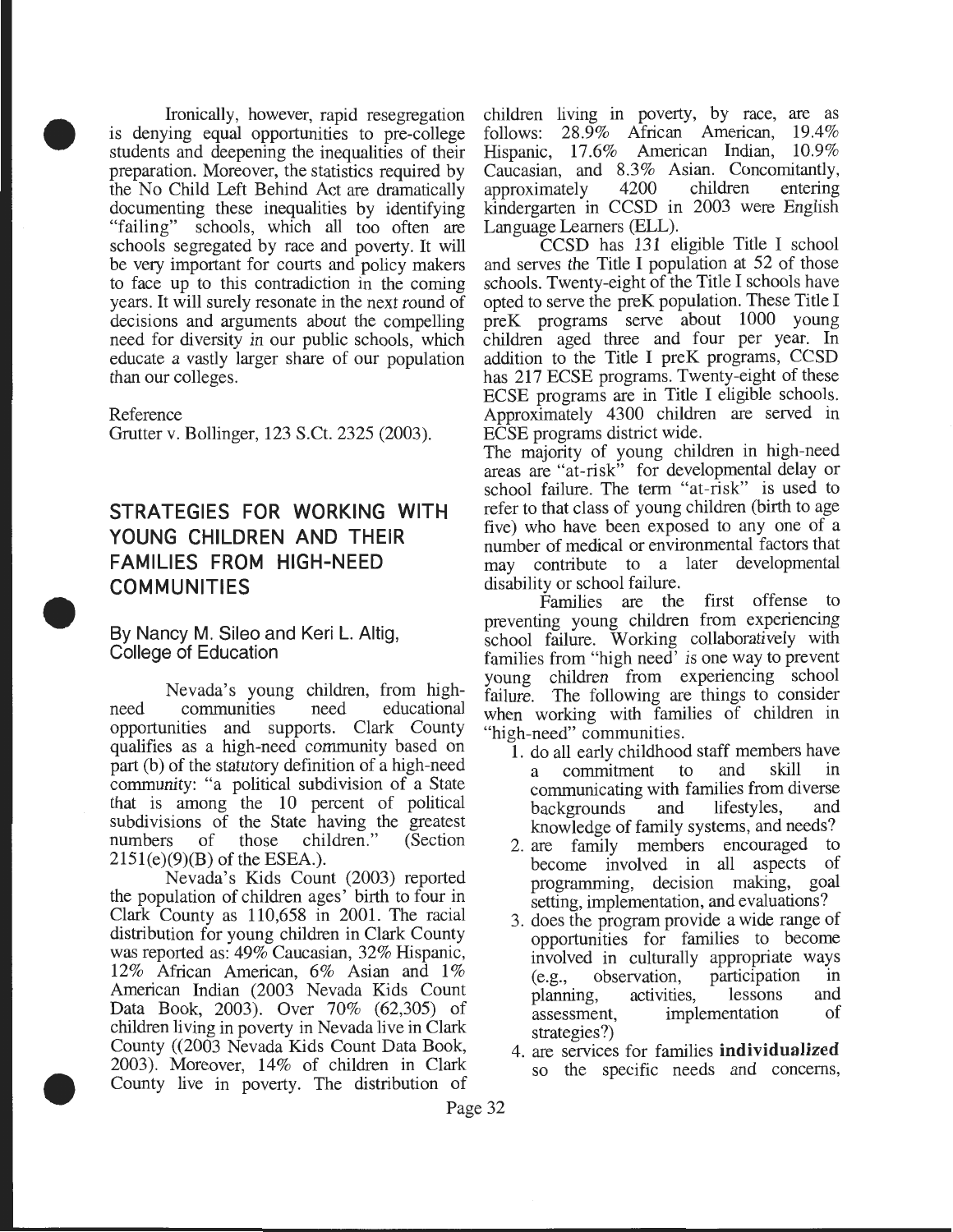priorities, and resources of each family are addressed; and the family characteristics (e.g., cultural background, language spoken, socioeconomic level, values, and priorities) are considered and respected?

- 5. do staff members focus on children's and<br>families' strengths, priorities, and strengths, resources rather than view them from a deficit model?
- 6. does the program have a well-defined procedure for identifying family needs and establishing a working partnership with parents?
- 7. do staff members view the family as a system so that the early childhood program strategies take into consideration the dynamics of the entire family, not merely the child or the child and one parent?
- 8. are parents supported to experience positive relationships with their children and competency in their parenting roles?
- 9. does the early childhood program enable and support parents to assume the various roles that they are required to play?
- 10. are various types of services provided by the early childhood program - general information, support, education and<br>training, support in parent-child in parent-child interactions, and help in using community resources?
- 11. does the program actively coordinate with other community agencies that provide services to families so that families are able to procure the range of services they may need (e.g., respite, financial, and health insurance, among other things)
- 12. does everyone on the staff treat families with respect and remember that parents know their children better than anyone else and that parents are the experts on their own children

#### References

•

•

Nevada KIDS COUNT DATA BOOK (2003).

• United States Department of Education (2001). No Child Left Behind (Section 2151(e) (9)(B) of the ESEA.). http://www.ed.gov /nclb/overview/intro/index.html

## **ANNOUNCEMENTS AND INFORMATION ITEMS**

## **2004 National NOW Conference**

2004 National Organization for Women Conference July 16-18, 2004 Riviera Hotel and Casino Las Vegas, NV

Events include; Annual Political Institute 2004 Women of courage award 2004 Women of Vision award Entertainment by Cris Williamson

## **AIDS Walk Las Vegas April 1 8, 2004**

This is about action. This is about making a difference. This is about the Push to Walk. Signup now at: www.afanlv.org or call: 702/382-2326

Page 33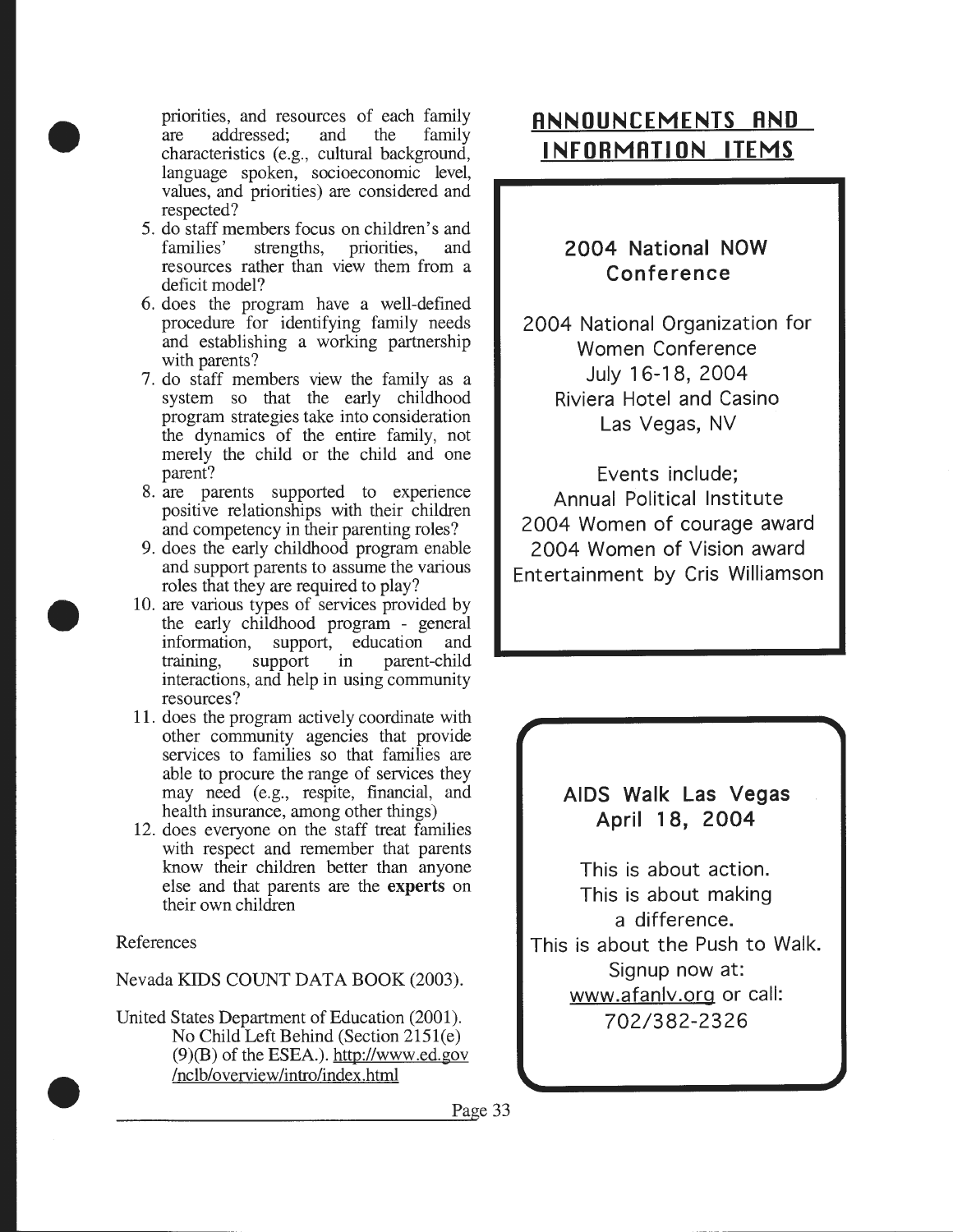## **14th Annual International NAME Conference**

•

•

•

2004 National Association for Multicultural Education Conference "Unmasking the Legacy of the Brown Decisions Through Multicultural Education" October 27-31, 2004 Hyatt Regency Crown Center Kansas City

**GLSEN,** or the Gay, Lesbian and Straight Education Network, is the leading national education organization focused on ensuring safe schools for all lesbian, gay, bisexual and transgender people. Established nationally in 1995, GLSEN envisions a world in which every child learns to respect and accept all people, regardless of sexual orientation or gender identity/expression. For more information log on to www.glsen.org.

## **GLSEN Southern Nevada Upcoming Events**

**Day of Silence** - April 21 , 2004: Students take a nine hour vow of silence to recognize and protest the harassment, prejudice, and discrimination that GLBT people face. o **About the Day of Silence .**  The Day of Silence, a project of GLSEN in collaboration with the United States Student Association (USSA), is a student-led day of action where those who support making anti-LGBT bias unacceptable in schools take a day-long vow of silence to recognize and protest the discrimination and harassment experienced by LGBT students and their allies. For more information log on to www.dayofsilence.org.

**Laramie Project** - April 22-24, 29- 30; May 01, 2004: A theatrical portrayal about Matthew Shepard that explores the depth to which humanity can sink, and the heights of compassion of which we are also capable.

**Back 2 School** - October 2004; Second annual Back 2 School event will gather and spread information about safe schools & resources in the school district and the community.

**National Coming Out Day (NCOD)**  - October 2004: Spread the resources available on coming out and how to deal with GLBT issues in the classroom and in schools.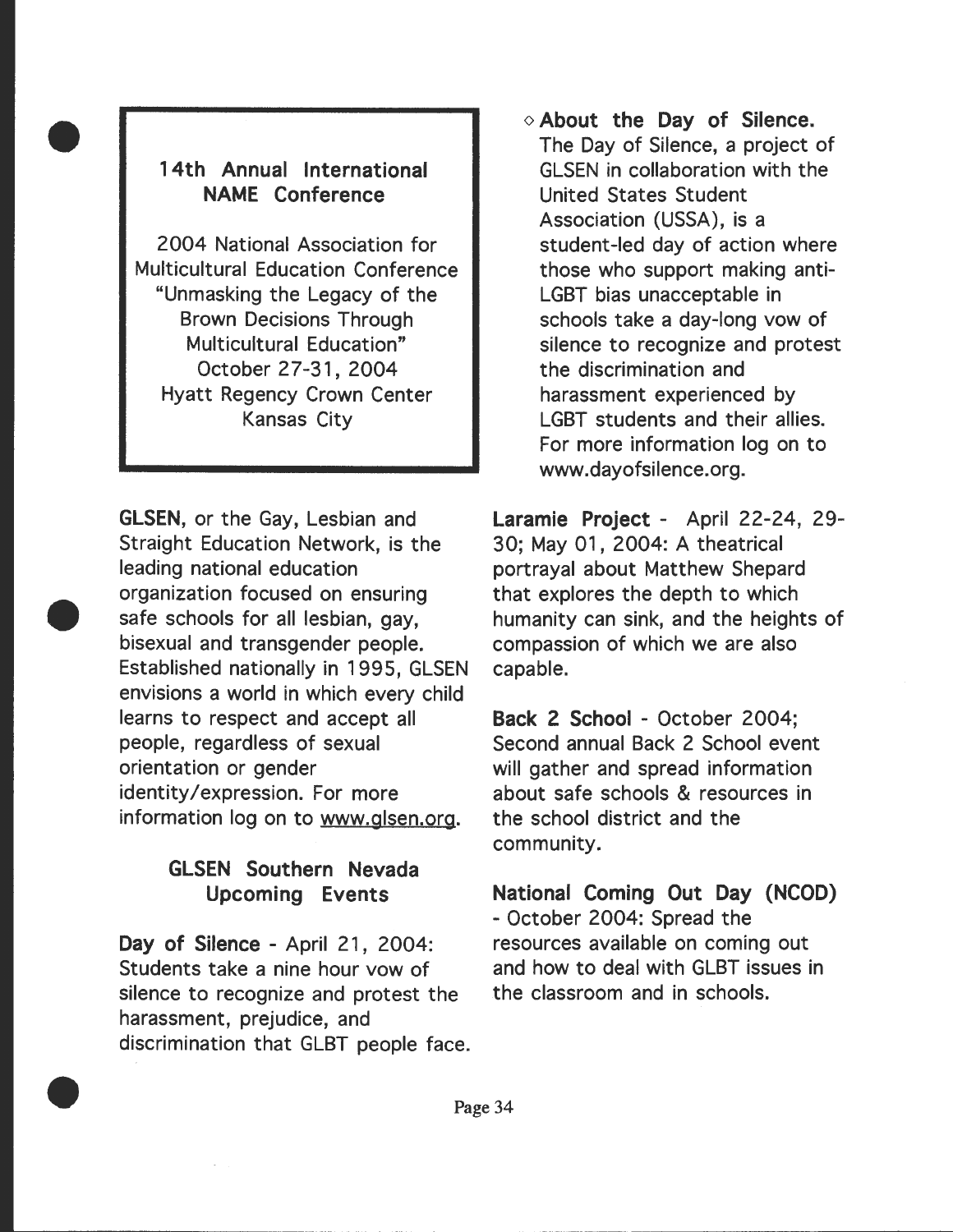

*What is tolerance? It is the consequence of humanity. We are a{{ formed of frai{ty and error; {et us yardon reciproca{{y each other's fo{{y* - *that is*  **the first law of nature.**  $\rightarrow$  *Yoltaire*  $\rightarrow$  *Yoltaire* 

| <b>Sun</b>                                                                                               | <b>Mon</b>                                                                                       | <b>Tue</b>                                                                               | <b>Wed</b>                                                                                         | Thu                                                  | Fri                                            | <b>Sat</b>                                                                                                         |
|----------------------------------------------------------------------------------------------------------|--------------------------------------------------------------------------------------------------|------------------------------------------------------------------------------------------|----------------------------------------------------------------------------------------------------|------------------------------------------------------|------------------------------------------------|--------------------------------------------------------------------------------------------------------------------|
| <b>AIR</b>                                                                                               | Peace Corps established<br>1961<br>Ralph Ellison, 1919-1994                                      | 2<br>Texan Independence from<br>Mexico 1836<br>Puerto Rico becomes US<br>territory, 1917 | 3<br>Indian Appropriations Act,<br>1885<br><b>Doll Festival, Japan</b>                             | Knute Rockne 1888-1931                               | 5<br><b>Crispus Attucks Day</b>                | Fall of the Alamo 1836<br>Purim begins at sundown                                                                  |
| Purim                                                                                                    | <b>International Women's Day</b>                                                                 | 9<br>Antonia Novello, 1st woman<br>& 1st Latino surgeon<br>general, 1990                 | 10<br>Harriet Tubman died, 1913<br>Hallie Q Brown, Black<br>teacher & women's leader,<br>1850-1949 | 11                                                   | 12<br>Gabriele d'Annunzio, 1863-<br>1938       | 13                                                                                                                 |
| 14<br><b>Albert Einstein 1879-1955</b>                                                                   | 15<br>Ruth Bader Ginzburg, 1933-<br>Eugene Marino, 1st black<br><b>Archbishop appointed 1988</b> | 16<br>Freedom's Journal, 1st black<br>newspaper in US, 1827                              | 17<br>St Patricks' Day                                                                             | 18<br>Hawaii admitted to Union,<br>1959 (50th state) | 19<br>St Joseph's Day, Italy                   | 20<br>Harriet Beecher Stowe's<br>Uncle Toms Cabin published<br>1852<br><b>Vernal Equinox:</b><br>1st Day of Spring |
| 21<br>Beníto Juárez, Mexican<br>leader 1806-1872<br><b>New Year (India)</b><br>Namibia Independence 1990 | 22<br><b>Emancipation Day, Puerto</b><br>Rico                                                    | 23                                                                                       | 24<br>Canada gives blacks right to<br>vote 1837                                                    | 25<br>Seward's Day, Alaska                           | 26<br>Kuhio Day (Hawaii)                       | 27<br>1st Mormon temple<br>dedicated 1836<br>Marconi sends 1st interna-<br>tional wireless message<br>1899         |
| 28                                                                                                       | 29                                                                                               | 30<br><b>US</b> purchased Alaska from<br>Russia, 1867                                    | 31<br>César Chávez 1927-1993                                                                       |                                                      | My spirit was never in jail.<br>- César Chavez |                                                                                                                    |

**LALENDAR CREATED BY** 

l II !IL l LJ LJLLI\_III II I I I I